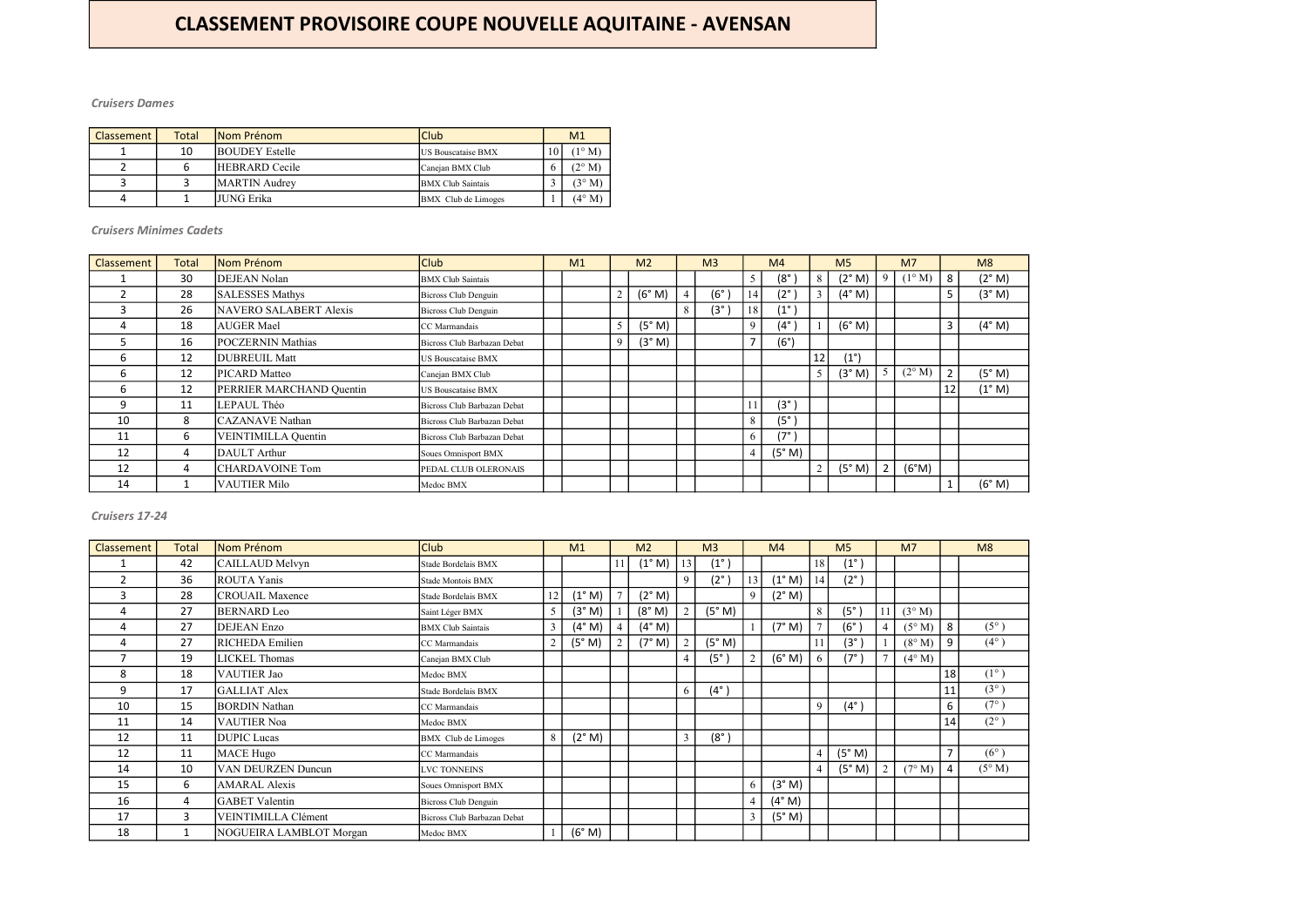| Classement | <b>Total</b> | Nom Prénom              | Club                      |                 | M <sub>1</sub>  | M <sub>2</sub> | M <sub>3</sub> | M <sub>4</sub> |    | M <sub>5</sub> | M <sub>7</sub> | M8            |
|------------|--------------|-------------------------|---------------------------|-----------------|-----------------|----------------|----------------|----------------|----|----------------|----------------|---------------|
|            | 24           | <b>MAZIERE</b> Gaetan   | CC Marmandais             | 6.              | (3° M)          |                | (7°            |                | 10 | $(4^\circ)$    |                |               |
|            | 21           | <b>DECIDOUR Raphael</b> | Cavignac BMX Club         |                 | (2° M)          |                |                | (8° M)         |    | (6° 1/2)       |                | $(6^\circ)$   |
|            | 15           | <b>MASSE Terry</b>      | <b>BMX</b> Breuillet      |                 | $(4^{\circ}$ M) |                |                | (6° M)         |    | (6° M)         |                | $(7^\circ)$   |
|            | 13           | <b>BOURIQUET Theo</b>   | Creuse Oxygene            | 13 <sup>1</sup> | $(1^{\circ} M)$ |                |                |                |    |                |                |               |
|            |              | METAYER Wilfried        | <b>BMX</b> Breuillet      |                 | (5° M)          |                |                |                |    | $(6^{\circ}$   |                |               |
|            |              | <b>DUFOYER Benjamin</b> | <b>US Bouscataise BMX</b> |                 |                 |                |                |                |    |                |                | $(1^{\circ})$ |
|            |              | <b>GUIET</b> Romain     | U.V. Angerienne           | $\overline{ }$  | (6° M)          |                | (6° M)         |                |    |                |                |               |
|            |              | <b>MARBACH Lucas</b>    | BMX Club de Limoges       |                 | (7° M)          |                |                |                |    |                |                |               |

| Classement     | <b>Total</b>   | Nom Prénom                | Club                        |                | M1            |                 | M <sub>2</sub>    |                | M <sub>3</sub>    |                | M <sub>4</sub> |                | M <sub>5</sub> |                | M <sub>7</sub> |                | M8            |
|----------------|----------------|---------------------------|-----------------------------|----------------|---------------|-----------------|-------------------|----------------|-------------------|----------------|----------------|----------------|----------------|----------------|----------------|----------------|---------------|
| $\mathbf{1}$   | 54             | <b>DELMAS</b> Swann       | <b>Bicross Club Denguin</b> |                |               | 18              | $(1^{\circ})$     | 18             | $(1^{\circ})$     | 18             | $(1^{\circ})$  |                |                |                |                |                |               |
| $\overline{2}$ | 48             | <b>PINSON Franck</b>      | Cavignac BMX Club           | 22             | $(1^{\circ})$ |                 |                   |                |                   | 11             | (3°)           | 6              | $(8^\circ)$    |                |                | 9              | (5°)          |
| 3              | 47             | <b>SABRIA Franck</b>      | Canejan BMX Club            | $18\,$         | $(2^{\circ})$ | 14              | $(2^{\circ})$     | 6              | $(7^\circ)$       |                |                | $\overline{9}$ | $(5^{\circ})$  |                |                |                |               |
| $\overline{4}$ | 46             | PETIGNAUD Sébastien       | <b>BMX</b> Club de Limoges  | 13             | $(4^{\circ})$ | 9               | $(4^\circ)$       | 8              | (5 <sup>°</sup> ) |                |                | 5 <sup>5</sup> | $(5° 1/2)$  11 |                | (1° M)         |                |               |
| 5              | 43             | THEREZE Stephane          | Medoc BMX                   | 11             | $(6^\circ)$   | $\overline{4}$  | (5° M)            | $\overline{4}$ | (5° M)            | 8              | $(5^\circ)$    | 5 <sup>5</sup> | (5° 1/2)       |                |                | 11             | $(4^{\circ})$ |
| 6              | 39             | <b>TARIS Nicolas</b>      | <b>Bicross Club Denguin</b> |                |               |                 |                   | 14             | $(2^{\circ})$     | 14             | $(2^{\circ}$   | 11             | (3°)           |                |                |                |               |
| $\overline{7}$ | 37             | <b>GRELAUD Florent</b>    | Cognac BMX                  | $\overline{4}$ | (5° M)        | $7\overline{ }$ | $(6^\circ)$       | 9              | $(4^{\circ})$     |                |                | $\mathfrak{Z}$ | (5° M)         | $\overline{7}$ | (2° M)         | $\overline{7}$ | (5° M)        |
| 8              | 33             | <b>DUBREUIL Thibault</b>  | US Bouscataise BMX          | 15             | $(3^\circ)$   | 11              | $(3^\circ)$       |                |                   |                |                | $\overline{7}$ | $(7^\circ)$    |                |                |                |               |
| 9              | 25             | COUREAUD Thomas           | US Bouscataise BMX          | 12             | $(5^\circ)$   | 8               | (5 <sup>°</sup> ) | 5              | $(8^\circ)$       |                |                |                |                |                |                |                |               |
| 10             | 21             | <b>KORSOUN Cyril</b>      | Cavignac BMX Club           |                |               |                 |                   |                | (6°)              |                |                | 14             | $(2^{\circ})$  |                |                |                |               |
| 10             | 21             | <b>VILLARD Romuald</b>    | Cognac BMX                  |                | $(6° 1/2)$ 3  |                 | (6° M)            |                |                   |                |                | $\overline{3}$ | (5° M)         | $\overline{2}$ | (4° M)         | $\sqrt{6}$     | (6° M)        |
| 10             | 21             | <b>SCLAVON Jerome</b>     | Cognac BMX                  | 8              | (5° 1/2)      |                 |                   |                |                   | $\overline{2}$ | (7° M)         | $\mathfrak{Z}$ | (5° M)         |                |                | 8              | $(8^\circ)$   |
| 13             | 20             | <b>BEAUMONT</b> Stephane  | CC Marmandais               |                |               |                 |                   | 11             | $(3^{\circ})$     | 9              | $(4^{\circ})$  |                |                |                |                |                |               |
| 14             | 18             | ZAMBLE BI Ruben           | Stade Bordelais BMX         |                |               |                 |                   |                |                   |                |                | 18             | $(1^{\circ})$  |                |                |                |               |
| 14             | 18             | COIC Stephane             | Stade Bordelais BMX         |                |               |                 |                   |                |                   |                |                | $\overline{4}$ | (6° 1/2)       |                |                | 14             | (3°)          |
| 14             | 18             | VAUTIER Stéphane          | Medoc BMX                   |                |               |                 |                   |                |                   |                |                |                |                |                |                | 18             | $(2^{\circ})$ |
| 17             | 13             | <b>DAGNAUD</b> Fabien     | U.V. Angerienne             | 9              | $(8^\circ)$   |                 |                   | $\overline{4}$ | (5° M)            |                |                |                |                |                |                |                |               |
| 18             | 12             | <b>GENTIL</b> Eric        | <b>BMX</b> Club de Limoges  | 8              | (5° 1/2)      |                 |                   |                |                   |                |                |                |                | $\overline{4}$ | (3° M)         |                |               |
| 19             | 11             | <b>DUGALLEIX William</b>  | CC Marmandais               | $\mathbf{2}$   | (7° M)        | $\overline{2}$  | (7° M)            | $\overline{3}$ | (6° M)            | 4              | (5° M)         |                |                |                |                |                |               |
| 20             | 10             | GUILLEUX Laurent          | <b>BMX Club Niortais</b>    | $\overline{4}$ | (5° M)        | $\overline{3}$  | (6° M)            | 3              | (6° M)            |                |                |                |                |                |                |                |               |
| 20             | 10             | <b>QUINTANET</b> Julien   | Creuse Oxygene              | 10             | $(7^\circ)$   |                 |                   |                |                   |                |                |                |                |                |                |                |               |
| 22             | 9              | <b>BORDIN Benoist</b>     | CC Marmandais               |                |               |                 |                   |                |                   |                |                | $\overline{2}$ | (6° M)         |                |                | $\overline{7}$ | (5° M)        |
| 23             | 8              | POUMEYREAU Alexandre      | CC Marmandais               | $\overline{2}$ | (7° M)        | $\overline{4}$  | (5° M)            | $\overline{2}$ | (7° M)            |                |                |                |                |                |                |                |               |
| 23             | 8              | AMARAL Frédéric           | <b>Soues Omnisport BMX</b>  |                |               |                 |                   |                |                   | $\overline{7}$ | $(6^\circ)$    |                |                | $\mathbf{1}$   | (5° M)         |                |               |
| 25             | $\overline{7}$ | <b>LHERIDAUD Michael</b>  | <b>BMX</b> Club de Limoges  |                | (6° 1/2)      |                 |                   |                |                   |                |                |                |                |                |                |                |               |
| 26             | 6              | PILLET David              | Stade Bordelais BMX         |                |               | 6               | $(7^\circ)$       |                |                   |                |                |                |                |                |                |                |               |
| 26             | 6              | TROSZCZYNSKI Christophe   | <b>BMX Club Frontignan</b>  |                |               |                 |                   |                |                   | 6              | $(7^\circ)$    |                |                |                |                |                |               |
| 26             | 6              | <b>GUILLEMAUD Vincent</b> | <b>JCS</b> Anglet           |                |               |                 |                   |                |                   |                |                |                |                |                |                | 6              | (6° M)        |
| 29             | 5              | CAMPIOLI Philippe         | <b>Soues Omnisport BMX</b>  |                |               |                 |                   |                |                   | 5 <sup>5</sup> | $(8^\circ)$    |                |                |                |                |                |               |
| 29             | 5              | MAISSANT Rodolphe         | U.V. Angerienne             | 3              | (6° M)        |                 |                   | $\overline{2}$ | (7° M)            |                |                |                |                |                |                |                |               |
| 31             | 4              | <b>CAPLIER Nicolas</b>    | <b>BMX</b> Breuillet        | $\overline{4}$ | (5° M)        |                 |                   |                |                   |                |                |                |                |                |                |                |               |
| 31             | 4              | POCZERNIN Jean Christophe | Bicross Club Barbazan Debat |                |               |                 |                   |                |                   | $\overline{4}$ | (5° M)         |                |                |                |                |                |               |
| 33             | 3              | POURPOINT Florian         | <b>BMX</b> Club Saintais    | 3              | (6° M)        |                 |                   |                |                   |                |                |                |                |                |                |                |               |
| 33             | $\mathbf{3}$   | PARDAL Mario              | <b>BMX</b> Club Saintais    | 3              | (6° M)        |                 |                   |                |                   |                |                |                |                |                |                |                |               |
| 35             | $2^{\circ}$    | FACCHETTI Dominique       | Saint Léger BMX             | $\overline{c}$ | (7° M)        |                 |                   |                |                   |                |                |                |                |                |                |                |               |

| 8                             |
|-------------------------------|
|                               |
| $(6^{\circ}$<br>$\mathcal{E}$ |
| (7<br>1                       |
|                               |
|                               |
| (1)<br>$\circ$<br>$\lambda$   |
|                               |
|                               |

Cruisers Vétérans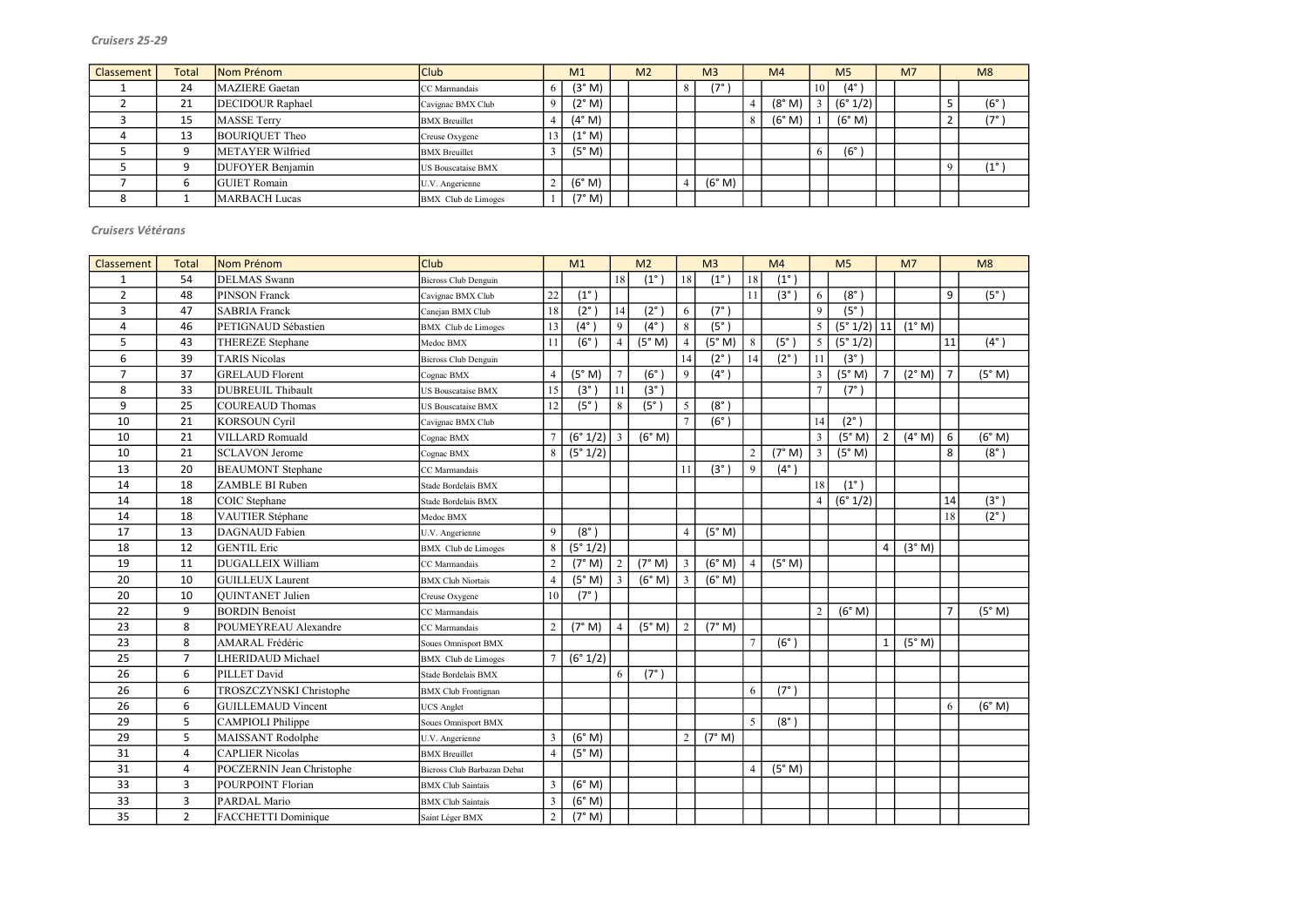| Classement     | <b>Total</b>   | Nom Prénom                   | <b>Club</b>                 |                | M1            |                 | M <sub>2</sub> |                | M <sub>3</sub>    |                | M4            |                | M <sub>5</sub> |                | M <sub>7</sub> |                | M8            |
|----------------|----------------|------------------------------|-----------------------------|----------------|---------------|-----------------|----------------|----------------|-------------------|----------------|---------------|----------------|----------------|----------------|----------------|----------------|---------------|
| $\mathbf{1}$   | 73             | <b>BOUDEY</b> Estelle        | US Bouscataise BMX          |                |               | 11              | (6°)           | 18             | $(1^{\circ})$     | $\tau$         | $(6^\circ$    | 18             | $(2^\circ)$    | 9              | $(4^\circ)$    | 10             | $(7^\circ)$   |
| $\overline{2}$ | 69             | <b>CAPLIER Nicolas</b>       | <b>BMX</b> Breuillet        |                |               | 15              | $(3^\circ)$    | 14             | $(2^{\circ})$     | 8              | $(5^\circ)$   |                |                | 14             | $(2^{\circ}$   | 18             | $(2^{\circ})$ |
| 3              | 46             | <b>BARINOIL Jérémy</b>       | <b>Bicross de Mios</b>      | 11             | $(3^{\circ})$ |                 |                |                |                   | $\overline{4}$ | (5° M)        | 13             | $(4^\circ)$    | 18             | $(1^{\circ})$  |                |               |
| 3              | 46             | POURPOINT Florian            | <b>BMX</b> Club Saintais    |                |               | 13              | $(4^\circ)$    | 8              | (5 <sup>°</sup> ) |                |               | 8              | (5° 1/2)       | 8              | $(5^\circ)$    | 9              | $(8^\circ)$   |
| 5              | 40             | <b>HEBRARD</b> Cecile        | Canejan BMX Club            |                |               | 18              | $(2^\circ)$    | $\overline{7}$ | $(6^\circ)$       |                |               | 15             | $(3^\circ)$    |                |                |                |               |
| 6              | 38             | <b>NOGUEIRA Anthony</b>      | Medoc BMX                   | 14             | $(2^{\circ})$ |                 |                | 9              | $(4^{\circ})$     |                |               |                |                |                |                | 15             | (3°)          |
| $\overline{7}$ | 36             | CHAMPLAIN Orlaine            | Medoc BMX                   |                |               | 12              | $(5^\circ)$    | 11             | $(3^\circ)$       |                |               |                |                |                |                | 13             | $(4^{\circ})$ |
| $\overline{7}$ | 36             | MOLL Christopher             | <b>Bicross Club Denguin</b> |                |               |                 |                |                |                   | 14             | $(2^{\circ})$ |                |                |                |                | 22             | $(1^{\circ})$ |
| 9              | 31             | POITEVIN Enrick              | <b>BMX</b> Breuillet        | 8              | $(5^\circ)$   | $\tau$          | (6° 1/2)       | $\overline{4}$ | (5° M)            | 3 <sup>1</sup> | (6° M)        | $\overline{2}$ | (7° M)         |                |                | $\overline{7}$ | (6° 1/2)      |
| 10             | 30             | POUMEYREAU Alexandre         | CC Marmandais               |                |               |                 |                |                |                   |                |               | 22             | $(1^{\circ}$   |                |                | 8              | (5° 1/2)      |
| 10             | 30             | MARTIN Audrey                | <b>BMX</b> Club Saintais    |                |               |                 |                | 6              | $(7^{\circ})$     |                |               |                | $(6^{\circ}$   | 5              | $(8^\circ)$    | $\,8\,$        | (5° 1/2)      |
| 12             | 28             | <b>AUGER Pascal</b>          | CC Marmandais               |                |               | 9               | $(8^\circ$     | $\overline{4}$ | (5° M)            | 3              | (6° M)        | 9              | $(8^\circ)$    |                |                | $\overline{3}$ | (6° M)        |
| 13             | 25             | <b>HERMANT Bruno</b>         | U.V. Angerienne             | 18             | $(1^{\circ})$ |                 |                |                |                   |                |               |                |                | $\overline{7}$ | $(6^\circ)$    |                |               |
| 14             | 23             | <b>TESTET Gilles</b>         | CC Marmandais               | 6              | $(7^\circ)$   | $\overline{7}$  | (6° 1/2)       | 2              | (7° M)            |                |               |                | (5° M)         |                |                | $\overline{4}$ | (5° M)        |
| 15             | 22             | <b>CLAOUE</b> Karine         | Stade Bordelais BMX         |                |               | 22              | $(1^{\circ}$   |                |                   |                |               |                |                |                |                |                |               |
| 15             | 22             | <b>THEMIER Fabrice</b>       | PEDAL CLUB OLERONAIS        | $\overline{4}$ | (5° M)        | 8               | (5° 1/2)       | 2              | (7° M)            | $\overline{2}$ | (7° M)        |                |                | $\mathbf{3}$   | (6° M)         | $\mathbf{3}$   | (6° M)        |
| 17             | 20             | <b>DIDIER</b> Stefan         | Canejan BMX Club            | 3              | (6° M)        | $\overline{4}$  | (5° M)         | 3              | (6° M)            | 5              | $(8^\circ)$   |                | (8° M)         |                |                | $\overline{4}$ | (5° M)        |
| 18             | 19             | PARDAL Mario                 | <b>BMX</b> Club Saintais    |                |               | 10 <sup>1</sup> | $(7^\circ)$    |                |                   |                |               |                |                | 6              | $(7^\circ)$    | $\mathbf{3}$   | (6° M)        |
| 18             | 19             | <b>DUGALLEIX William</b>     | CC Marmandais               |                |               |                 |                |                |                   |                |               | 8              | (5° 1/2)       |                |                | 11             | (6°)          |
| 20             | 18             | MACHADO Cécilia              | Soues Omnisport BMX         |                |               |                 |                |                |                   | 18             | $(1^{\circ})$ |                |                |                |                |                |               |
| 20             | 18             | SOUPIZE Gauthier             | Canejan BMX Club            | $\overline{4}$ | (5° M)        |                 |                | 5              | $(8^\circ)$       |                |               | $\overline{2}$ | (7° M)         |                |                | $\overline{7}$ | (6° 1/2)      |
| 22             | 16             | <b>ROUSSEL Vincent</b>       | Canejan BMX Club            | 5              | $(8^\circ)$   | $\mathfrak{Z}$  | (6° M)         |                | (8° M)            |                | (5° M)        |                | (6° M)         |                |                |                |               |
| 22             | 16             | GJURASEVIC Pierre            | <b>UCS</b> Anglet           |                |               |                 |                |                |                   |                |               |                | (5° M)         |                |                | 12             | (5°)          |
| 24             | 15             | TUO Thierry                  | CC Marmandais               |                |               | $\overline{4}$  | (5° M)         |                |                   |                |               | 10             | $(7^\circ)$    |                |                | $\mathbf{1}$   | (8° M)        |
| 25             | 14             | <b>JUNG Erika</b>            | <b>BMX</b> Club de Limoges  |                |               | 8               | (5° 1/2)       | $\overline{3}$ | (6° M)            |                |               |                |                | 3              | (6° M)         |                |               |
| 25             | 14             | <b>VANDERMEERSCH Xavier</b>  | Medoc BMX                   | 3              | (6° M)        | $\mathfrak{Z}$  | (6° M)         |                |                   |                | (8° M)        | 3              | (6° M)         | $\overline{2}$ | (7° M)         | $\overline{2}$ | (7° M)        |
| 27             | 13             | VOISIN Ludovic               | <b>BMX</b> Breuillet        |                |               |                 |                |                |                   | 6              | $(7^\circ$    |                | (6° 1/2)       |                |                |                |               |
| 28             | 12             | PROUTEAU Kevin               | <b>BMX</b> Club Saintais    |                |               |                 |                |                |                   |                |               | 12             | $(5^\circ)$    |                |                |                |               |
| 29             | 11             | <b>SALESSES Anais</b>        | <b>Bicross Club Denguin</b> |                |               |                 |                |                |                   | 11             | (3°)          |                |                |                |                |                |               |
| 29             | 11             | GUILLEUX Laurent             | <b>BMX Club Niortais</b>    |                |               |                 |                |                |                   |                |               |                |                | 11             | $(3^{\circ})$  |                |               |
| 31             | 9              | PINCON Hugo                  | PEDAL CLUB OLERONAIS        | 9              | $(4^{\circ})$ |                 |                |                |                   |                |               |                |                |                |                |                |               |
| 31             | 9              | <b>PRAT</b> Gregory          | <b>Bicross Club Denguin</b> |                |               |                 |                |                |                   | 9              | $(4^{\circ})$ |                |                |                |                |                |               |
| 31             | 9              | <b>NADREAU</b> Fabien        | PEDAL CLUB OLERONAIS        | 7              | $(6^\circ)$   |                 |                |                |                   |                |               |                |                | $2^{\circ}$    | (7° M)         |                |               |
| 31             | 9              | <b>MARIMON</b> Frederic      | CC Marmandais               | $\overline{2}$ | (7° M)        | $\overline{4}$  | (5° M)         |                |                   |                |               |                | (8° M)         |                |                | $\overline{2}$ | (7° M)        |
| 35             | $\overline{7}$ | <b>CHAPRON</b> Julien        | Medoc BMX                   |                |               |                 |                |                |                   |                |               |                | (6° 1/2)       |                |                |                |               |
| 36             | 4              | <b>GJURASEVIC Marion</b>     | <b>UCS</b> Anglet           |                |               |                 |                |                |                   | 2              | (7° M)        | $\overline{2}$ | (7° M)         |                |                |                |               |
| 36             | 4              | <b>KERVELLEC</b> Glenn       | Canejan BMX Club            |                |               |                 |                |                |                   |                |               |                | (5° M)         |                |                |                |               |
| 36             | 4              | FACCHETTI Dominique          | Saint Léger BMX             |                |               |                 |                |                |                   |                |               |                |                | 4              | (5° M)         |                |               |
| 36             | 4              | <b>HENNION</b> Cedric        | U.V. Angerienne             |                |               |                 |                |                |                   |                |               |                |                | 4              | (5° M)         |                |               |
| 36             | 4              | <b>GAUTRON</b> Fabien        | <b>BMX</b> Breuillet        |                |               |                 |                |                |                   |                |               |                |                |                |                | $\overline{a}$ | (5° M)        |
| 41             | 3              | DUGAY Michel                 | Bicross de Mios             |                |               |                 |                |                |                   |                |               | 3              | (6° M)         |                |                |                |               |
| 42             | $\overline{2}$ | TUIN Christelle              | <b>UCS</b> Anglet           |                |               |                 |                |                |                   |                | (8° M)        |                | (8° M)         |                |                |                |               |
| 42             | $2^{\circ}$    | <b>MARTY</b> Francois Xavier | CC Marmandais               |                |               |                 |                |                |                   |                |               |                |                |                |                | $\overline{2}$ | (7° M)        |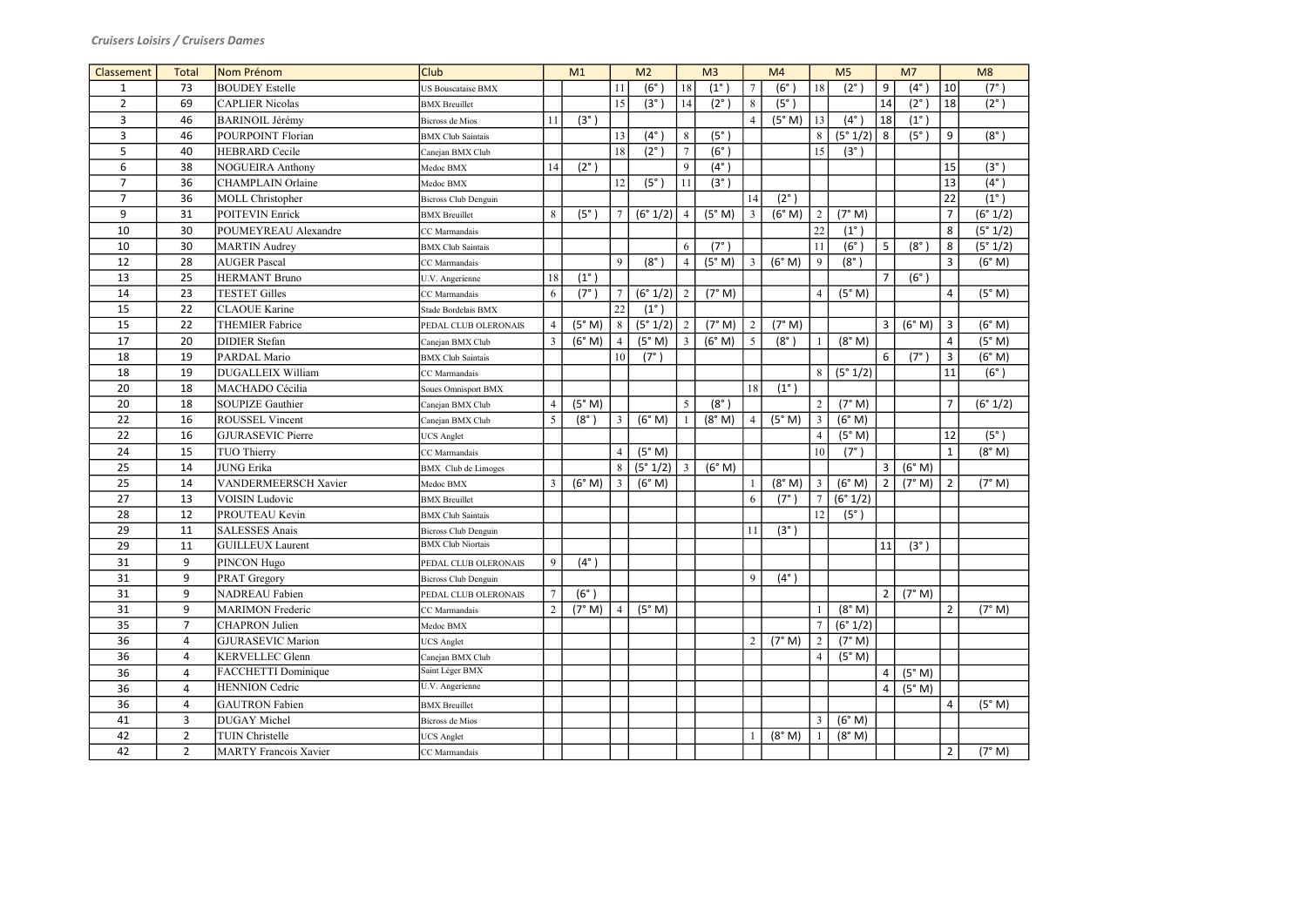| Classement     | <b>Total</b>        | Nom Prénom                          | <b>Club</b>                 |                | M1            |                 | M <sub>2</sub>    |                | M <sub>3</sub> |                | M <sub>4</sub>            |                 | M <sub>5</sub>    |          | M <sub>7</sub>             |                 | M8            |
|----------------|---------------------|-------------------------------------|-----------------------------|----------------|---------------|-----------------|-------------------|----------------|----------------|----------------|---------------------------|-----------------|-------------------|----------|----------------------------|-----------------|---------------|
| $\mathbf{1}$   | 132                 | <b>FORESTE Hugo</b>                 | <b>Bicross Club Denguin</b> |                |               | 22              | $(1^{\circ}$      | 22             | $(1^{\circ}$   | 22             | $(2^{\circ})$             | 22              | $(1^{\circ}$      | 22       | $(1^{\circ})$              | 22              | $(2^{\circ})$ |
| $\overline{2}$ | 112                 | <b>BARINOIL Timothy</b>             | Bicross de Mios             | 18             | $(2^{\circ})$ | 15              | (3 <sup>°</sup> ) | 18             | $(2^\circ)$    | 17             | $(4^\circ)$               | 15              | $(3^{\circ})$     | 15       | (3 <sup>°</sup> )          | 14              | (7°)          |
| 3              | 90                  | <b>BENOIT</b> Esteban               | <b>UCS</b> Anglet           | 15             | $(3^\circ)$   | 18              | $(2^\circ)$       | 15             | $(3^\circ)$    | 10             | (7° 1/2)                  | 6               | (7° 1/2)          |          |                            | 26              | $(1^{\circ})$ |
| $\overline{4}$ | 78                  | <b>RENOUX Louis</b>                 | U.V. Angerienne             | 22             | $(1^{\circ}$  | 10              | $(7^\circ)$       |                |                | 15             | $(6^\circ)$               |                 |                   | 12       | $(5^\circ)$                | 19              | (3°)          |
| 5              | 73                  | <b>VEZIEN Nolan</b>                 | Saint Léger BMX             | 13             | $(4^\circ)$   | 13              | $(4^\circ)$       | 13             | $(4^\circ)$    |                |                           |                 |                   | 18       | $(2^{\circ})$              | 16              | (5°)          |
| 6              | 63                  | LEMOS DE ABREU MAISONNIER Jonas     | Stade Montois BMX           | 9              | $(8^\circ)$   |                 | (6° 1/2)          | 8              | (5° 1/2)       | 12             | (5° 1/2)                  | 10              | $(7^\circ)$       | 8        | (5° 1/2)                   | 9               | (8° 1/2)      |
| $\overline{7}$ | 56                  | <b>HENNION</b> Andrej               | U.V. Angerienne             | 11             | $(6^\circ)$   | $5\overline{)}$ | (8° 1/2)          | 10             | $(7^\circ)$    |                |                           | 6               | (7° 1/2)          | 11       | (6°)                       | 13              | (8°)          |
| 8              | 53                  | PARMENON Esteban                    | Medoc BMX                   | 8              | (5° 1/2)      | 6               | $(7° 1/2)$   11   |                | $(6^\circ)$    |                |                           |                 | (6° 1/2)          | 10       | $(7^\circ)$                | 11              | (6° 1/2)      |
| 9              | 46                  | <b>BUISSON Timéo</b>                | <b>BMX</b> Breuillet        | 8              | (5° 1/2)      | $\overline{4}$  | (5° M)            | 9              | $(8^\circ)$    |                |                           | $\overline{7}$  | (6° 1/2)          | $\mid$ 7 | (6° 1/2)                   | 11              | (6° 1/2)      |
| 10             | 45                  | <b>CLEMENT Nominoe</b>              | <b>BMX</b> Gujanais         |                |               | 12              | (5°)              |                |                |                |                           | 18              | $(2^{\circ})$     |          |                            | 15              | (6°)          |
| 11             | 44                  | <b>TUIN FAGGION Elliot</b>          | <b>JCS</b> Anglet           |                |               |                 | (6° 1/2)          | 12             | $(5^\circ)$    | 13             | $(8^\circ)$               | 12              | (5 <sup>°</sup> ) |          |                            |                 |               |
| 11             | 44                  | <b>BETIN</b> Theo                   | <b>BMX</b> Club Saintais    | 6              | (7° 1/2)      | $8\phantom{.}8$ | (5° 1/2)          |                |                |                |                           | 11              | $(6^\circ)$       | 9        | $(8^\circ)$                | 10              | (7° 1/2)      |
| 13             | 43                  | <b>DELAUNAY Axel</b>                | <b>BMX</b> Val du Taurion   | 12             | $(5^\circ)$   |                 |                   |                |                |                |                           | 9               | $(8^{\circ}$      | 13       | $(4^\circ)$                | 9               | (8° 1/2)      |
| 14             | 41                  | MAHI Keoni                          | <b>UCS</b> Anglet           |                |               |                 |                   |                |                | 19             | $(3^{\circ})$             | 5               | (8° 1/2)          |          |                            | 17              | $(4^{\circ})$ |
| 15             | 39                  | <b>SOUFFRAN</b> Leon                | Canejan BMX Club            |                |               | 11              | $(6^\circ)$       |                |                |                |                           | 8               | (5° 1/2)          |          | $\lceil 8 \rceil$ (5° 1/2) | 12              | (5° 1/2)      |
| 16             | 37                  | <b>BRETHES Jules</b>                | Stade Montois BMX           | 10             | $(7^\circ)$   |                 |                   |                |                | 9              | (8° 1/2)                  | 8               | (5° 1/2)          |          |                            | 10 <sup>1</sup> | (7° 1/2)      |
| 17             | 31                  | <b>MARTIN Paul</b>                  | Stade Bordelais BMX         |                |               | $\overline{4}$  | (5° M)            |                |                | 8              | (5° 1/4)                  | $5\overline{)}$ | (8° 1/2)          | l 7      | (6° 1/2)                   | 7               | (6° 1/4)      |
| 18             | 26                  | <b>MORALES</b> Gabriel              | Soues Omnisport BMX         |                |               |                 |                   |                |                | 26             | $(1^{\circ})$             |                 |                   |          |                            |                 |               |
| 19             | 21                  | <b>VOISIN Arthur</b>                | <b>BMX</b> Breuillet        |                | (6° 1/2)      |                 |                   |                |                | 8              | (5° 1/4)                  | $\mathfrak{Z}$  | (6° M)            |          |                            | 3               | (6° M)        |
| 20             | 20                  | <b>AUGIER Milo</b>                  | Bicross de Mios             | 3              | (6° M)        |                 |                   | $\overline{7}$ | (6° 1/2)       |                |                           | $\mathfrak{Z}$  | (6° M)            |          |                            | 7               | (6° 1/4)      |
| 21             | 19                  | <b>GOURDET Jacques</b>              | Cognac BMX                  | $\overline{4}$ | (5° M)        |                 |                   | 6              | (7° 1/2)       |                |                           | $\overline{2}$  | (7° M)            | 4        | (5° M)                     | 3               | (6° M)        |
| 22             | 16                  | <b>TISSIER CANTILE Noah</b>         | <b>JCS</b> Anglet           |                |               |                 |                   |                |                | 16             | $(5^\circ)$               |                 |                   |          |                            |                 |               |
| 22             | 16                  | DUBOUIL Axel                        | CC Marmandais               |                |               | $\overline{4}$  | (5° M)            |                |                |                |                           | $\overline{4}$  | (5° M)            |          |                            | 8               | (5° 1/4)      |
| 24             | 15                  | HIDREAU Gaspard                     | U.V. Angerienne             |                | (6° 1/2)      |                 |                   |                |                |                |                           |                 |                   | 4        | (5° M)                     | 4               | (5° M)        |
| 24             | 15                  | QUEFFELEC Maxime                    | Canejan BMX Club            | $\overline{4}$ | (5° M)        | 2               | (7° M)            |                |                |                |                           | 2               | (7° M)            |          |                            | 7               | (6° 1/4)      |
| 26             | 14                  | CANO Juan                           | Soues Omnisport BMX         |                |               |                 |                   |                |                | 14             | $(7^\circ)$               |                 |                   |          |                            |                 |               |
| 26             | 14                  | NICOLI FASOLA Mathis                | Canejan BMX Club            | 6              | (7° 1/2)      |                 |                   |                |                |                |                           | $\overline{4}$  | (5° M)            |          |                            | $\overline{4}$  | (5° M)        |
| 26             | 14                  | <b>MARTIN</b> Gabriel               | Canejan BMX Club            | 5              | (8° 1/2)      |                 |                   |                |                |                |                           |                 | (8° M)            |          |                            | 8               | (5° 1/4)      |
| 29             | 13                  | <b>SEUGNET Ruben</b>                | <b>BMX</b> Club Saintais    |                |               | 5               | (8° 1/2)          | 8              | (5° 1/2)       |                |                           |                 |                   |          |                            |                 |               |
| 29             | 13                  | VERNE Iban                          | <b>BMX</b> Gujanais         |                |               |                 |                   |                |                |                |                           | 13              | $(4^{\circ})$     |          |                            |                 |               |
| 29             | 13                  | <b>JAEGER AMBROZIO Marius</b>       | LVC TONNEINS                |                |               |                 |                   | 5              | (8° 1/2)       | $\overline{4}$ | (5° M)                    |                 |                   |          |                            | 4               | (5° M)        |
| 29             | 13                  | <b>REGADE</b> Gaspard               | Medoc BMX                   |                |               |                 |                   | $\overline{4}$ | (5° M)         |                |                           | $\overline{2}$  | (7° M)            |          |                            | $\overline{7}$  | (6° 1/4)      |
| 33             | 12                  | <b>GREENSHIELDS</b> Archie          | <b>UCS</b> Anglet           |                |               |                 |                   |                |                | 12             | (5° 1/2)                  |                 |                   |          |                            |                 |               |
| 33             | 12                  | <b>LACOMBE Charles</b>              | Stade Montois BMX           |                |               |                 |                   | $\overline{4}$ | (5° M)         | $\mathfrak{Z}$ | (6° M)                    |                 | (8° M)            |          |                            | 4               | (5° M)        |
| 33             | 12                  | <b>BENOIT GUILLAT Tom</b>           | Medoc BMX                   |                |               |                 |                   |                |                |                |                           |                 |                   |          |                            | 12              | (5° 1/2)      |
| 36             | 11                  | <b>FORTRIE Enzo</b>                 | Soues Omnisport BMX         |                |               |                 |                   |                |                | 11             | (6° 1/2)                  |                 |                   |          |                            |                 |               |
| 36             | 11                  | <b>LAVIGNE</b> Nerio                | <b>UCS</b> Anglet           |                |               |                 |                   |                |                | 11             | (6° 1/2)                  |                 |                   |          |                            |                 |               |
| 36             | 11                  | <b>TILLY Nahel</b>                  | <b>BMX</b> Val du Taurion   |                |               |                 |                   | $\overline{7}$ | (6° 1/2)       |                |                           |                 |                   | 4        | (5° M)                     |                 |               |
| 36             | 11                  | <b>VIGNIER Bastien</b>              | Medoc BMX                   |                |               |                 |                   |                |                |                |                           | $\mathfrak{Z}$  | (6° M)            |          |                            | 8               | (5° 1/4)      |
| 40             | 10                  | <b>BANKUTI Abel</b>                 | Soues Omnisport BMX         |                |               |                 |                   |                |                |                | $10 \mid (7^{\circ} 1/2)$ |                 |                   |          |                            |                 |               |
| 40             | 10                  | GUIOCHON Leoné                      | US Bouscataise BMX          |                |               |                 |                   | $\overline{4}$ | (5° M)         |                |                           | $\overline{4}$  | (5° M)            |          |                            | $\overline{2}$  | (7° M)        |
| 42             | 9                   | <b>CAMIADE</b> Tom                  | <b>JCS</b> Anglet           |                |               |                 |                   |                |                | 9              | (8° 1/2)                  |                 |                   |          |                            |                 |               |
| 42             | 9                   | <b>MARTIN Liam</b>                  | <b>BMX</b> Club Saintais    |                |               | $\overline{4}$  | (5° M)            | 5              | (8° 1/2)       |                |                           |                 |                   |          |                            |                 |               |
| 42             | 9                   | <b>SANSON Romeo</b>                 | Stade Bordelais BMX         |                |               | 9               | $(8^\circ)$       |                |                |                |                           |                 |                   |          |                            |                 |               |
| 45             | 8                   | <b>BONIN</b> Antoine                | Artigues Vélo Club          |                |               | 8               | (5° 1/2)          |                |                |                |                           |                 |                   |          |                            |                 |               |
| 45<br>45       | 8                   | <b>CHIQUET Gaston</b>               | <b>JCS</b> Anglet           |                |               |                 |                   |                |                | 8<br>8         | (5° 1/4)                  |                 |                   |          |                            |                 |               |
|                | 8                   | KAMATA Taiga                        | <b>JCS</b> Anglet           |                |               |                 |                   |                |                |                | (5° 1/4)                  |                 |                   |          |                            |                 |               |
| 45             | 8<br>$\overline{7}$ | <b>DUPOUY Ezio</b>                  | Medoc BMX                   |                |               |                 |                   |                |                |                |                           |                 |                   |          |                            | 8               | (5° 1/4)      |
| 49             |                     | EN NATTOUH Yazid                    | US Bouscataise BMX          |                |               | 2               | (7° M)            | $\overline{4}$ | (5° M)         |                |                           |                 | (8° M)            |          |                            |                 |               |
| 49<br>51       | $\overline{7}$      | PARIAT Raphael<br><b>COTO</b> Louis | Medoc BMX                   |                |               |                 |                   |                |                |                |                           | $\mathfrak{Z}$  | (6° M)            |          |                            | 4               | (5° M)        |
| 51             | 6<br>6              | <b>DEHEZ</b> Alexandre              | US Bouscataise BMX          |                |               | 6               | (7° 1/2)          | 6              | (7° 1/2)       |                |                           |                 |                   |          |                            |                 |               |
| 53             | 5                   | <b>BASSANT Tom</b>                  | Stade Bordelais BMX         | 5              | (8° 1/2)      |                 |                   |                |                |                |                           |                 |                   |          |                            |                 |               |
| 53             | 5                   | <b>LARIGNON Ethan</b>               | PEDAL CLUB OLERONAIS        | 3              | (6° M)        |                 |                   |                |                |                |                           | $\overline{2}$  | (7° M)            |          |                            |                 |               |
| 55             | 4                   | CHÂTAIGNIER Hippolyte               | Saint Léger BMX             | $\overline{4}$ | (5° M)        |                 |                   |                |                |                |                           |                 |                   |          |                            |                 |               |
|                |                     |                                     | <b>BMX</b> Club Niortais    |                |               |                 |                   |                |                |                |                           |                 |                   |          |                            |                 |               |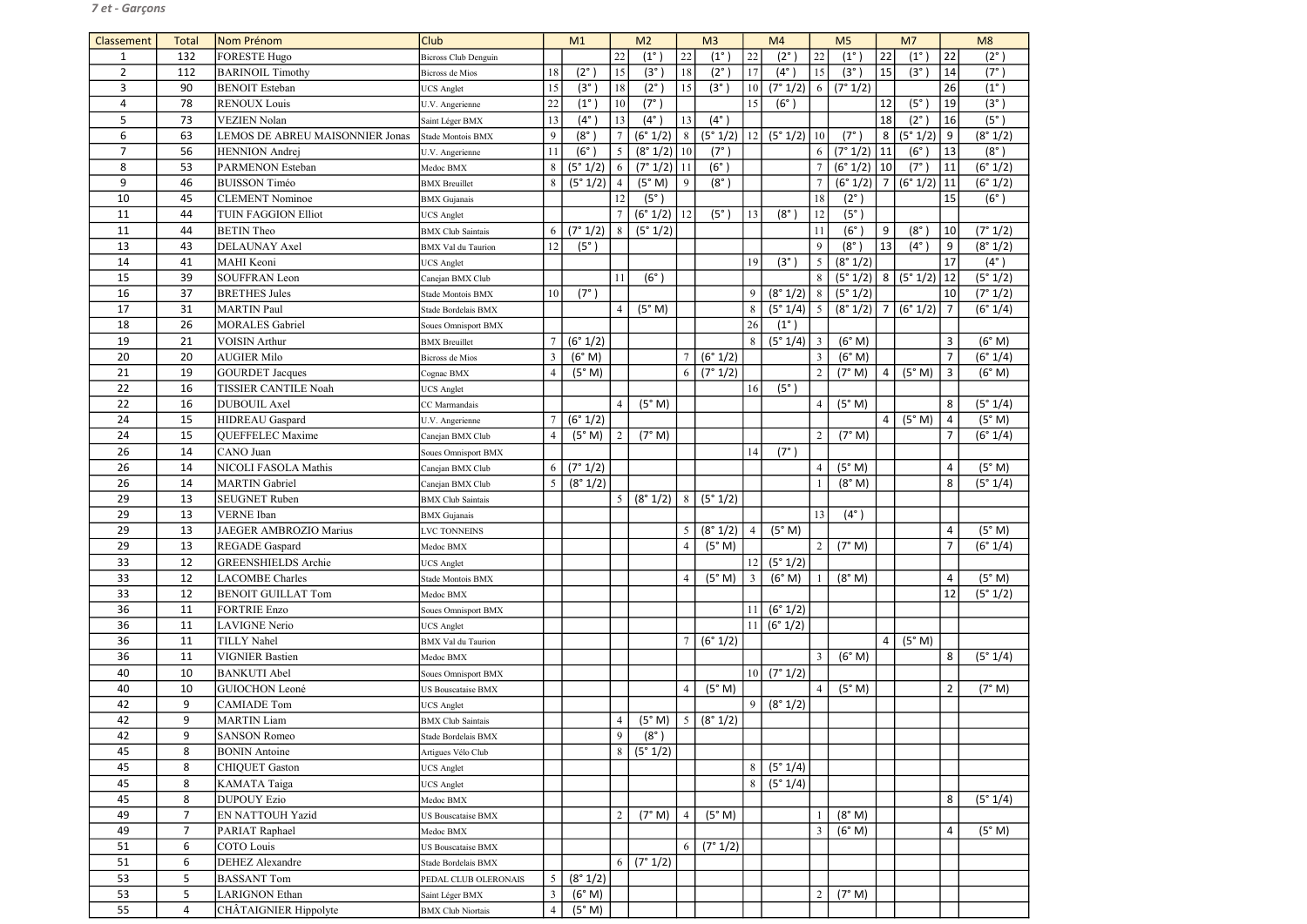| 55 | 4              | DARRIEUMERLOU Eneko            | <b>UCS</b> Anglet           |                |        |                |        |                |        | $\overline{4}$ | (5° M) |   |        |   |        |                |        |
|----|----------------|--------------------------------|-----------------------------|----------------|--------|----------------|--------|----------------|--------|----------------|--------|---|--------|---|--------|----------------|--------|
| 55 | 4              | <b>FRIEDRICHS Alva Nils</b>    | <b>JCS</b> Anglet           |                |        |                |        |                |        | $\overline{4}$ | (5° M) |   |        |   |        |                |        |
| 55 | 4              | <b>GRATADOUX Antonin</b>       | U.V. Angerienne             | $\overline{4}$ | (5° M) |                |        |                |        |                |        |   |        |   |        |                |        |
| 55 | 4              | <b>IDRIS Raphael</b>           | <b>BMX</b> Gujanais         |                |        |                |        |                |        |                |        | 4 | (5° M) |   |        |                |        |
| 55 | 4              | <b>LASCORZ</b> Matty           | Bicross Club Barbazan Debat |                |        |                |        |                |        | $\overline{4}$ | (5° M) |   |        |   |        |                |        |
| 55 | 4              | LE GALL Oscar                  | <b>UCS Anglet</b>           |                |        |                |        |                |        | $\overline{4}$ | (5° M) |   |        |   |        |                |        |
| 55 | 4              | <b>STOLTZ Noah</b>             | US Bouscataise BMX          |                |        |                |        | $\overline{2}$ | (7° M) |                |        |   |        |   |        | $\overline{2}$ | (7° M) |
| 55 | 4              | <b>GUILLOT MORENO Benjamin</b> | Artigues Vélo Club          |                |        |                |        |                |        |                |        |   |        |   |        | $\overline{4}$ | (5° M) |
| 64 | 3 <sup>1</sup> | <b>BOUCETTA Evan</b>           | Stade Bordelais BMX         |                |        | $\mathfrak{Z}$ | (6° M) |                |        |                |        |   |        |   |        |                |        |
| 64 | $\mathbf{3}$   | <b>BSAIES</b> Leith            | Stade Bordelais BMX         |                |        | $\mathfrak{Z}$ | (6° M) |                |        |                |        |   |        |   |        |                |        |
| 64 | 3              | <b>CHESNOT Mathys</b>          | Artigues Vélo Club          |                |        |                |        | $\overline{3}$ | (6° M) |                |        |   |        |   |        |                |        |
| 64 | 3              | <b>LAGASSAT Valentin</b>       | Stade Bordelais BMX         |                |        | $\mathfrak{Z}$ | (6° M) |                |        |                |        |   |        |   |        |                |        |
| 64 | 3              | <b>LASTIRI GARAT Eneko</b>     | <b>UCS</b> Anglet           |                |        |                |        |                |        | $\overline{3}$ | (6° M) |   |        |   |        |                |        |
| 64 | 3 <sup>1</sup> | LEBARBIER Axel                 | <b>BMX</b> Breuillet        | 3              | (6° M) |                |        |                |        |                |        |   |        |   |        |                |        |
| 64 | 3              | PELLETIER Louis                | PEDAL CLUB OLERONAIS        | $\mathfrak{Z}$ | (6° M) |                |        |                |        |                |        |   |        |   |        |                |        |
| 64 | 3              | PICAUDÉ Noah                   | Soues Omnisport BMX         |                |        |                |        |                |        | $\overline{3}$ | (6° M) |   |        |   |        |                |        |
| 64 | 3              | PRAT Esteban                   | Bicross Club Denguin        |                |        |                |        |                |        | 3              | (6° M) |   |        |   |        |                |        |
| 64 | 3              | <b>SABRI</b> Daoud             | Stade Bordelais BMX         |                |        | $\mathfrak{Z}$ | (6° M) |                |        |                |        |   |        |   |        |                |        |
| 64 | 3              | <b>TOQUEREAU Jules</b>         | <b>US Bouscataise BMX</b>   |                |        |                |        | $\overline{3}$ | (6° M) |                |        |   |        |   |        |                |        |
| 64 | 3              | VALLET Ayden                   | <b>US Bouscataise BMX</b>   |                |        |                |        | $\overline{3}$ | (6° M) |                |        |   |        |   |        |                |        |
| 64 | 3              | <b>EYSSARTIER Malo</b>         | <b>BMX</b> Club Niortais    |                |        |                |        |                |        |                |        |   |        | 3 | (6° M) |                |        |
| 64 | 3 <sup>1</sup> | FOUBERT MICHELONI Milo         | Medoc BMX                   |                |        |                |        |                |        |                |        |   |        |   |        | $\overline{3}$ | (6° M) |
| 64 | 3              | LINSEELE Hipolyte              | Artigues Vélo Club          |                |        |                |        |                |        |                |        |   |        |   |        | $\overline{3}$ | (6° M) |
| 64 | 3              | <b>MORIAME</b> Ewen            | Medoc BMX                   |                |        |                |        |                |        |                |        |   |        |   |        | $\overline{3}$ | (6° M) |
| 64 | 3              | <b>SACILOTTO Jules</b>         | Medoc BMX                   |                |        |                |        |                |        |                |        |   |        |   |        | $\overline{3}$ | (6° M) |
| 81 | $2^{\circ}$    | <b>LAMBERT</b> Lina            | Artigues Vélo Club          |                |        |                |        | $\overline{2}$ | (7° M) |                |        |   |        |   |        |                |        |
| 81 | $2^{\circ}$    | BEN MIMOUN MOUNOUS Maël        | Soues Omnisport BMX         |                |        |                |        |                |        | $\overline{2}$ | (7° M) |   |        |   |        |                |        |
| 81 | $2^{\circ}$    | <b>CHIQUET Lazare</b>          | <b>UCS</b> Anglet           |                |        |                |        |                |        | $\overline{2}$ | (7° M) |   |        |   |        |                |        |
| 81 | $2^{\circ}$    | KHAYATI Ibrahim                | Stade Bordelais BMX         |                |        | $\overline{2}$ | (7° M) |                |        |                |        |   |        |   |        |                |        |
| 81 | $2^{\circ}$    | <b>TREHARD Léo</b>             | <b>BMX</b> Breuillet        | $\overline{2}$ | (7° M) |                |        |                |        |                |        |   |        |   |        |                |        |
| 81 | $\overline{2}$ | TRÉMOLET Théo Paul             | <b>BMX</b> Club Niortais    | $\overline{2}$ | (7° M) |                |        |                |        |                |        |   |        |   |        |                |        |
| 81 | $\overline{2}$ | <b>ACHENGLIL Abel</b>          | Medoc BMX                   |                |        |                |        |                |        |                |        |   |        |   |        | $\overline{2}$ | (7° M) |
| 81 | $2^{\circ}$    | <b>MBENGHAT VIGNIER Justin</b> | Artigues Vélo Club          |                |        |                |        |                |        |                |        |   |        |   |        | $\overline{2}$ | (7° M) |
| 81 | $\overline{2}$ | <b>MONFOULET Baptiste</b>      | Medoc BMX                   |                |        |                |        |                |        |                |        |   |        |   |        | $\overline{2}$ | (7° M) |
| 90 | $\mathbf{1}$   | <b>BARNY</b> Aaron             | Cavignac BMX Club           |                |        |                | (8° M) |                |        |                |        |   |        |   |        |                |        |
| 90 | $\mathbf{1}$   | HOFFMANN Nathan                | <b>BMX</b> Gujanais         |                |        |                |        |                |        |                |        |   | (8° M) |   |        |                |        |
| 90 | $\mathbf{1}$   | <b>EVENE</b> Mathis            | Medoc BMX                   |                |        |                |        |                |        |                |        |   |        |   |        | $\mathbf{1}$   | (8° M) |
| 90 | $\mathbf{1}$   | LANGLAIS Sasha                 | Medoc BMX                   |                |        |                |        |                |        |                |        |   |        |   |        | $\mathbf{1}$   | (8° M) |
|    |                |                                |                             |                |        |                |        |                |        |                |        |   |        |   |        |                |        |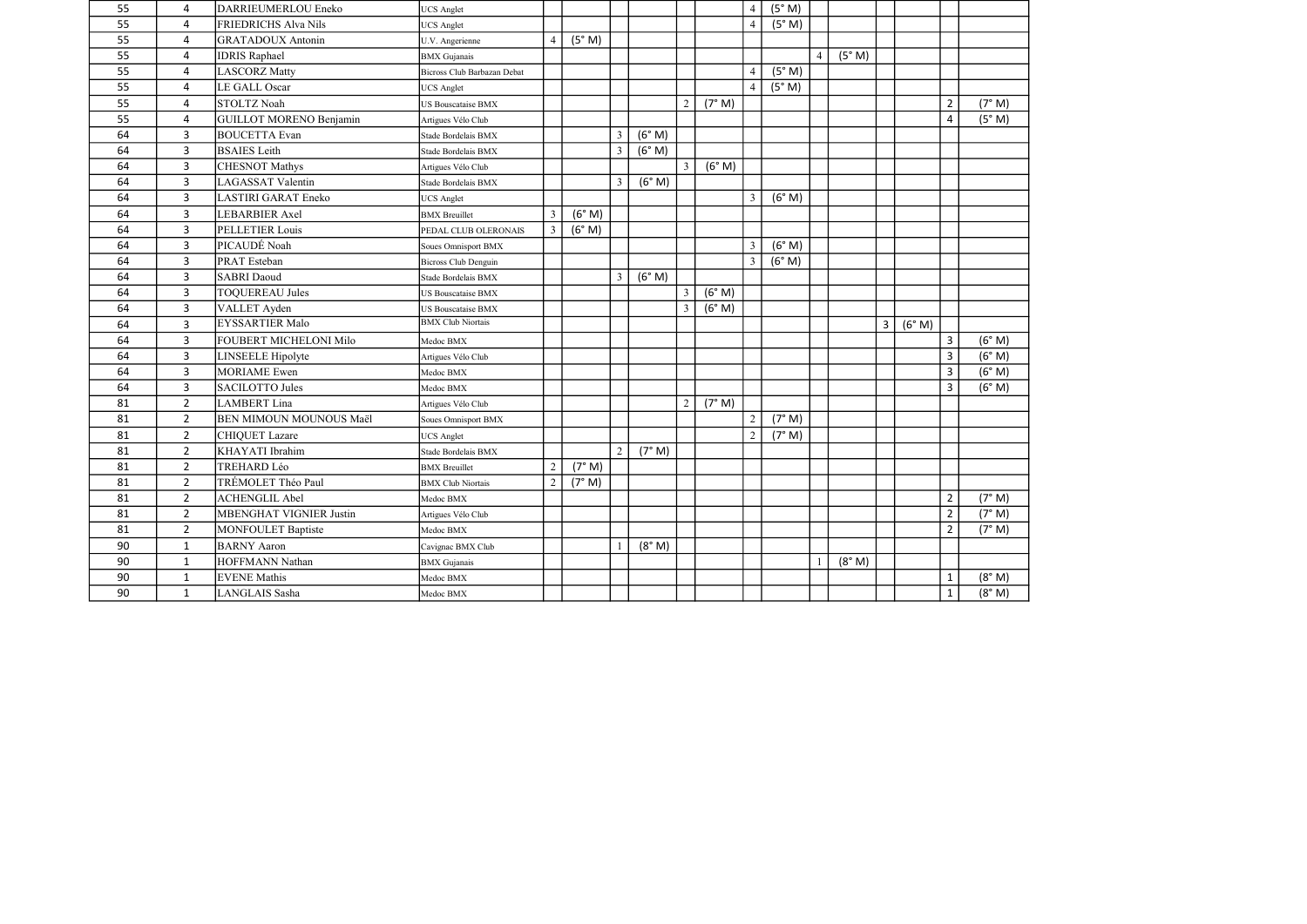| Classement     | <b>Total</b>   | Nom Prénom                                     | <b>Club</b>                               |                | M1                 |                | M <sub>2</sub>    |                | M <sub>3</sub>    |                | M4                 |                                  | M <sub>5</sub>    |                | M7                |                | M8            |
|----------------|----------------|------------------------------------------------|-------------------------------------------|----------------|--------------------|----------------|-------------------|----------------|-------------------|----------------|--------------------|----------------------------------|-------------------|----------------|-------------------|----------------|---------------|
| 1              | 135            | <b>FERRER Jahly</b>                            | Cognac BMX                                | 22             | $(2^\circ)$        | 17             | $(4^\circ)$       | 26             | $(1^{\circ})$     |                |                    | 26                               | $(1^{\circ}$      | 22             | $(1^{\circ}$      | 22             | $(2^{\circ})$ |
| $\overline{2}$ | 122            | PASCAUD Shayan                                 | <b>UCS Anglet</b>                         | 26             | $(1^{\circ})$      | 19             | (3 <sup>°</sup> ) | 19             | (3 <sup>°</sup> ) | 22             | $(1^{\circ})$      | 17                               | $(4^\circ)$       | 9              | $(8^\circ$        | 10             | (7° 1/2)      |
| 3              | 102            | LONGEQUEUE Timeo                               | <b>BMX</b> Val du Taurion                 | 13             | $(8^\circ$         | 22             | $(2^{\circ})$     | 17             | $(4^{\circ})$     |                |                    | 14                               | $(7^\circ)$       | 10             | $(7^\circ)$       | 26             | $(1^{\circ})$ |
| 4              | 97             | RAOULAS Hugo                                   | Stade Bordelais BMX                       | 17             | $(4^\circ)$        | 26             | $(1^{\circ})$     | 13             | $(8^\circ$        | 13             | $(4^{\circ})$      | 16                               | (5 <sup>°</sup> ) |                |                   | 12             | (5° 1/2)      |
| 5              | 91             | LARCABAL Xabi                                  | <b>UCS</b> Anglet                         | 12             | (5° 1/2)           | $\vert$ 15     | $(6^\circ)$       | 16             | $(5^\circ)$       |                | (8° M)             | 15                               | (6°)              | 15             | (3 <sup>°</sup> ) | 17             | $(4^{\circ})$ |
| 6              | 81             | <b>ROY Enzo</b>                                | Medoc BMX                                 | 14             | $(7^\circ)$        | 16             | (5 <sup>°</sup> ) | 15             | $(6^\circ)$       | $\overline{4}$ | (5° M)             | 19                               | (3 <sup>°</sup> ) |                |                   | 13             | $(8^\circ)$   |
| 7              | 73             | ZANETTI Alan                                   | <b>Bicross Terrassonnais</b>              | 12             | (5° 1/2)           | $\overline{4}$ | (5° M)            | 9              | (8° 1/2)          | 11             | $(6^\circ)$        | 9                                | (8° 1/2)          | 12             | $(5^\circ)$       | 16             | (5°)          |
| 8              | 62             | <b>GOMEZ Matheo</b>                            | <b>UCS</b> Anglet                         | $\overline{4}$ | (5° M)             | 12             | (5° 1/2)          | 12             | (5° 1/2)          | 18             | $(2^{\circ})$      | $\tau$                           | (6° 1/4)          |                |                   | 9              | (8° 1/2)      |
| 8              | 62             | <b>BARCAT</b> Maxence                          | Stade Bordelais BMX                       |                |                    | 14             | $(7^\circ$        | 22             | $(2^{\circ})$     |                |                    | 12                               | (5° 1/2)          |                |                   | 14             | (7°)          |
| 10             | 57             | <b>JULIENNE</b> Leo                            | <b>BMX</b> Club de Limoges                | 11             | (6° 1/2)           | $\vert$ 11     | (6° 1/2)          | 8              | (5° 1/4)          |                |                    | 8                                | (5° 1/4)          | $\overline{7}$ | $(6° 1/2)$ 12     |                | (5° 1/2)      |
| 11             | 56             | REFAUVELET Mael                                | <b>BMX Club Niortais</b>                  | 11             | (6° 1/2)           | 10             | (7° 1/2)          | 12             | (5° 1/2)          |                |                    |                                  | (6° 1/4)          | 8              | (5°1/2) 8         |                | (5° 1/4)      |
| 12             | 54             | <b>OMAR</b> Sayan                              | <b>BMX Club Niortais</b>                  | 16             | $(5^\circ)$        | 11             | (6° 1/2)          | 10             | (7° 1/2)          |                |                    |                                  |                   | $\overline{7}$ | (6° 1/2)   10     |                | (7° 1/2)      |
| 13             | 53             | RODRIGUEZ PARRA Esteban                        | <b>Bicross Club Denguin</b>               |                |                    | 13             | $(8^\circ)$       | 8              | (5° 1/4)          | 10             | $(7^{\circ})$      | 22                               | $(2^{\circ})$     |                |                   |                |               |
| 14             | 52             | MASSE Lenny                                    | <b>BMX</b> Breuillet                      | 19             | $(3^{\circ})$      |                |                   |                |                   |                | (6° 1/2)           | 11                               | (6° 1/2)          |                |                   | 15             | (6°)          |
| 15             | 50             | <b>BOISSEAU</b> Axel                           | Cognac BMX                                | 10             | (7° 1/2)           | 10             | $(7° 1/2)$ 3      |                | (6° M)            |                |                    | 8                                | $(5° 1/4)$ 11     |                | $(6^\circ)$       | 8              | (5° 1/4)      |
| 15             | 50             | <b>MARIMON</b> Alexandre                       | CC Marmandais                             | 15             | $(6^{\circ}$       | 9              | $(8° 1/2)$   11   |                | (6° 1/2)          |                |                    | $\overline{4}$                   | (5° M)            |                |                   | 11             | (6° 1/2)      |
| 17             | 49             | <b>BILLY</b> Léandre                           |                                           |                | (5° 1/4)           | 8              | (5°1/4)           | 9              | (8° 1/2)          |                |                    |                                  |                   | 13             | $(4^\circ)$       | 11             |               |
| 18             | 48             | <b>ROCHER Aitor</b>                            | <b>BMX Club Niortais</b>                  | 8              |                    | 12             | (5° 1/2)          | 8              | (5° 1/4)          | 15             | $(3^{\circ})$      | 13                               | $(8^\circ)$       |                |                   |                | (6° 1/2)      |
| 19             | 41             | <b>LOPEPE Gustave</b>                          | <b>UCS</b> Anglet                         |                |                    |                |                   | 11             | (6° 1/2)          | 9              | $(8^\circ)$        | 12                               | (5° 1/2)          |                |                   | 9              | (8° 1/2)      |
| 20             | 37             | ZINDEL Django                                  | <b>UCS</b> Anglet<br><b>BMX</b> Breuillet |                |                    | 8 <sup>1</sup> | (5° 1/4)          | 14             | $(7^\circ)$       |                |                    | 9                                | (8° 1/2)          | 6              | (7° 1/2)          |                |               |
| 20             | 37             | <b>BEGUE Kenzo</b>                             | <b>BMX</b> Breuillet                      |                |                    |                |                   |                |                   |                |                    |                                  |                   | 18             | $(2^{\circ})$     | 19             | (3°)          |
| 22             | 33             | RODRIGUES DA SILVA Louka                       |                                           | 10             | (7° 1/2)           |                |                   | 8              | (5° 1/4)          |                | (5° M)             |                                  | (6° 1/2)          |                |                   |                |               |
|                | 28             |                                                | <b>Bicross</b> de Mios                    |                | (6° M)             | 9              | (8° 1/2)          |                | (5° M)            | 4              |                    | 11<br>$\mathfrak{Z}$             | (6° M)            | 5              |                   |                | (5° M)        |
| 23             |                | <b>ALAFORT Kylian</b>                          | Cognac BMX                                | 3              |                    |                |                   | $\overline{4}$ |                   |                |                    |                                  |                   |                | (8° 1/2)          | $\overline{4}$ |               |
| 24             | 27             | <b>DESCAMPS BLANCHARD Enzo</b>                 | <b>BMX</b> Val du Taurion                 | 8              | (5° 1/4)           |                |                   | $\overline{4}$ | (5° M)            |                |                    |                                  | (6° 1/4)          |                | 8 (5°1/2)         |                |               |
| 24             | 27             | <b>MOLL Sebastien</b>                          | <b>Bicross Club Denguin</b>               |                |                    | $\overline{4}$ | (5° M)            |                |                   | 5 <sup>1</sup> | (8° 1/2)           | 10 <sup>1</sup>                  | (7° 1/2)          |                |                   | 8              | (5° 1/4)      |
| 26             | 22             | <b>SIEBERT</b> George                          | Condat BMX Club                           | $\overline{4}$ | (5° M)             |                |                   | 10             | (7° 1/2)          |                |                    | 8                                | (5° 1/4)          |                |                   |                |               |
| 27             | 21             | <b>DRON</b> Lenny                              | Artigues Vélo Club                        | 9              | (8° 1/2)           | 8              | (5° 1/4)          |                |                   |                |                    | $\overline{4}$                   | (5° M)            |                |                   |                |               |
| 28             | 21             | <b>PILATE</b> Lucas                            | <b>Bicross de Mios</b>                    | $\overline{4}$ | (5° M)             |                |                   | 3              | (6° M)            | $\overline{4}$ | (5° M)             | $\overline{4}$                   | (5° M)            | $\overline{3}$ | (6° M)            | 3              | (6° M)        |
| 29             | 18             | <b>BARTHELET Timoleon</b>                      | <b>UCS</b> Anglet                         |                |                    |                |                   |                |                   | 8              | (5° 1/2)           | 10<br>7 <sup>1</sup>             | (7° 1/2)          |                |                   |                |               |
| 29             | 18             | <b>ESCALLIER Ethan</b>                         | Medoc BMX                                 |                |                    |                |                   | 3              | (6° M)            |                |                    |                                  | (6° 1/4)          |                |                   | 8              | (5° 1/4)      |
| 31             | 17             | JOURDREIN Eguen                                | <b>UCS</b> Anglet                         |                |                    | $\mathfrak{Z}$ | (6° M)            | $\overline{4}$ | (5° M)            | 6              | (7° 1/2)           |                                  |                   |                |                   | $\overline{4}$ | (5° M)        |
| 32             | 13             | <b>CREPIN Ethan</b>                            | Cavignac BMX Club                         |                |                    |                |                   |                |                   |                |                    | $\mathfrak{Z}$                   | (6° M)            | 6              | (7° 1/2)          | 4              | (5° M)        |
| 33             | 12             | <b>MERCIER Paris</b>                           | <b>UCS</b> Anglet                         |                |                    |                |                   |                |                   | 12             | $(5^{\circ})$      |                                  |                   |                |                   |                |               |
| 33             | 12             | ZAMBLE BI Jael                                 | Stade Bordelais BMX                       |                |                    | 8              | (5° 1/4)          |                |                   |                |                    | $\overline{4}$                   | (5° M)            |                |                   |                |               |
| 33             | 12             | <b>HERZIG</b> Nolan                            | Stade Montois BMX                         |                |                    |                |                   |                |                   |                |                    | $\overline{4}$                   | (5° M)            | 4              | (5° M)            | $\overline{4}$ | (5° M)        |
| 36             | 9              | <b>CIBLAC</b> Mathis                           | <b>BMX</b> Val du Taurion                 | 9              | (8° 1/2)           |                |                   |                |                   |                |                    |                                  |                   |                |                   |                |               |
| 36             | 9              | FOUR SCOGNAMIGLIO Nathanaël                    | <b>BMX Club Niortais</b>                  | 4              | (5° M)             |                |                   | $\overline{2}$ | (7° M)            |                |                    | $\mathfrak{Z}$<br>8 <sup>1</sup> | (6° M)            |                |                   |                |               |
| 38<br>38       | 8<br>8         | <b>BRIOTET Hugo</b>                            | <b>BMX</b> Gujanais                       |                |                    |                |                   |                |                   |                |                    |                                  | (5° 1/4)          |                |                   |                |               |
| 38             | 8              | <b>CLEDON</b> Tiago<br>ROGEON Yoni             | <b>UCS</b> Anglet                         | 8              |                    |                |                   |                |                   | 8              | (5° 1/2)           |                                  |                   |                |                   |                |               |
| 38             | 8              |                                                | <b>BMX</b> Breuillet                      |                | (5° 1/4)<br>(5° M) |                |                   |                |                   |                |                    |                                  |                   |                |                   |                |               |
| 38             | 8              | JARNOUX Clement<br>PERNOT Axel                 | <b>BMX Club Niortais</b>                  | $\overline{4}$ |                    |                |                   | $\overline{2}$ | (7° M)            |                |                    | $\mathfrak{Z}$                   | (6° M)            | 4              | (5° M)            | 3              | (6° M)        |
|                | $\overline{7}$ |                                                | Cavignac BMX Club                         |                |                    |                |                   |                |                   | $\overline{7}$ |                    |                                  |                   |                |                   |                |               |
| 43<br>43       | $\overline{7}$ | <b>CUGERONE</b> Quentin                        | Soues Omnisport BMX                       |                | (6° M)             |                |                   |                |                   | $\overline{3}$ | (6° 1/2)<br>(6° M) |                                  | (8° M)            |                |                   |                |               |
|                |                | <b>ELAOUAL</b> Seymen                          | Bicross de Mios                           | 3              |                    |                |                   |                |                   | 6              |                    |                                  |                   |                |                   |                |               |
| 45             | 6              | <b>SCHRIJVER Miko</b>                          | <b>UCS</b> Anglet                         |                |                    |                |                   |                |                   |                | (7° 1/2)           |                                  | (7° M)            |                |                   |                |               |
| 45             | 6              | <b>VANNIER</b> Louis                           | CC Marmandais                             |                |                    |                |                   | $\overline{4}$ | (5° M)            |                |                    | $\overline{2}$                   |                   |                |                   |                |               |
| 45             | 6              | <b>EYSSARTIER Hugo</b>                         | <b>BMX</b> Club Niortais                  | 2              | (7° M)             |                |                   |                |                   |                |                    |                                  |                   | 4              | (5° M)            |                |               |
| 45             | 6              | <b>ARDILEY Evan</b>                            | Canejan BMX Club                          |                |                    | $\overline{2}$ | (7° M)            |                |                   |                |                    | 2                                | (7° M)            |                |                   | $\overline{2}$ | (7° M)        |
| 49             | 5              | <b>LABIA</b> Leonard                           | Bicross de Mios                           |                |                    |                |                   | $\overline{c}$ | (7° M)            |                |                    | $\mathfrak{Z}$                   | (6° M)            |                |                   |                |               |
| 49             | 5              | <b>ORTUNIO Nicolas</b>                         | Pau BMX Club Aquitaine                    |                |                    |                |                   |                |                   | 5 <sup>1</sup> | (8° 1/2)           |                                  |                   |                |                   |                |               |
| 49             | 5              | <b>SALLEFRANQUE Loris</b><br>CARDINEAU Quentin | CC Marmandais<br>U.V. Angerienne          |                |                    |                |                   | $\overline{3}$ | (6° M)            |                |                    | $\overline{2}$                   | (7° M)            |                |                   |                |               |
| 49             | 5              |                                                |                                           |                |                    |                |                   |                |                   |                |                    |                                  |                   | 5              | (8° 1/2)          |                |               |
| 53             | 4              | <b>BERNAT Tom</b>                              | Artigues Vélo Club                        |                |                    | $\overline{4}$ | (5° M)            |                |                   |                |                    |                                  |                   |                |                   |                |               |
| 53             | 4              | <b>DANIEL Damian</b>                           | Stade Bordelais BMX                       |                |                    | $\overline{4}$ | (5° M)            |                |                   |                |                    |                                  |                   |                |                   |                |               |
| 53             | 4              | <b>LEROSIER Eliott</b>                         | Stade Bordelais BMX                       |                |                    | 4              | (5° M)            |                |                   |                |                    |                                  |                   |                |                   |                |               |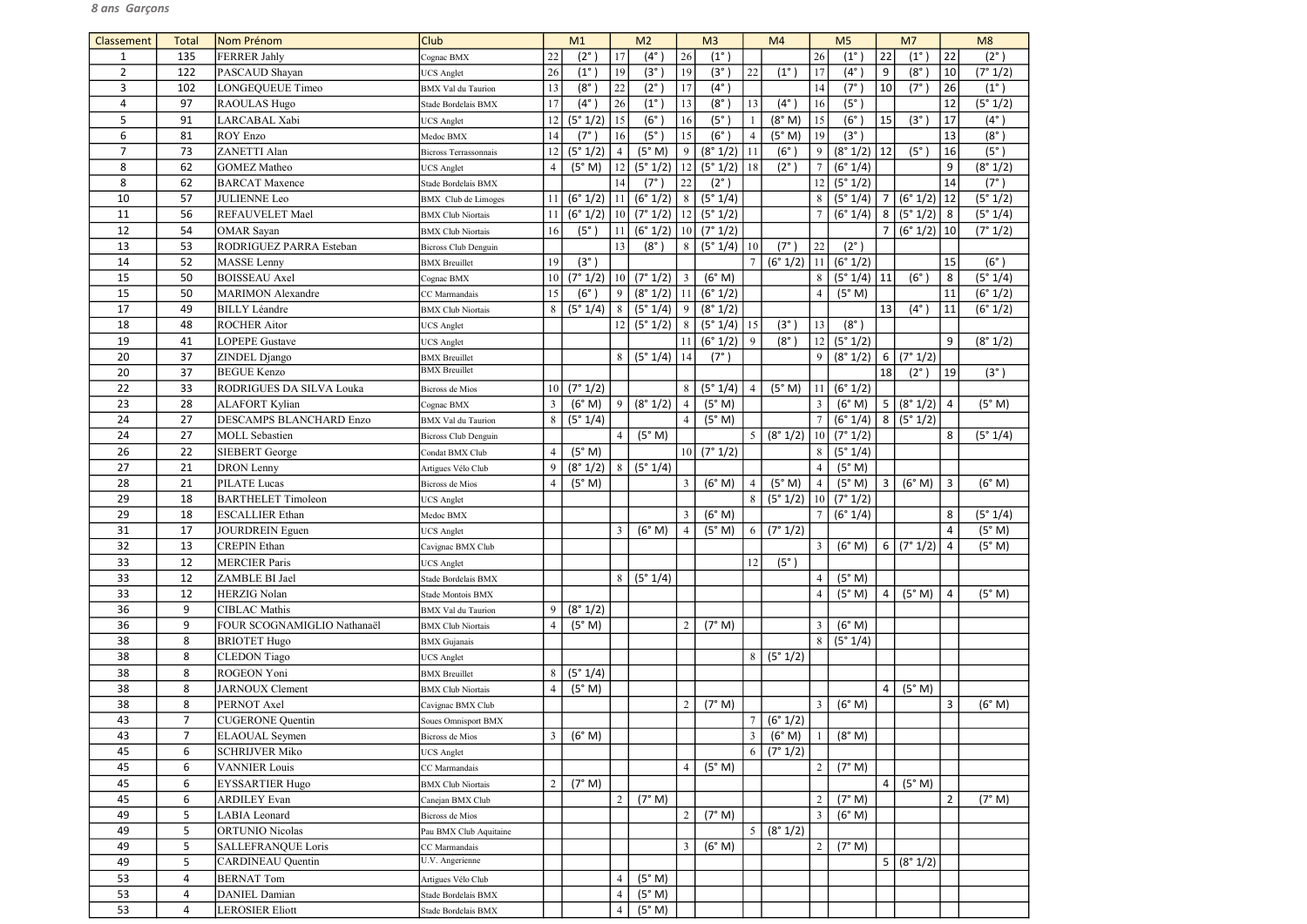| 53 | 4              | MIGOT Victor              | <b>BMX</b> Club de Limoges  |                |        |                |        |                |        |                |        | $\overline{4}$ | (5° M) |                |        |                |        |
|----|----------------|---------------------------|-----------------------------|----------------|--------|----------------|--------|----------------|--------|----------------|--------|----------------|--------|----------------|--------|----------------|--------|
| 53 | 4              | POCHELU Jokin             | JCS Anglet                  |                |        |                |        |                |        |                | (5° M) |                |        |                |        |                |        |
| 53 | 4              | <b>VUOSO Jules</b>        | US Bouscataise BMX          |                |        |                |        | $\overline{4}$ | (5° M) |                |        |                |        |                |        |                |        |
| 53 | $\overline{4}$ | <b>BAILLY Maxence</b>     | <b>BMX</b> Club Niortais    |                |        |                |        |                |        |                |        |                |        | $\overline{4}$ | (5° M) |                |        |
| 53 | 4              | <b>ANEY Yoan</b>          | Medoc BMX                   |                |        |                |        |                |        |                |        |                |        |                |        | $\overline{4}$ | (5° M) |
| 61 | $\overline{3}$ | <b>BADEIG Pierre</b>      | <b>JCS</b> Anglet           |                |        |                |        |                |        | $\overline{3}$ | (6° M) |                |        |                |        |                |        |
| 61 | $\overline{3}$ | <b>BOUSQUIE Valentin</b>  | Stade Bordelais BMX         |                |        | $\mathfrak{Z}$ | (6° M) |                |        |                |        |                |        |                |        |                |        |
| 61 | $\overline{3}$ | <b>CORMIER Sacha</b>      | Stade Bordelais BMX         |                |        | $\overline{3}$ | (6° M) |                |        |                |        |                |        |                |        |                |        |
| 61 | $\overline{3}$ | <b>COSSON Enoha</b>       | PEDAL CLUB OLERONAIS        | 3              | (6° M) |                |        |                |        |                |        |                |        |                |        |                |        |
| 61 | $\mathbf{3}$   | <b>GOUJON</b> Leandro     | Canejan BMX Club            |                |        |                |        |                |        |                |        | 3              | (6° M) |                |        |                |        |
| 61 | 3              | <b>HARLY Théo</b>         | <b>BMX</b> Club Saintais    | 3              | (6° M) |                |        |                |        |                |        |                |        |                |        |                |        |
| 61 | $\overline{3}$ | <b>LAMBERT Aloïs</b>      | <b>US Bouscataise BMX</b>   |                |        |                |        | $\mathfrak{Z}$ | (6° M) |                |        |                |        |                |        |                |        |
| 61 | $\mathbf{3}$   | <b>MIEZE Eliott</b>       | Soues Omnisport BMX         |                |        |                |        |                |        | $\mathfrak{Z}$ | (6° M) |                |        |                |        |                |        |
| 61 | $\mathbf{3}$   | PRAT Lohan                | <b>Bicross Club Denguin</b> |                |        |                |        |                |        | $\overline{3}$ | (6° M) |                |        |                |        |                |        |
| 61 | 3              | <b>TESSIER Louis</b>      | U.V. Angerienne             | $\mathfrak{Z}$ | (6° M) |                |        |                |        |                |        |                |        |                |        |                |        |
| 61 | $\overline{3}$ | <b>MAGAUD Paul</b>        | <b>BMX Club Niortais</b>    |                |        |                |        |                |        |                |        |                |        | $\overline{3}$ | (6° M) |                |        |
| 61 | $\overline{3}$ | <b>BARBE</b> Theo         | Medoc BMX                   |                |        |                |        |                |        |                |        |                |        |                |        | $\overline{3}$ | (6° M) |
| 61 | $\mathbf{3}$   | <b>MOREAU</b> Leonard     | <b>BMX</b> Club de Limoges  |                |        |                |        |                |        |                |        |                |        |                |        | $\overline{3}$ | (6° M) |
| 74 | $2^{\circ}$    | <b>MARTIN Kylian</b>      | PEDAL CLUB OLERONAIS        |                |        |                |        |                |        |                |        | $\overline{2}$ | (7° M) |                |        |                |        |
| 74 | $\overline{2}$ | <b>BOURGUIGNON Maden</b>  | Soues Omnisport BMX         |                |        |                |        |                |        | 2              | (7° M) |                |        |                |        |                |        |
| 74 | $\overline{2}$ | <b>BROCAIL Nolan</b>      | <b>BMX</b> Gujanais         |                |        |                |        |                |        |                |        | $\overline{2}$ | (7° M) |                |        |                |        |
| 74 | $2^{\circ}$    | ETCHEVERRY GARAT Txomin   | <b>JCS</b> Anglet           |                |        |                |        |                |        | 2              | (7° M) |                |        |                |        |                |        |
| 74 | $2^{\circ}$    | <b>FERRIERE</b> Antoine   | PEDAL CLUB OLERONAIS        | 2              | (7° M) |                |        |                |        |                |        |                |        |                |        |                |        |
| 74 | $2^{\circ}$    | <b>HAROUCHE Evan</b>      | <b>UCS</b> Anglet           |                |        |                |        |                |        | 2              | (7° M) |                |        |                |        |                |        |
| 74 | $\overline{2}$ | <b>LEBIHAN Anthonin</b>   | Stade Bordelais BMX         |                |        | $\overline{2}$ | (7° M) |                |        |                |        |                |        |                |        |                |        |
| 74 | $2^{\circ}$    | <b>LOUF Maxim</b>         | Canejan BMX Club            |                |        |                |        |                |        |                |        | $\mathfrak{D}$ | (7° M) |                |        |                |        |
| 74 | $2^{\circ}$    | <b>MAUBOURGUET Eliott</b> | CC Marmandais               |                |        | $\overline{2}$ | (7° M) |                |        |                |        |                |        |                |        |                |        |
| 74 | $\overline{2}$ | PELON Mao                 | U.V. Angerienne             | $\overline{2}$ | (7° M) |                |        |                |        |                |        |                |        |                |        |                |        |
| 74 | $2^{\circ}$    | <b>RENOU Nathanael</b>    | Soues Omnisport BMX         |                |        |                |        |                |        | 2              | (7° M) |                |        |                |        |                |        |
| 74 | $\overline{2}$ | <b>POUPEAU Baptiste</b>   | Saint Léger BMX             |                |        |                |        |                |        |                |        |                |        | $\overline{2}$ | (7° M) |                |        |
| 74 | $\overline{2}$ | <b>GALLIO</b> Gabriel     | Medoc BMX                   |                |        |                |        |                |        |                |        |                |        |                |        | $\overline{2}$ | (7° M) |
| 74 | $2^{\circ}$    | MACHADO Dilan             | Stade Bordelais BMX         |                |        |                |        |                |        |                |        |                |        |                |        | $\overline{2}$ | (7° M) |
| 88 | $\mathbf{1}$   | <b>BOLLING Tom</b>        | <b>UCS</b> Anglet           |                |        |                |        |                |        |                | (8° M) |                |        |                |        |                |        |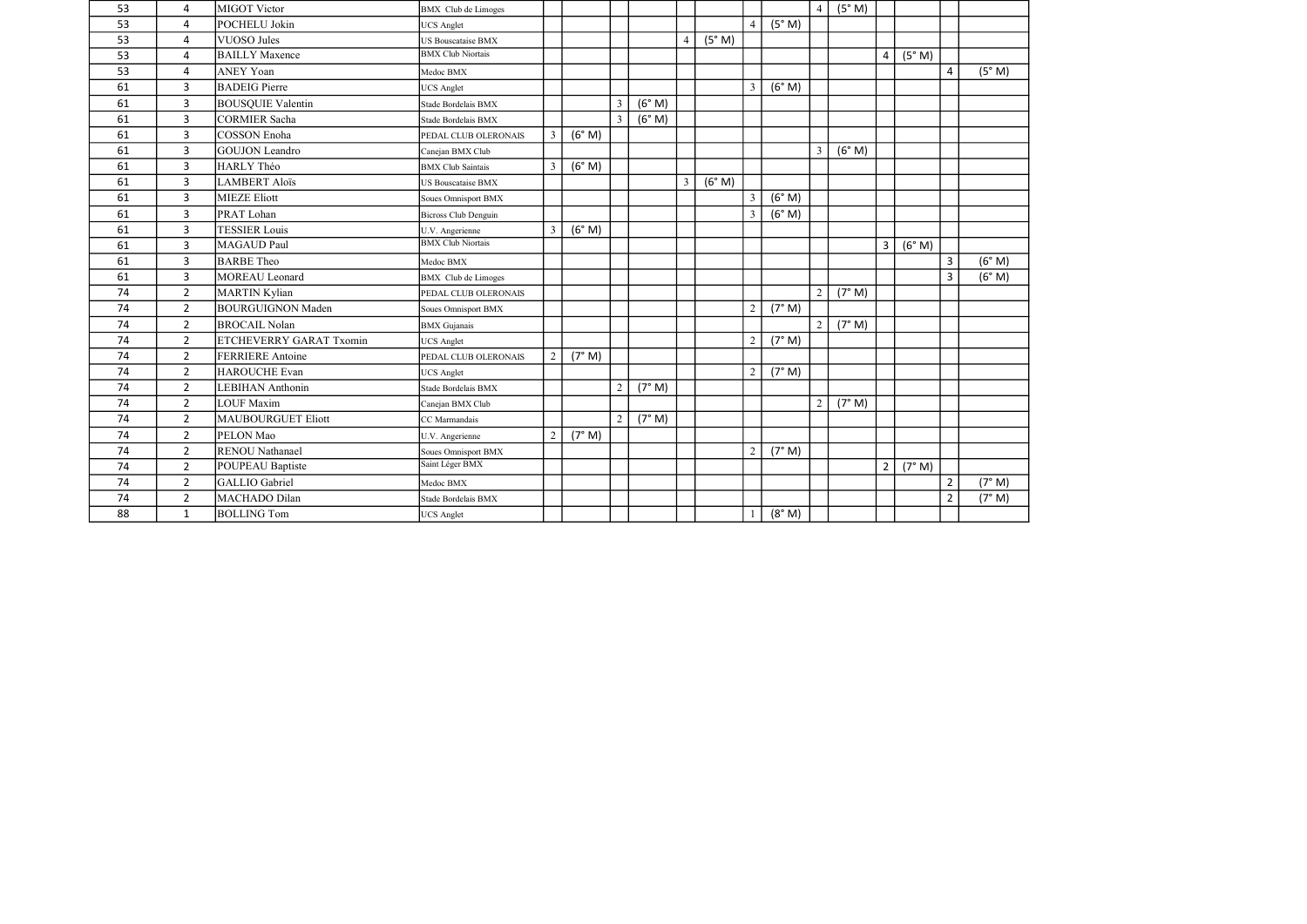| Classement | Total | Nom Prénom              | <b>Club</b>               | M <sub>1</sub> | M <sub>2</sub> | M <sub>3</sub> | M <sub>4</sub> | M <sub>5</sub> |    | M <sub>7</sub> |    | M8              |
|------------|-------|-------------------------|---------------------------|----------------|----------------|----------------|----------------|----------------|----|----------------|----|-----------------|
|            | 50    | <b>FAUGERAS</b> Luce    | Condat BMX Club           | 75°/           | $(6^\circ$     | (7°            |                | $(4^\circ$     | 8. | $(4^{\circ})$  | 11 | $(1^{\circ}$ M) |
|            | 35    | BIANCUZZI Louna         | <b>US Bouscataise BMX</b> | 7°،            | $(8^\circ$     | $(6^{\circ}$   | $(8^\circ$     | 17°            | 4  | (5° M)         |    | (3° M)          |
|            |       | CARBO Noélie            | Soues Omnisport BMX       |                |                |                | (4°            |                |    |                |    |                 |
|            |       | THAUVIN Anais           | Bike Academy S.A.C        |                |                |                |                |                |    |                |    | $(2^{\circ} M)$ |
|            |       | <b>RIVOIRE</b> Faustine | Cavignac BMX Club         | (7° M)         |                |                |                | (5° M)         |    |                |    |                 |
|            |       | LAMBERT Lina            | Artigues Vélo Club        |                |                |                |                | (7° M)         |    |                |    | (5° M)          |
|            |       | <b>BOUTILLIER</b> Elise | <b>BMX</b> Club Niortais  |                |                |                |                |                |    |                |    | (4° M)          |

| Classement | <b>Total</b>   | Nom Prénom             | <b>Club</b>                |                | M1            |     | M <sub>2</sub> |                | M <sub>3</sub> |    | M <sub>4</sub> |                | M <sub>5</sub> |                | M <sub>7</sub> |                 | M8     |
|------------|----------------|------------------------|----------------------------|----------------|---------------|-----|----------------|----------------|----------------|----|----------------|----------------|----------------|----------------|----------------|-----------------|--------|
|            | 88             | <b>VOISIN Noeline</b>  | <b>BMX</b> Breuillet       | 18             | $(1^{\circ}$  | 10  | $(2^{\circ})$  |                |                | 14 | $(1^{\circ}$   | 14             | $(1^{\circ})$  | 18             | $(1^{\circ}$   | 14              | (1° M) |
| 2          | 65             | LEGRAND Leane          | BMX Club de Limoges        | 9              | $(4^\circ)$   |     | $(3^{\circ})$  | 14             | $(2^{\circ})$  |    | $(3^\circ)$    |                | $(3^{\circ})$  |                | (3°            | 10 <sup>1</sup> | (2° M) |
| 3          | 64             | <b>LECONTE Lola</b>    | U.V. Angerienne            |                | $(3^\circ)$   |     | $(5^\circ)$    | 11             | (3°            | 10 | $(2^{\circ})$  | 10             | $(2^{\circ})$  | 14             | $(2^{\circ})$  | 4               | (5° M) |
| 4          | 46             | <b>BALARAN Liala</b>   | <b>BCC Campsas</b>         | 14             | $(2^\circ)$   | 14' | $(1^{\circ})$  | 18             | $(1^{\circ})$  |    |                |                |                |                |                |                 |        |
| כ          | 40             | ROCH Mila              | Stade Bordelais BMX        | 6              | (5° M)        |     | $(4^\circ)$    | 9              | (4°            |    | $(6^\circ)$    | $\mathfrak{Z}$ | $(8^\circ$     | 8              | (6°            | 5               | (4° M) |
| 6          | 27             | PETIGNAUD Maiwenn      | <b>BMX</b> Club de Limoges |                | $(8^\circ)$   |     | (7° '          |                | (5° M)         |    |                | $\overline{4}$ | $(6^\circ$     |                | (7° )          |                 |        |
|            | 25             | LOPEZ Lola             | <b>BMX</b> Gujanais        |                |               |     |                | 8              | (5°            |    | $(5^\circ)$    | 5              | $(5^{\circ})$  |                |                |                 | (3° M) |
| 8          | 20             | <b>CROUZET</b> Lea     | <b>BMX Club Niortais</b>   | 5              | (6° M)        |     | (5° M)         |                | (5° M)         |    |                |                | (6° M)         | 6              | $(8^\circ)$    |                 |        |
| 9          | 18             | JAUFRIT Jade           | Cavignac BMX Club          | 3              | (8° M)        |     |                | $\overline{5}$ | (6° M)         |    | (5° M)         | 2              | (5° M)         |                | (5° M)         |                 | (8° M) |
| 10         | 17             | MORINEAU VIEL Adèle    | <b>BMX Club Niortais</b>   | 8              | $(6^{\circ})$ |     |                |                |                |    |                |                |                | 9              | $(5^\circ)$    |                 |        |
| 10         | 17             | FREMONT Alizée         | U.V. Angerienne            | 3              | (8° M)        |     |                | 5              | (6° M)         |    | (5° M)         |                |                | $\overline{4}$ | (6° M)         | $\overline{3}$  | (6° M) |
| 12         | $\overline{7}$ | LAVERRET ANDRIEU Janis | Canejan BMX Club           | $\overline{4}$ | (7° M)        |     |                |                |                |    | $(7^{\circ})$  |                |                |                |                |                 |        |
| 12         |                | ZIMMERMANN Laurine     | U.V. Angerienne            | 5              | (6° M)        |     | (5° M)         |                |                |    |                |                |                |                |                |                 |        |
| 12         |                | TOQUEREAU Anna         | <b>US Bouscataise BMX</b>  |                |               |     |                | $\overline{ }$ | $(8^\circ)$    |    |                |                |                |                |                |                 |        |
| 15         | 6              | THORAUD Elyana         | U.V. Angerienne            | 6              | (5° M)        |     |                |                |                |    |                |                |                |                |                |                 |        |
| 16         | $\mathbf{2}$   | PUNTOUS QUET Océane    | Medoc BMX                  |                |               |     |                |                |                |    |                |                |                |                |                | $\overline{2}$  | (7° M) |

| M)     |
|--------|
| M)     |
| M)     |
|        |
| M)     |
|        |
| (3° M) |
|        |
| (8° M) |
|        |
| (6° M) |
|        |
|        |
|        |
|        |
| M)     |
|        |

# 8 ans et - Filles

## Pupilles Filles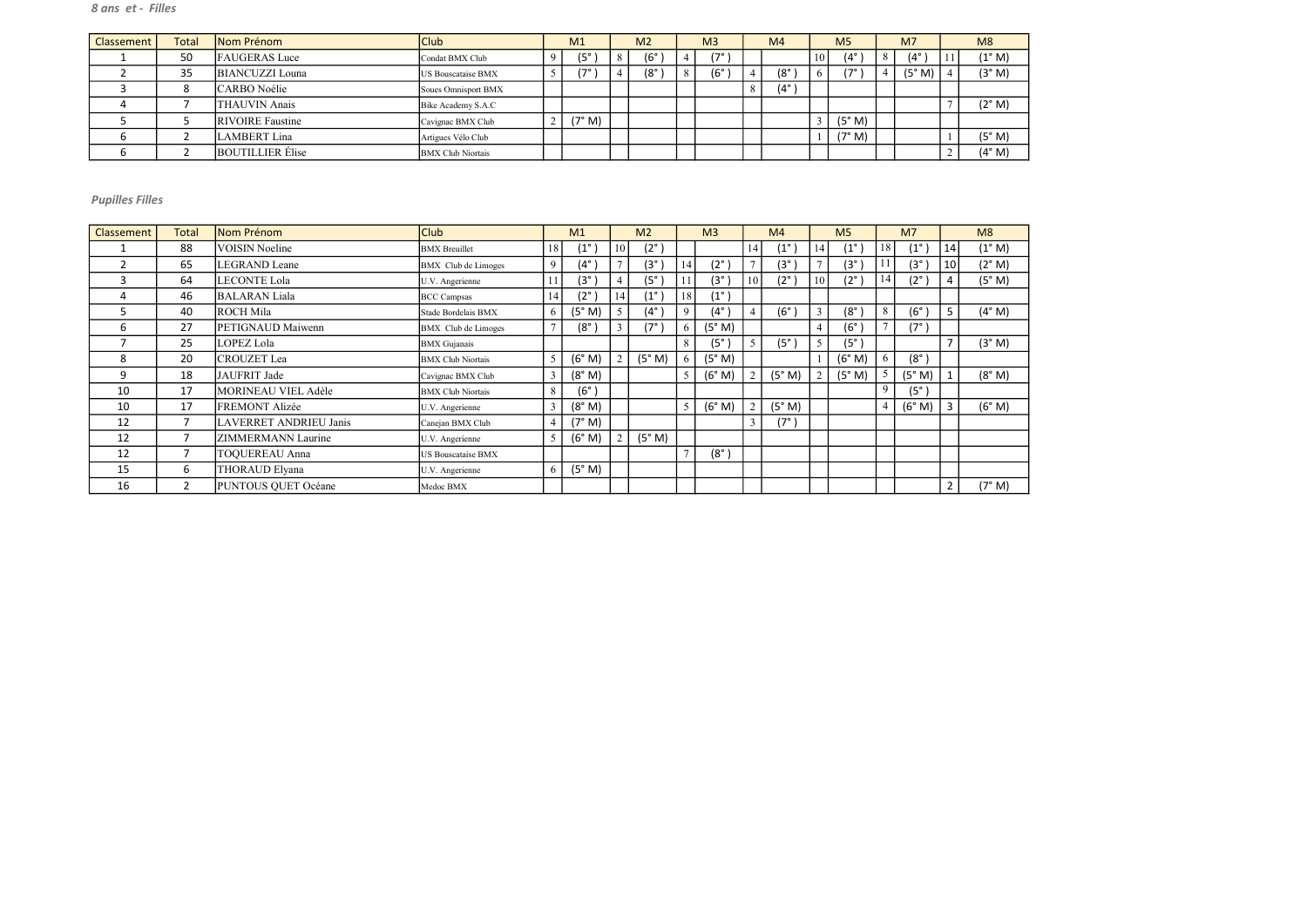| Classement     | <b>Total</b> | Nom Prénom                 | <b>Club</b>                         |                | M1              |                 | M <sub>2</sub>    |                 | M <sub>3</sub>    |                 | M <sub>4</sub>                                                                              |                 | M <sub>5</sub>       |                | M <sub>7</sub>                  |                 | M8            |
|----------------|--------------|----------------------------|-------------------------------------|----------------|-----------------|-----------------|-------------------|-----------------|-------------------|-----------------|---------------------------------------------------------------------------------------------|-----------------|----------------------|----------------|---------------------------------|-----------------|---------------|
| $\mathbf{1}$   | 153          | <b>GAUTRON Paul</b>        | <b>BMX</b> Breuillet                | 19             | $(3^\circ)$     | 26              | $(1^{\circ})$     | 22              | $(2^{\circ}$      | 22              | $(2^{\circ})$                                                                               | 26              | $(2^\circ)$          | 19             | $(3^\circ)$                     | 19              | $(6^{\circ}$  |
| $\overline{2}$ | 131          | CHASSAGNOLE Naël           | Saint Léger BMX                     | 26             | $(1^{\circ})$   |                 |                   | 26              | $(1^{\circ})$     |                 |                                                                                             | 23              | $(3^\circ)$          | 26             | $(1^{\circ})$                   | 30              | $(1^{\circ})$ |
| 3              | 101          | LIAIGRE Hugo               | Saint Léger BMX                     | 17             | $(4^\circ)$     | 16              | (5 <sup>°</sup> ) | 19              | (3 <sup>°</sup> ) |                 |                                                                                             | 18              | $(7^\circ$           | 22             | $(2^{\circ})$                   | 9               | (8° 1/4)      |
| 3              | 101          | <b>ROCHETTE Joey</b>       | <b>BMX</b> Breuillet                | 22             | $(2^{\circ})$   | 17              | $(4^{\circ})$     | 11              | (6° 1/2)          |                 |                                                                                             | 16              | (5° 1/2)             | 15             | $(6^\circ)$                     | 20              | (5°)          |
| 5              | 91           | ELISSALDE Julen            | <b>UCS</b> Anglet                   | 14             | $(7^\circ)$     |                 |                   | 12              | (5° 1/2)          | 19              | $(3^{\circ})$                                                                               | 9               | (8° 1/4)             | 16             | $(5^\circ)$                     | 21              | $(4^{\circ})$ |
| 6              | 86           | <b>BABIN Kalvin</b>        | <b>BMX</b> Club Saintais            | 11             | (6° 1/2)        | 15              | $(6^\circ)$       |                 |                   |                 |                                                                                             | 17              | $(8^\circ)$          | 17             | $(4^\circ)$                     | 26              | $(2^{\circ})$ |
| $\overline{7}$ | 84           | <b>COUREAUD Louis</b>      | US Bouscataise BMX                  | 10             | (7° 1/2)        | 13              | $(8^\circ)$       | 17              | $(4^{\circ})$     | 8               | (5° 1/4)                                                                                    | 9               | (8° 1/4)             | 14             | $(7^\circ)$                     | 13              | (8° 1/2)      |
| 8              | 83           | <b>COTTEREAU</b> Gabriel   | Cavignac BMX Club                   | 11             | $(6° 1/2)$  11  |                 | (6° 1/2)          | 9               | (8° 1/2)          | 14              | $(7^\circ)$                                                                                 | 13              |                      |                | $(8° 1/2)$   10 $(7° 1/2)$   15 |                 | (6° 1/2)      |
| 9              | 76           | POURPOINT Theo             | <b>BMX</b> Club Saintais            | 15             | $(6^\circ)$     | 14              | $(7^\circ)$       | 8               | (5° 1/4)          |                 |                                                                                             | 13              | (8° 1/2)             |                | $ 12 $ (5° 1/2)   14            |                 | (7° 1/2)      |
| 10             | 69           | <b>BOUTON Elian</b>        | <b>LVC TONNEINS</b>                 |                |                 |                 |                   | 16              | $(5^\circ)$       |                 |                                                                                             | 30              | $(1^{\circ})$        |                |                                 | 23              | (3°)          |
| 11             | 65           | <b>TUIN FAGGION Basile</b> | <b>JCS</b> Anglet                   |                |                 | 19              | (3 <sup>°</sup> ) | 8               | (5° 1/4)          | 17              | $(4^\circ)$                                                                                 | $21$            | $(4^\circ)$          |                |                                 |                 |               |
| 12             | 63           | DEMOUSTIER CABANADA Hodei  | <b>UCS Anglet</b>                   |                |                 |                 |                   |                 |                   | 26              | $(1^{\circ})$                                                                               | $20\,$          | (5 <sup>°</sup> )    |                |                                 | 17              | (8°)          |
| 13             | 56           | PERIER Kylian              | Bicross de Mios                     |                |                 |                 |                   | 10              | (7° 1/2)          | 11              | (6° 1/2)                                                                                    | 19              | $(6^\circ)$          |                |                                 | 16              | (5° 1/2)      |
| 13             | 56           | LAGASSAT Sasha             | Stade Bordelais BMX                 |                |                 | 22              | $(2^{\circ})$     |                 |                   |                 |                                                                                             | 16              | (5° 1/2)             |                |                                 | 18              | (7°)          |
| 15             | 55           | COURTAUD Noah              | Cavignac BMX Club                   | 3              | (6° M)          | $\mathfrak{Z}$  | (6° M)            | 6               | (7° 1/4)          | 6               | (7° 1/4)                                                                                    | 12              | (5° 1/4)             |                | 9 (8°1/2) 16                    |                 | (5° 1/2)      |
| 16             | 50           | <b>PARMENON Louis</b>      | Medoc BMX                           | 8              | (5° 1/4)        |                 |                   | 12              | (5° 1/2)          |                 |                                                                                             | 8               | (5° 1/8)             |                | $ 10 $ (7° 1/2)   12            |                 | (5° 1/4)      |
| 17             | 48           | MALICOT Hugo               | Saint Léger BMX                     | 3              | (6° M)          | 12              | (5° 1/2)          | 8               | (5° 1/4)          |                 |                                                                                             | 14              | (7° 1/2)             |                | $ 11 $ (6° 1/2)                 |                 |               |
| 18             | 47           | <b>CAPLIER</b> Gabin       | <b>BMX</b> Breuillet                | 9              | (8° 1/2)        | $7\overline{ }$ | (6° 1/4)          | 7               | (6° 1/4)          | $7\overline{ }$ | (6° 1/4)                                                                                    |                 |                      | 9              | (8°1/2) 8                       |                 | (5° 1/8)      |
| 19             | 43           | <b>CAZENAVE</b> Mathias    | Bicross Club Denguin                | 10             | (7° 1/2)        |                 |                   |                 |                   | 10 <sup>1</sup> | (7° 1/2)                                                                                    |                 | $ 15 $ (6° 1/2)      |                | 8 (5°1/4)                       |                 |               |
| 20             | 42           | <b>DEROUDILLE Simon</b>    | Canejan BMX Club                    | 5              | $(8° 1/4)$   10 |                 | (7° 1/2)          | $\overline{4}$  | (5° M)            | 13              | $(8^\circ)$                                                                                 | 10 <sup>1</sup> | (7° 1/4)             |                |                                 |                 |               |
| 20             | 42           | GEINOZ Sacha               | CC Marmandais                       |                | (6° 1/4)        | 11              | (6° 1/2)          |                 |                   | 8 <sup>1</sup>  | (5° 1/4)                                                                                    | 8               | (5° 1/8)             |                |                                 | 8               | (5° 1/8)      |
| 22             | 40           | <b>LAMBERT</b> Nolhane     | <b>BMX</b> Club de Limoges          |                | (6° 1/4)        | 9               | (8° 1/2)          | 6               | (7° 1/4)          |                 |                                                                                             | 10 <sup>1</sup> | (7° 1/4)             |                | 8 (5°1/4)                       |                 |               |
| 23             | 38           | <b>BENMECHIH Yassine</b>   | Stade Bordelais BMX                 |                |                 | 8               | (5°1/4)           | 9               | (8° 1/2)          |                 |                                                                                             | 11              | (6° 1/4)             |                |                                 | 10 <sup>1</sup> | (7° 1/4)      |
| 23             | 38           | <b>STEPHAN Lucas</b>       | <b>BMX</b> Val du Taurion           | $\overline{4}$ | (5° M)          | 4               | (5° M)            | 3               | (6° M)            |                 |                                                                                             | $\overline{4}$  | (5° M)               |                | $ 12 $ (5° 1/2)                 | 11              | (6° 1/4)      |
| 23             | 38           | NOSSEIN Noa                | Bicross de Mios                     |                |                 |                 |                   | 11              | (6° 1/2)          |                 |                                                                                             | 12              | (5° 1/4)             |                |                                 | 15              | (6° 1/2)      |
| 26             | 37           | <b>CHARENTON Jules</b>     | Canejan BMX Club                    | 8              | (5° 1/4)        | 9               | (8° 1/2)          |                 |                   | 9               | (8° 1/2)                                                                                    |                 |                      |                |                                 | 11              | (6° 1/4)      |
| 27             | 36           | <b>VALENSISE Francesco</b> | Cavignac BMX Club                   | 5              | (8° 1/4)        | $\mathfrak{Z}$  | (6° M)            | $\mathfrak{Z}$  | (6° M)            |                 |                                                                                             | 14              | (7° 1/2)             |                |                                 | 11              | (6° 1/4)      |
| 28             | 35           | <b>DROUIN Martin</b>       | <b>BMX</b> Gujanais                 |                |                 | $\overline{4}$  | (5° M)            | $\tau$          | (6° 1/4)          |                 |                                                                                             | 11              | (6° 1/4)             |                |                                 | 13              | (8° 1/2)      |
| 29             | 34           | DUC Leo                    | Cognac BMX                          | 6              | (7° 1/4)        |                 | (6° 1/4)          | $\overline{2}$  | (7° M)            | 6               | (7° 1/4)                                                                                    | $\overline{3}$  | (6° M)               | $\overline{2}$ | (7° M)                          | 8               | (5° 1/8)      |
| 30             | 32           | <b>DIDIER</b> Lucas        | Canejan BMX Club                    | 5              |                 |                 |                   |                 |                   |                 | $(8^{\circ} 1/4)$ 4 $(5^{\circ} M)$ 3 $(6^{\circ} M)$ 3 $(6^{\circ} M)$ 8 $(5^{\circ} 1/8)$ |                 |                      |                |                                 | 9 <sup>1</sup>  | (8° 1/4)      |
| 31             | 31           | <b>JOURDREIN Oihan</b>     | <b>UCS Anglet</b>                   |                |                 | 12              | $(5° 1/2)$ 7      |                 | (6° 1/4)          | 8 <sup>1</sup>  | (5° 1/4)                                                                                    |                 |                      |                |                                 | $\overline{4}$  | (5° M)        |
| 32             | 29           | <b>BARNAC</b> Gabin        | U.V. Angerienne                     | 16             | $(5^{\circ})$   |                 |                   |                 |                   |                 |                                                                                             |                 |                      | 13             | $(8^\circ)$                     |                 |               |
| 32             | 29           | <b>BRAUN</b> Gauthier      | Bicross de Mios                     |                | (8° M)          |                 |                   |                 |                   | 9 <sup>°</sup>  | $(8° 1/2)$   11   $(6° 1/4)$                                                                |                 |                      |                |                                 | 8               | (5° 1/8)      |
| 32             | 29           | <b>ECHASSERIEAU Robin</b>  | <b>US Bouscataise BMX</b>           |                |                 |                 | $10$ (7° 1/2)     | 10 <sup>1</sup> | (7° 1/2)          |                 |                                                                                             |                 |                      |                |                                 | 9               | (8° 1/4)      |
| 32             | 29           | <b>NAEDER</b> Mewen        | Cavignac BMX Club                   | 3              | (6° M)          |                 |                   | 6               | (7° 1/4)          |                 |                                                                                             |                 | 11   (6° 1/4)        |                |                                 | 9               | (8° 1/4)      |
| 32             | 29           | NAVERO Timeo               | Bicross Club Denguin                | 9              | (8° 1/2)        |                 |                   |                 |                   | 8 <sup>1</sup>  | (5° 1/4)                                                                                    |                 |                      |                |                                 | 12              | (5° 1/4)      |
| 37             | 28           | PIOUEMAL MIRAPEIX Mathis   | Canejan BMX Club                    | 12             | (5° 1/2)        |                 |                   |                 | (6° 1/4)          |                 |                                                                                             | 9               | (8° 1/4)             |                |                                 |                 |               |
| 37             | 28           | <b>ROUSSEL Clement</b>     |                                     | 7              | (6° 1/4)        |                 | (8° M)            | 6               | (7° 1/4)          | 2               | (7° M)                                                                                      | $\overline{2}$  | (7° M)               |                |                                 | 10 <sup>1</sup> | (7° 1/4)      |
| 37             | 28           | <b>VISOR Tilio</b>         | Canejan BMX Club                    |                |                 |                 |                   | 8               | (5° 1/4)          |                 |                                                                                             | 8               | (5° 1/8)             |                |                                 | 12              | (5° 1/4)      |
| 40             | 26           | <b>BARET</b> Thomas        | Canejan BMX Club<br>U.V. Angerienne | 6              | (7° 1/4)        | 2               | (7° M)            | $\mathfrak{Z}$  | (6° M)            |                 |                                                                                             | $\overline{4}$  | (5° M)               | $\overline{3}$ | (6° M)                          | 8               | (5° 1/8)      |
| 41             | 25           | <b>LAMAUD Jules</b>        | US Bouscataise BMX                  | 12             | (5° 1/2)        |                 |                   | 13              | $(8^\circ)$       |                 |                                                                                             |                 |                      |                |                                 |                 |               |
| 42             | 23           | SOUPIZE Ethan              | Canejan BMX Club                    | 6              | (7° 1/4)        |                 |                   | 3               | (6° M)            |                 |                                                                                             | 10 <sup>1</sup> | (7° 1/4)             |                |                                 | 4               | (5° M)        |
| 42             | 23           | <b>BENOIT</b> Ethann       |                                     | 2              | (7° M)          | 8               | (5° 1/4)          | $\overline{3}$  | (6° M)            | $\overline{2}$  | (7° M)                                                                                      | $\overline{4}$  | (5° M)               |                |                                 | 4               | (5° M)        |
|                |              |                            | <b>UCS</b> Anglet                   |                |                 |                 |                   |                 |                   |                 |                                                                                             |                 |                      |                |                                 | 8               |               |
| 44             | 22           | <b>GANIZATE Yoham</b>      | <b>US Bouscataise BMX</b>           |                |                 |                 |                   | 14              | $(7^{\circ})$     |                 |                                                                                             |                 |                      |                |                                 |                 | (5° 1/8)      |
| 44             | 22           | <b>GRADEL Nolan</b>        | Artigues Vélo Club                  |                |                 |                 |                   |                 |                   |                 |                                                                                             | 8               | (5° 1/8)             |                |                                 | 14              | (7° 1/2)      |
| 46             | 20           | <b>BECARY</b> Lorenzo      | Canejan BMX Club                    |                |                 | 8               | (5° 1/4)          |                 |                   |                 |                                                                                             | 12              | (5° 1/4)             |                |                                 |                 |               |
| 46             | 20           | HAWRYLISZYN Milan          | <b>UCS</b> Anglet                   |                |                 |                 |                   |                 |                   | 12              | (5° 1/2)                                                                                    | 8               | (5° 1/8)             |                |                                 |                 |               |
| 46             | 20           | <b>EYRAUD Driss</b>        | Artigues Vélo Club                  |                |                 | $\overline{4}$  | (5° M)            |                 |                   |                 |                                                                                             | $\overline{2}$  | (7° M)               | $\overline{a}$ | $(5° M)$   10                   |                 | (7° 1/4)      |
| 49             | 19           | MONNAC Jean Maxime         | Canejan BMX Club                    | $\overline{4}$ | (5° M)          | 2               | (7° M)            |                 |                   | 2               | (7° M)                                                                                      | $\overline{4}$  | (5° M)               | 3              | (6° M)                          | 4               | (5° M)        |
| 50             | 18           | <b>KERVELLEC</b> Lenael    | Canejan BMX Club                    |                |                 | $\overline{4}$  | (5° M)            | $\overline{2}$  | (7° M)            |                 |                                                                                             | 12              | (5° 1/4)             |                |                                 |                 |               |
| 51             | 17           | LAVALETTE Noa              | Cognac BMX                          |                | (6° 1/4)        |                 |                   |                 |                   | $\mathfrak{Z}$  | (6° M)                                                                                      | $\overline{4}$  | (5° M)               | $\overline{3}$ | (6° M)                          |                 |               |
| 52             | 16           | <b>FAURE Alex</b>          | <b>JCS</b> Anglet                   |                |                 |                 |                   |                 |                   | 16              | $(5^{\circ})$                                                                               |                 |                      |                |                                 |                 |               |
| 52             | 16           | <b>TOULOUZE Marin</b>      | <b>JCS</b> Anglet                   |                |                 |                 |                   |                 |                   | 6               | (7° 1/4)                                                                                    |                 | $\sqrt{10}$ (7° 1/4) |                |                                 |                 |               |
| 54             | 15           | <b>CARTRON</b> Elouan      | <b>BMX</b> Gujanais                 |                |                 |                 |                   |                 |                   |                 |                                                                                             |                 | 15   (6° 1/2)        |                |                                 |                 |               |
| 54             | 15           | <b>COUSSERAN Thomas</b>    | LVC TONNEINS                        |                |                 |                 |                   | 15              | $(6^\circ)$       |                 |                                                                                             |                 |                      |                |                                 |                 |               |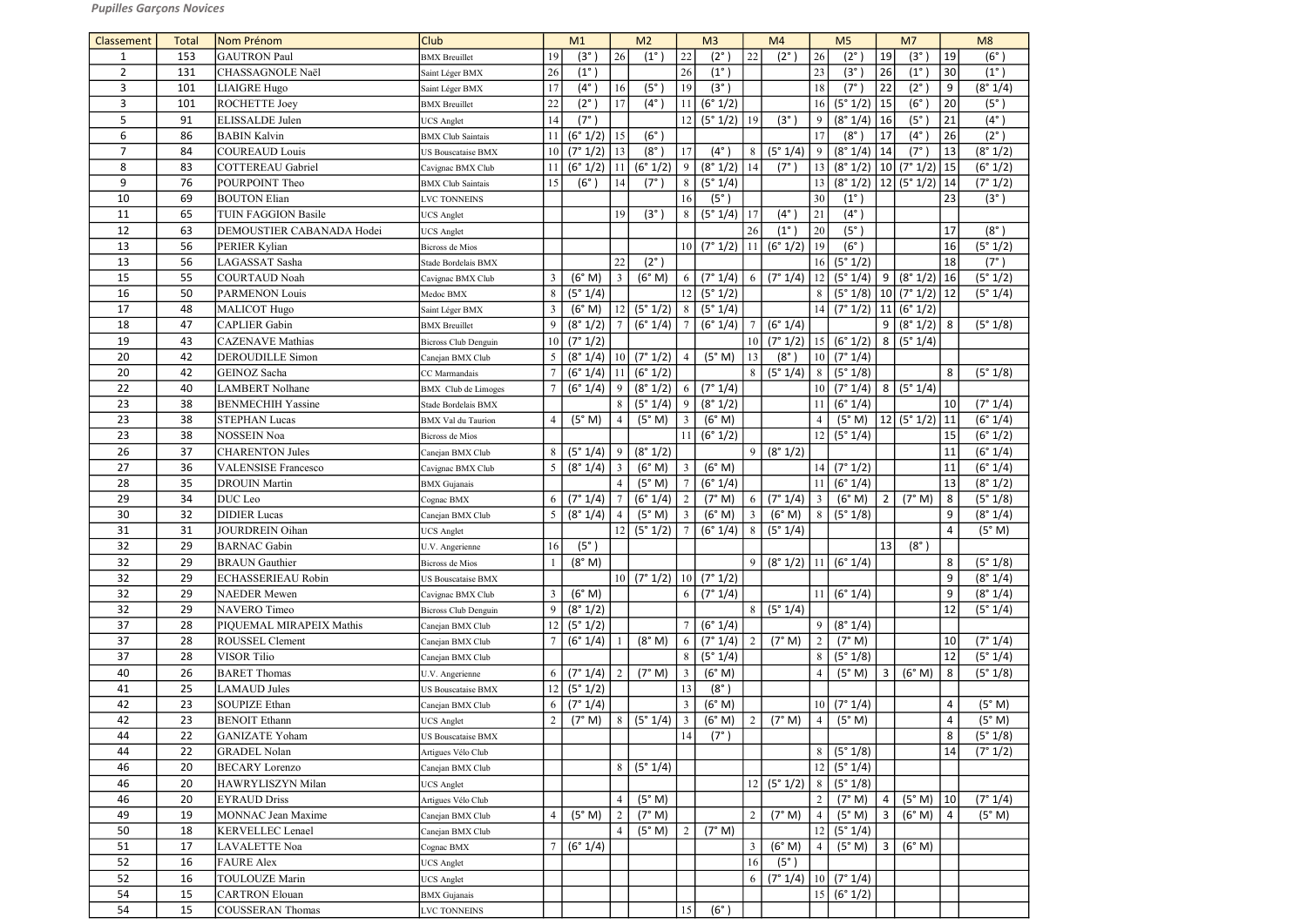| 54         | 15             | SALLABERRY Oyhan                  | <b>JCS</b> Anglet            |                |             |                |          |                |        |                 | $(6° 1/4)$   8   $(5° 1/8)$ |                |          |                |            |                     |                  |
|------------|----------------|-----------------------------------|------------------------------|----------------|-------------|----------------|----------|----------------|--------|-----------------|-----------------------------|----------------|----------|----------------|------------|---------------------|------------------|
| 54         | 15             | <b>SCAGLIA Eliott</b>             | <b>JCS</b> Anglet            |                |             |                |          |                |        | 15              | $(6^\circ)$                 |                |          |                |            |                     |                  |
| 54         | 15             | <b>JASPARD</b> Ethan              | U.V. Angerienne              | 4              | (5° M)      |                |          | $\overline{4}$ | (5° M) |                 |                             | $\overline{4}$ | (5° M)   | $\mathbf{3}$   | (6° M)     |                     |                  |
| 54         | 15             | <b>MONET Alexis</b>               | Cavignac BMX Club            |                |             | $\mathfrak{Z}$ | (6° M)   |                |        |                 |                             | 8              | (5° 1/8) | $\overline{a}$ | (5° M)     |                     |                  |
| 54         | 15             | <b>LAROCCA Tino</b>               | <b>BMX</b> Val du Taurion    |                |             |                |          |                |        |                 |                             | $\mathfrak{Z}$ | (6° M)   | $\overline{4}$ | (5° M)     | 8                   | (5° 1/8)         |
| 54         | 15             | <b>MARTEAU Timothe</b>            | Cavignac BMX Club            |                |             |                |          |                |        |                 |                             | $\overline{4}$ | (5° M)   |                |            | 11                  | (6° 1/4)         |
| 62         | 14             | <b>DELBARRE</b> Nathan            | Stade Montois BMX            |                |             |                | (6° 1/4) |                |        | 7               | (6° 1/4)                    |                |          |                |            |                     |                  |
| 62         | 14             | CHAUVET GRIMAUD Mayron            | U.V. Angerienne              | 6              | (7° 1/4)    |                |          |                |        |                 |                             |                |          | 8              | (5°1/4)    |                     |                  |
| 62         | 14             | <b>MARTUING LALANNE Jules</b>     | Stade Montois BMX            |                |             |                |          |                |        | $\overline{4}$  | (5° M)                      |                |          |                |            | 10                  | (7° 1/4)         |
| 65         | 13             | SANTOLINI Joslin                  | U.V. Angerienne              | 13             | $(8^\circ)$ |                |          |                |        |                 |                             |                |          |                |            |                     |                  |
| 65         | 13             | <b>LACOMBE Elie</b>               | Stade Montois BMX            |                |             |                |          | $\overline{2}$ | (7° M) | $\overline{4}$  | (5° M)                      | $\mathfrak{Z}$ | (6° M)   |                |            | 4                   | (5° M)           |
| 67         | 12             | <b>WILBOIS</b> Louison            | <b>UCS</b> Anglet            |                |             |                |          |                |        | 12              | (5° 1/2)                    |                |          |                |            |                     |                  |
| 67         | 12             | CHAMAYOU Elijah                   | Canejan BMX Club             |                |             |                |          |                |        |                 |                             |                |          |                |            | 12                  | (5° 1/4)         |
| 69         | 11             | <b>ESTANGUET Leandre</b>          | <b>ASSAT VTT CLUB</b>        |                |             |                |          |                |        |                 | (6° 1/2)                    |                |          |                |            |                     |                  |
| 69         | 11             | <b>HATTAIS Nolan</b>              | CC Marmandais                |                | (5° M)      | $\mathbf{3}$   | (6° M)   |                |        |                 |                             | $\overline{4}$ | (5° M)   |                |            |                     |                  |
| 69         | 11             | MUGUET Balthazar                  | Stade Montois BMX            |                |             | 8              | (5° 1/4) |                |        | 3               | (6° M)                      |                |          |                |            |                     |                  |
| 69         | 11             | <b>LASQUELLEC Jos</b>             | U.V. Angerienne              |                |             |                |          |                |        |                 |                             |                |          |                | 11 (6°1/2) |                     |                  |
| 73         | 10             | <b>CABROL Titouan</b>             | <b>Bicross Club Denguin</b>  |                |             |                |          |                |        | 10 <sup>1</sup> | (7° 1/2)                    |                |          |                |            |                     |                  |
| 73         | 10             | <b>SALE Eloan</b>                 | <b>Bicross de Mios</b>       |                |             | 2              | (7° M)   |                |        | 3               | (6° M)                      |                | (8° M)   |                |            | 4                   | (5° M)           |
| 75         | 9              | <b>FAURE</b> Robin                | <b>Bicross</b> de Mios       |                |             |                |          | 3              | (6° M) | $\mathfrak{Z}$  | (6° M)                      | $\mathfrak{Z}$ | (6° M)   |                |            |                     |                  |
| 75         | 9              | <b>FONTAINE Armand</b>            | <b>Bicross</b> de Mios       | 3              | (6° M)      |                |          | $\overline{4}$ | (5° M) |                 |                             | $\overline{2}$ | (7° M)   |                |            |                     |                  |
| 75         | 9              | <b>IDRIS Arthur</b>               | <b>BMX</b> Gujanais          |                |             |                |          |                |        |                 |                             | 9              | (8° 1/4) |                |            |                     |                  |
| 75         | 9              | RIDELAIRE Camille                 | <b>Bicross Club Denguin</b>  |                |             |                |          |                |        | 3               | (6° M)                      | $\mathfrak{Z}$ | (6° M)   |                |            | 3                   | (6° M)           |
| 79         | 8              | <b>LARIGNON Enzo</b>              | Saint Léger BMX              | $\overline{c}$ | (7° M)      |                | (8° M)   |                | (8° M) |                 |                             | $\overline{4}$ | (5° M)   |                |            |                     |                  |
| 79         | 8              | <b>MORIN Thibault</b>             | <b>Bicross Terrassonnais</b> | $\overline{4}$ | (5° M)      |                |          | $\overline{4}$ | (5° M) |                 |                             |                |          |                |            |                     |                  |
| 79         | 8              | PINÇON Hélio                      | PEDAL CLUB OLERONAIS         | 8              | (5° 1/4)    |                |          |                |        |                 |                             |                |          |                |            |                     |                  |
| 79         | 8              | <b>SEILLER Evan</b>               | U.V. Angerienne              | 8              | (5° 1/4)    |                |          |                |        |                 |                             |                |          |                |            |                     |                  |
| 79         | 8              | <b>CHAVAROUX Axel</b>             | <b>BMX Club Niortais</b>     |                | (5° M)      |                |          |                |        |                 |                             |                |          | 4              | (5° M)     |                     |                  |
| 79         | 8              | <b>GRONDIN</b> Fabien             | <b>BMX</b> Club Saintais     | $\overline{4}$ | (5° M)      |                |          |                |        |                 |                             |                |          | 4              | (5° M)     |                     |                  |
|            |                |                                   |                              |                |             |                |          |                |        |                 |                             |                |          |                |            |                     |                  |
| 79         | 8              | <b>GASCHARD Tom</b>               | Saint Léger BMX              |                |             |                |          |                |        |                 |                             |                |          | 8              | (5° 1/4)   |                     |                  |
| 79         | 8              | <b>GUILLOT MORENO Valentin</b>    | Artigues Vélo Club           |                |             | 2              | (7° M)   |                |        |                 |                             | 2 <sup>1</sup> | (7° M)   |                |            | $\overline{4}$      | (5° M)           |
| 79         | 8              | <b>ROGET Paul</b>                 | Medoc BMX                    |                |             |                |          |                |        |                 |                             |                |          |                |            | 8                   | (5° 1/8)         |
| 88         | $\overline{7}$ | <b>EN NATTOUH Fariss</b>          | <b>US Bouscataise BMX</b>    |                |             | $\overline{2}$ | (7° M)   | $\overline{2}$ | (7° M) |                 |                             | 3 <sup>1</sup> | (6° M)   |                |            |                     |                  |
| 88         | $7^{\circ}$    | <b>GUEBARA</b> Gael               | <b>UCS</b> Anglet            |                |             |                |          |                |        |                 | (6° 1/4)                    |                |          |                |            |                     |                  |
| 88         | $\overline{7}$ | <b>LANAVE</b> Axel                | Stade Bordelais BMX          |                |             | $\tau$         | (6° 1/4) |                |        |                 |                             |                |          |                |            |                     |                  |
| 88         | $\overline{7}$ | <b>ESCUDERO</b> Alban             | Medoc BMX                    |                |             |                |          | $\overline{4}$ | (5° M) |                 |                             |                |          |                |            | 3                   | (6° M)           |
| 92         | 6              | <b>MARTIN BALLET Mael</b>         | <b>UCS Anglet</b>            |                |             |                |          |                |        | 6               | (7° 1/4)                    |                |          |                |            |                     |                  |
| 92         | 6              | <b>HERES</b> Oihan                | Stade Montois BMX            |                |             |                |          | $\overline{4}$ | (5° M) |                 |                             |                |          |                |            | $\overline{2}$      | (7° M)           |
| 92         | 6              | DEVELAY Nolan                     | Medoc BMX                    |                |             |                |          |                |        |                 |                             | $\overline{2}$ | (7° M)   |                |            | 4                   | (5° M)           |
| 95         | 5              | <b>BARRAUD James</b>              | Artigues Vélo Club           |                |             | $\mathfrak{Z}$ | (6° M)   |                |        |                 |                             | $\overline{2}$ | (7° M)   |                |            |                     |                  |
| 95         | 5              | <b>BOURG</b> Nino                 | Stade Bordelais BMX          |                |             | $\mathfrak{Z}$ | (6° M)   |                |        |                 |                             | $\overline{2}$ | (7° M)   |                |            |                     |                  |
| 95         | 5              | <b>GESLIN</b> Oscar               | B.M.X. La Rochelle           | 5              | (8° 1/4)    |                |          |                |        |                 |                             |                |          |                |            |                     |                  |
| 95         | 5              | LAVOIX Nolhan                     | Bicross de Mios              |                |             |                |          | $\overline{2}$ | (7° M) |                 |                             | $\mathfrak{Z}$ | (6° M)   |                |            |                     |                  |
| 95         | 5              | PEREIRA OLIVEIRA Nohan            | Cavignac BMX Club            |                |             |                |          |                |        |                 |                             | $\mathfrak{Z}$ | (6° M)   |                |            | $\overline{2}$      | (7° M)           |
| 95         | 5              | <b>BEN DEBBA Zacharie</b>         | Artigues Vélo Club           | $\overline{c}$ |             |                | (8° M)   |                |        |                 |                             |                |          |                |            | $\overline{2}$      | (7° M)           |
| 101        | 4              | <b>ALEZRA</b> Gaspard             | <b>UCS</b> Anglet            |                |             |                |          |                |        |                 | (8° M)                      | $\mathfrak{Z}$ | (6° M)   |                |            |                     |                  |
| 101        | 4              | <b>ATOINI</b> Ahmed               | <b>BMX</b> Club Saintais     | $\overline{4}$ | (5° M)      |                |          |                |        |                 |                             |                |          |                |            |                     |                  |
| 101        | 4              | DEJOUX Theo                       | Cavignac BMX Club            |                |             |                |          | $\overline{4}$ | (5° M) |                 |                             |                |          |                |            |                     |                  |
| 101        | 4              | <b>ESPES ANTONIO Ethan</b>        | <b>UCS</b> Anglet            |                |             |                |          |                |        | $\overline{4}$  | (5° M)                      |                |          |                |            |                     |                  |
| 101        | 4              | <b>LARRUE Rithy</b>               | <b>UCS</b> Anglet            |                |             |                |          |                |        | $\overline{4}$  | (5° M)                      |                |          |                |            |                     |                  |
| 101        | 4              | PASQUIE Nicolas                   | <b>BMX</b> Gujanais          |                |             |                |          |                |        |                 |                             | $\overline{4}$ | (5° M)   |                |            |                     |                  |
| 101        | 4              | RIOTTE Camille                    | <b>UCS</b> Anglet            |                |             |                |          |                |        | $\overline{4}$  | (5° M)                      |                |          |                |            |                     |                  |
| 101        | 4              | <b>SAINZ Baptiste</b>             | <b>UCS</b> Anglet            |                |             |                |          |                |        | $\overline{4}$  | (5° M)                      |                |          |                |            |                     |                  |
| 101        | 4              | <b>TEILLAGORRY Antton</b>         | <b>UCS Anglet</b>            |                |             |                |          |                |        | $\overline{4}$  | (5° M)                      |                |          |                |            |                     |                  |
| 101        | 4              | <b>VALADE Thomas</b>              | Stade Bordelais BMX          |                |             | $\overline{4}$ | (5° M)   |                |        |                 |                             |                |          |                |            |                     |                  |
| 101        | 4              | PIERRE Gabin                      | <b>BMX</b> Club Saintais     |                |             |                |          |                |        |                 |                             | $\overline{2}$ | (7° M)   | $\overline{2}$ | (7° M)     |                     |                  |
| 101<br>101 | 4              | PAROT Achille<br>DALLA VALLE Luka | Artigues Vélo Club           |                |             |                |          |                |        |                 |                             |                | (8° M)   |                |            | 3<br>$\overline{4}$ | (6° M)<br>(5° M) |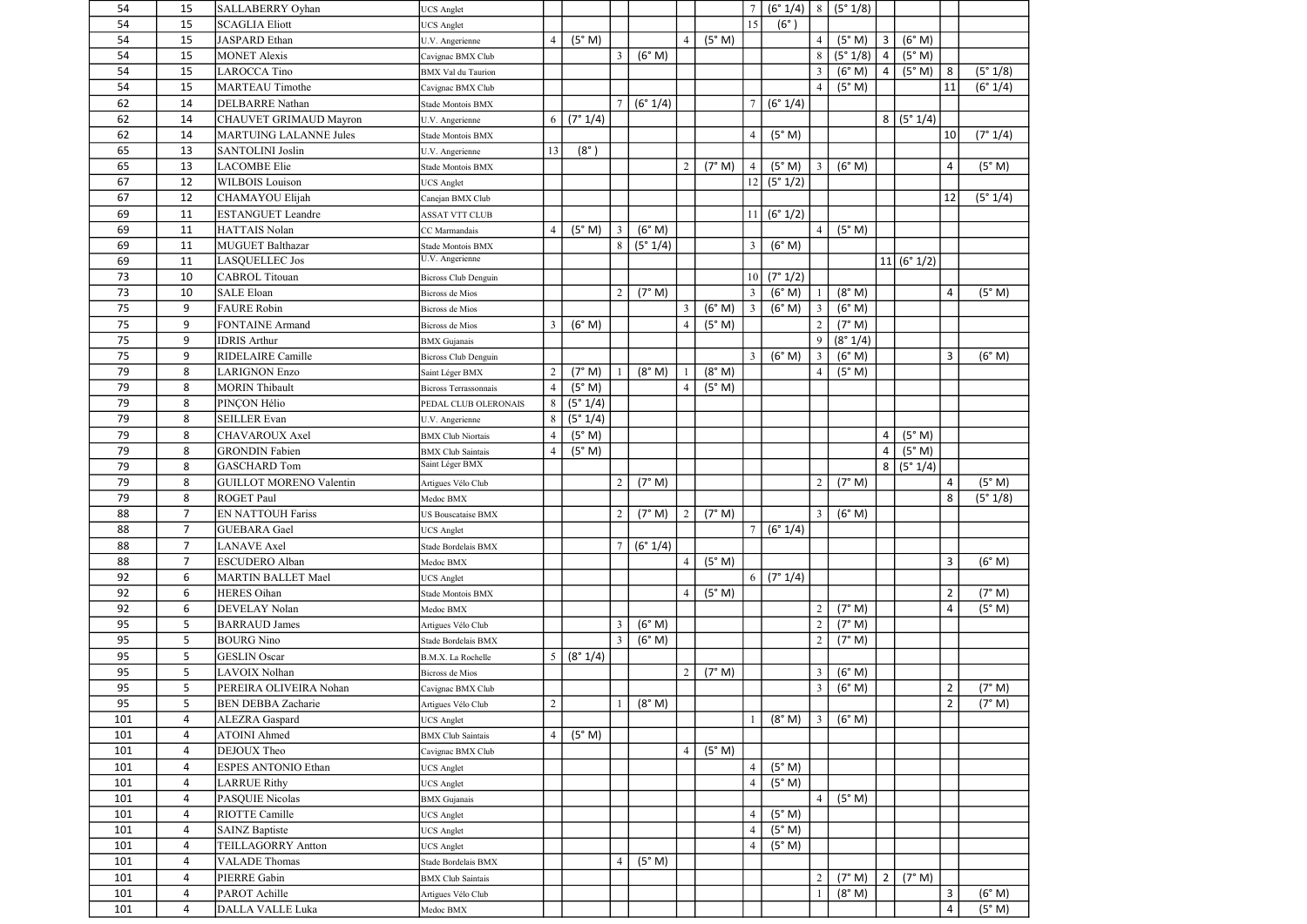| (6° M)<br>3<br><b>CHAUBET</b> Simon<br>$\mathfrak{Z}$<br>115<br><b>UCS</b> Anglet<br>DEGEORGE LARÉNIE Evan Flavien<br>(6° M)<br>$\mathbf{3}$<br>115<br>3<br>Condat BMX Club<br>$\overline{3}$<br>(8° M)<br>(7° M)<br>115<br>GLEONE C Raphael<br>$\overline{2}$<br>CC Marmandais<br>(6° M)<br>$\mathbf{3}$<br>HAMON DE ALMEIDA Gael<br>$\overline{3}$<br>115<br>PEDAL CLUB OLERONAIS<br>(6° M)<br>$\overline{3}$<br><b>KIEFER Enzo</b><br>$\mathfrak{Z}$<br>115<br>Canejan BMX Club<br>(6° M)<br>$\mathbf{3}$<br>LAVALETTE VIOLLEAU Nolan<br>$\mathfrak{Z}$<br>115<br>U.V. Angerienne<br>(8° M)<br>(7° M)<br>3<br>MINAUD Milhan<br>$\overline{2}$<br>115<br>BMX Club de Limoges<br>U.V. Angerienne<br><b>FAMCHON</b> Gwenael<br>(6° M)<br>3<br>$\mathbf{3}$<br>115<br>$\overline{3}$<br>(6° M)<br>3<br><b>ABLANCOURT Maël</b><br>115<br>Medoc BMX<br>$\overline{3}$<br>(6° M)<br>$\mathbf{3}$<br><b>BARUCH</b> Theo<br>115<br>Medoc BMX<br>$\overline{3}$<br>(6° M)<br>$\mathbf{3}$<br><b>CASTRO Romann</b><br>115<br>Medoc BMX<br>$\overline{3}$<br>(6° M)<br>$\mathbf{3}$<br>CHANZY Sacha<br>115<br>Medoc BMX<br>$\overline{3}$<br>(6° M)<br>$\overline{3}$<br><b>MARIE FLAJOLET Victor</b><br>115<br>Medoc BMX<br>$\overline{3}$<br>(6° M)<br>$\overline{3}$<br>RAMBAUD Denis<br>115<br>Medoc BMX<br>$\overline{3}$<br>(6° M)<br>3<br>115<br><b>TAYANT SERRAT Maxence</b><br>Medoc BMX<br>2 <sup>1</sup><br>(7° M)<br>130<br><b>BRISSIAUD Keïnann</b><br>$\overline{2}$<br>PEDAL CLUB OLERONAIS<br>$2^{\circ}$<br><b>COUSIN</b> Lucas<br>$\overline{2}$<br>(7° M)<br>130<br><b>US Bouscataise BMX</b><br>$2^{\circ}$<br>(7° M)<br>$\overline{2}$<br>130<br><b>DEBRIX</b> Gaspard<br><b>UCS</b> Anglet<br>(7° M)<br>$2^{\circ}$<br><b>GOUIN Maho</b><br>2<br>130<br><b>BMX</b> Club Niortais<br>$2^{\circ}$<br>(7° M)<br>PALACIO Raphael<br>2 <sup>1</sup><br>130<br>Artigues Vélo Club<br>$\overline{2}$<br>(7° M)<br>$2^{\circ}$<br><b>PEROYS Mathys</b><br>130<br>CC Marmandais<br>$2^{\circ}$<br>(7° M)<br>PON Alexandre<br>130<br>$\overline{2}$<br>PEDAL CLUB OLERONAIS<br>$2^{\circ}$<br><b>TREHELLO Baptiste</b><br>2<br>(7° M)<br>130<br><b>BMX</b> Club Saintais<br><b>CARDINEAU Louis</b><br>U.V. Angerienne<br>$\overline{2}$<br>$\overline{2}$<br>(7° M)<br>130<br>$2^{\circ}$<br><b>MAITRE PERADE Evan</b><br>$\overline{2}$<br>(7° M)<br>130<br>Medoc BMX<br>(8° M)<br><b>DEHEZ William</b><br>1<br>140<br>Stade Bordelais BMX<br>(8° M)<br>TRITSCH HAROUCHE Liam<br>140<br>$\mathbf{1}$<br><b>UCS</b> Anglet<br>U.V. Angerienne<br><b>GARDEY</b> Theo<br>(8° M)<br>$\mathbf{1}$<br>140<br>$\mathbf{1}$ | 101 | 4 | MONFOULET Thomas | Medoc BMX |  |  |  |  |  |  | $\overline{4}$ | (5° M) |
|-------------------------------------------------------------------------------------------------------------------------------------------------------------------------------------------------------------------------------------------------------------------------------------------------------------------------------------------------------------------------------------------------------------------------------------------------------------------------------------------------------------------------------------------------------------------------------------------------------------------------------------------------------------------------------------------------------------------------------------------------------------------------------------------------------------------------------------------------------------------------------------------------------------------------------------------------------------------------------------------------------------------------------------------------------------------------------------------------------------------------------------------------------------------------------------------------------------------------------------------------------------------------------------------------------------------------------------------------------------------------------------------------------------------------------------------------------------------------------------------------------------------------------------------------------------------------------------------------------------------------------------------------------------------------------------------------------------------------------------------------------------------------------------------------------------------------------------------------------------------------------------------------------------------------------------------------------------------------------------------------------------------------------------------------------------------------------------------------------------------------------------------------------------------------------------------------------------------------------------------------------------------------------------------------------------------------------------------------------------------------------------------------------------------------------------------------------------------------------------------------------------------------------------------------------------------------------------------------------------------------|-----|---|------------------|-----------|--|--|--|--|--|--|----------------|--------|
|                                                                                                                                                                                                                                                                                                                                                                                                                                                                                                                                                                                                                                                                                                                                                                                                                                                                                                                                                                                                                                                                                                                                                                                                                                                                                                                                                                                                                                                                                                                                                                                                                                                                                                                                                                                                                                                                                                                                                                                                                                                                                                                                                                                                                                                                                                                                                                                                                                                                                                                                                                                                                         |     |   |                  |           |  |  |  |  |  |  |                |        |
|                                                                                                                                                                                                                                                                                                                                                                                                                                                                                                                                                                                                                                                                                                                                                                                                                                                                                                                                                                                                                                                                                                                                                                                                                                                                                                                                                                                                                                                                                                                                                                                                                                                                                                                                                                                                                                                                                                                                                                                                                                                                                                                                                                                                                                                                                                                                                                                                                                                                                                                                                                                                                         |     |   |                  |           |  |  |  |  |  |  |                |        |
|                                                                                                                                                                                                                                                                                                                                                                                                                                                                                                                                                                                                                                                                                                                                                                                                                                                                                                                                                                                                                                                                                                                                                                                                                                                                                                                                                                                                                                                                                                                                                                                                                                                                                                                                                                                                                                                                                                                                                                                                                                                                                                                                                                                                                                                                                                                                                                                                                                                                                                                                                                                                                         |     |   |                  |           |  |  |  |  |  |  |                |        |
|                                                                                                                                                                                                                                                                                                                                                                                                                                                                                                                                                                                                                                                                                                                                                                                                                                                                                                                                                                                                                                                                                                                                                                                                                                                                                                                                                                                                                                                                                                                                                                                                                                                                                                                                                                                                                                                                                                                                                                                                                                                                                                                                                                                                                                                                                                                                                                                                                                                                                                                                                                                                                         |     |   |                  |           |  |  |  |  |  |  |                |        |
|                                                                                                                                                                                                                                                                                                                                                                                                                                                                                                                                                                                                                                                                                                                                                                                                                                                                                                                                                                                                                                                                                                                                                                                                                                                                                                                                                                                                                                                                                                                                                                                                                                                                                                                                                                                                                                                                                                                                                                                                                                                                                                                                                                                                                                                                                                                                                                                                                                                                                                                                                                                                                         |     |   |                  |           |  |  |  |  |  |  |                |        |
|                                                                                                                                                                                                                                                                                                                                                                                                                                                                                                                                                                                                                                                                                                                                                                                                                                                                                                                                                                                                                                                                                                                                                                                                                                                                                                                                                                                                                                                                                                                                                                                                                                                                                                                                                                                                                                                                                                                                                                                                                                                                                                                                                                                                                                                                                                                                                                                                                                                                                                                                                                                                                         |     |   |                  |           |  |  |  |  |  |  |                |        |
|                                                                                                                                                                                                                                                                                                                                                                                                                                                                                                                                                                                                                                                                                                                                                                                                                                                                                                                                                                                                                                                                                                                                                                                                                                                                                                                                                                                                                                                                                                                                                                                                                                                                                                                                                                                                                                                                                                                                                                                                                                                                                                                                                                                                                                                                                                                                                                                                                                                                                                                                                                                                                         |     |   |                  |           |  |  |  |  |  |  |                |        |
|                                                                                                                                                                                                                                                                                                                                                                                                                                                                                                                                                                                                                                                                                                                                                                                                                                                                                                                                                                                                                                                                                                                                                                                                                                                                                                                                                                                                                                                                                                                                                                                                                                                                                                                                                                                                                                                                                                                                                                                                                                                                                                                                                                                                                                                                                                                                                                                                                                                                                                                                                                                                                         |     |   |                  |           |  |  |  |  |  |  |                |        |
|                                                                                                                                                                                                                                                                                                                                                                                                                                                                                                                                                                                                                                                                                                                                                                                                                                                                                                                                                                                                                                                                                                                                                                                                                                                                                                                                                                                                                                                                                                                                                                                                                                                                                                                                                                                                                                                                                                                                                                                                                                                                                                                                                                                                                                                                                                                                                                                                                                                                                                                                                                                                                         |     |   |                  |           |  |  |  |  |  |  |                |        |
|                                                                                                                                                                                                                                                                                                                                                                                                                                                                                                                                                                                                                                                                                                                                                                                                                                                                                                                                                                                                                                                                                                                                                                                                                                                                                                                                                                                                                                                                                                                                                                                                                                                                                                                                                                                                                                                                                                                                                                                                                                                                                                                                                                                                                                                                                                                                                                                                                                                                                                                                                                                                                         |     |   |                  |           |  |  |  |  |  |  |                |        |
|                                                                                                                                                                                                                                                                                                                                                                                                                                                                                                                                                                                                                                                                                                                                                                                                                                                                                                                                                                                                                                                                                                                                                                                                                                                                                                                                                                                                                                                                                                                                                                                                                                                                                                                                                                                                                                                                                                                                                                                                                                                                                                                                                                                                                                                                                                                                                                                                                                                                                                                                                                                                                         |     |   |                  |           |  |  |  |  |  |  |                |        |
|                                                                                                                                                                                                                                                                                                                                                                                                                                                                                                                                                                                                                                                                                                                                                                                                                                                                                                                                                                                                                                                                                                                                                                                                                                                                                                                                                                                                                                                                                                                                                                                                                                                                                                                                                                                                                                                                                                                                                                                                                                                                                                                                                                                                                                                                                                                                                                                                                                                                                                                                                                                                                         |     |   |                  |           |  |  |  |  |  |  |                |        |
|                                                                                                                                                                                                                                                                                                                                                                                                                                                                                                                                                                                                                                                                                                                                                                                                                                                                                                                                                                                                                                                                                                                                                                                                                                                                                                                                                                                                                                                                                                                                                                                                                                                                                                                                                                                                                                                                                                                                                                                                                                                                                                                                                                                                                                                                                                                                                                                                                                                                                                                                                                                                                         |     |   |                  |           |  |  |  |  |  |  |                |        |
|                                                                                                                                                                                                                                                                                                                                                                                                                                                                                                                                                                                                                                                                                                                                                                                                                                                                                                                                                                                                                                                                                                                                                                                                                                                                                                                                                                                                                                                                                                                                                                                                                                                                                                                                                                                                                                                                                                                                                                                                                                                                                                                                                                                                                                                                                                                                                                                                                                                                                                                                                                                                                         |     |   |                  |           |  |  |  |  |  |  |                |        |
|                                                                                                                                                                                                                                                                                                                                                                                                                                                                                                                                                                                                                                                                                                                                                                                                                                                                                                                                                                                                                                                                                                                                                                                                                                                                                                                                                                                                                                                                                                                                                                                                                                                                                                                                                                                                                                                                                                                                                                                                                                                                                                                                                                                                                                                                                                                                                                                                                                                                                                                                                                                                                         |     |   |                  |           |  |  |  |  |  |  |                |        |
|                                                                                                                                                                                                                                                                                                                                                                                                                                                                                                                                                                                                                                                                                                                                                                                                                                                                                                                                                                                                                                                                                                                                                                                                                                                                                                                                                                                                                                                                                                                                                                                                                                                                                                                                                                                                                                                                                                                                                                                                                                                                                                                                                                                                                                                                                                                                                                                                                                                                                                                                                                                                                         |     |   |                  |           |  |  |  |  |  |  |                |        |
|                                                                                                                                                                                                                                                                                                                                                                                                                                                                                                                                                                                                                                                                                                                                                                                                                                                                                                                                                                                                                                                                                                                                                                                                                                                                                                                                                                                                                                                                                                                                                                                                                                                                                                                                                                                                                                                                                                                                                                                                                                                                                                                                                                                                                                                                                                                                                                                                                                                                                                                                                                                                                         |     |   |                  |           |  |  |  |  |  |  |                |        |
|                                                                                                                                                                                                                                                                                                                                                                                                                                                                                                                                                                                                                                                                                                                                                                                                                                                                                                                                                                                                                                                                                                                                                                                                                                                                                                                                                                                                                                                                                                                                                                                                                                                                                                                                                                                                                                                                                                                                                                                                                                                                                                                                                                                                                                                                                                                                                                                                                                                                                                                                                                                                                         |     |   |                  |           |  |  |  |  |  |  |                |        |
|                                                                                                                                                                                                                                                                                                                                                                                                                                                                                                                                                                                                                                                                                                                                                                                                                                                                                                                                                                                                                                                                                                                                                                                                                                                                                                                                                                                                                                                                                                                                                                                                                                                                                                                                                                                                                                                                                                                                                                                                                                                                                                                                                                                                                                                                                                                                                                                                                                                                                                                                                                                                                         |     |   |                  |           |  |  |  |  |  |  |                |        |
|                                                                                                                                                                                                                                                                                                                                                                                                                                                                                                                                                                                                                                                                                                                                                                                                                                                                                                                                                                                                                                                                                                                                                                                                                                                                                                                                                                                                                                                                                                                                                                                                                                                                                                                                                                                                                                                                                                                                                                                                                                                                                                                                                                                                                                                                                                                                                                                                                                                                                                                                                                                                                         |     |   |                  |           |  |  |  |  |  |  |                |        |
|                                                                                                                                                                                                                                                                                                                                                                                                                                                                                                                                                                                                                                                                                                                                                                                                                                                                                                                                                                                                                                                                                                                                                                                                                                                                                                                                                                                                                                                                                                                                                                                                                                                                                                                                                                                                                                                                                                                                                                                                                                                                                                                                                                                                                                                                                                                                                                                                                                                                                                                                                                                                                         |     |   |                  |           |  |  |  |  |  |  |                |        |
|                                                                                                                                                                                                                                                                                                                                                                                                                                                                                                                                                                                                                                                                                                                                                                                                                                                                                                                                                                                                                                                                                                                                                                                                                                                                                                                                                                                                                                                                                                                                                                                                                                                                                                                                                                                                                                                                                                                                                                                                                                                                                                                                                                                                                                                                                                                                                                                                                                                                                                                                                                                                                         |     |   |                  |           |  |  |  |  |  |  |                |        |
|                                                                                                                                                                                                                                                                                                                                                                                                                                                                                                                                                                                                                                                                                                                                                                                                                                                                                                                                                                                                                                                                                                                                                                                                                                                                                                                                                                                                                                                                                                                                                                                                                                                                                                                                                                                                                                                                                                                                                                                                                                                                                                                                                                                                                                                                                                                                                                                                                                                                                                                                                                                                                         |     |   |                  |           |  |  |  |  |  |  |                |        |
|                                                                                                                                                                                                                                                                                                                                                                                                                                                                                                                                                                                                                                                                                                                                                                                                                                                                                                                                                                                                                                                                                                                                                                                                                                                                                                                                                                                                                                                                                                                                                                                                                                                                                                                                                                                                                                                                                                                                                                                                                                                                                                                                                                                                                                                                                                                                                                                                                                                                                                                                                                                                                         |     |   |                  |           |  |  |  |  |  |  |                |        |
|                                                                                                                                                                                                                                                                                                                                                                                                                                                                                                                                                                                                                                                                                                                                                                                                                                                                                                                                                                                                                                                                                                                                                                                                                                                                                                                                                                                                                                                                                                                                                                                                                                                                                                                                                                                                                                                                                                                                                                                                                                                                                                                                                                                                                                                                                                                                                                                                                                                                                                                                                                                                                         |     |   |                  |           |  |  |  |  |  |  |                |        |
|                                                                                                                                                                                                                                                                                                                                                                                                                                                                                                                                                                                                                                                                                                                                                                                                                                                                                                                                                                                                                                                                                                                                                                                                                                                                                                                                                                                                                                                                                                                                                                                                                                                                                                                                                                                                                                                                                                                                                                                                                                                                                                                                                                                                                                                                                                                                                                                                                                                                                                                                                                                                                         |     |   |                  |           |  |  |  |  |  |  |                |        |
|                                                                                                                                                                                                                                                                                                                                                                                                                                                                                                                                                                                                                                                                                                                                                                                                                                                                                                                                                                                                                                                                                                                                                                                                                                                                                                                                                                                                                                                                                                                                                                                                                                                                                                                                                                                                                                                                                                                                                                                                                                                                                                                                                                                                                                                                                                                                                                                                                                                                                                                                                                                                                         |     |   |                  |           |  |  |  |  |  |  |                |        |
|                                                                                                                                                                                                                                                                                                                                                                                                                                                                                                                                                                                                                                                                                                                                                                                                                                                                                                                                                                                                                                                                                                                                                                                                                                                                                                                                                                                                                                                                                                                                                                                                                                                                                                                                                                                                                                                                                                                                                                                                                                                                                                                                                                                                                                                                                                                                                                                                                                                                                                                                                                                                                         |     |   |                  |           |  |  |  |  |  |  |                |        |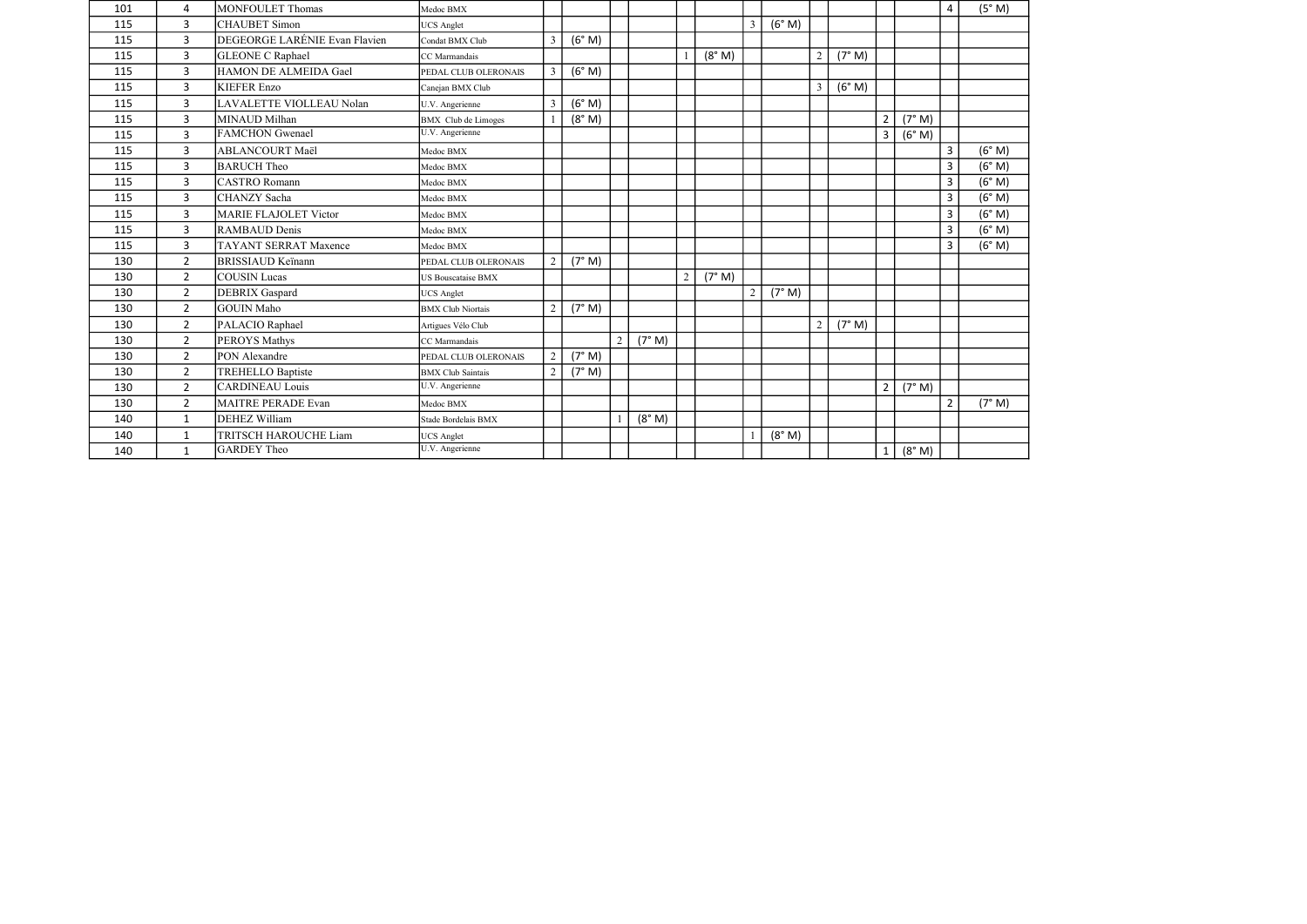| Classement     | <b>Total</b>   | Nom Prénom                       | <b>Club</b>               |                | M1            |                 | M <sub>2</sub> |                       | M <sub>3</sub>    |                | M4            |                 | M <sub>5</sub>    |                | M <sub>7</sub> |                         | M8            |
|----------------|----------------|----------------------------------|---------------------------|----------------|---------------|-----------------|----------------|-----------------------|-------------------|----------------|---------------|-----------------|-------------------|----------------|----------------|-------------------------|---------------|
| 1              | 124            | <b>BENOIT Enzo</b>               | <b>UCS</b> Anglet         | 22             | $(1^{\circ})$ | 18              | $(2^\circ)$    | 22                    | $(2^{\circ}$      | $18\,$         | $(2^{\circ})$ | 22              | $(1^{\circ})$     |                |                | 22                      | $(1^{\circ})$ |
| $\overline{2}$ | 96             | <b>BIANCUZZI Enzo</b>            | <b>US Bouscataise BMX</b> | 11             | (6°)          | 10              | $(7^\circ)$    | 19                    | $(3^\circ)$       | $\tau$         | (6° 1/2)      | 18              | $(2^{\circ})$     | 22             | $(1^{\circ})$  | 9                       | $(8^\circ)$   |
| 3              | 92             | <b>SIEBERT Arthur</b>            | Condat BMX Club           | 15             | $(3^{\circ}$  | 15              | $(3^{\circ}$   | 15                    | $(6^{\circ}$      | 9              | $(8^\circ)$   | 13              | $(4^\circ)$       | 15             | $(3^\circ)$    | 10                      | $(7^\circ)$   |
| 3              | 92             | <b>DIOT</b> Nathan               | <b>BMX</b> Breuillet      | 18             | $(2^{\circ}$  |                 | (6° 1/2)       | 14                    | (7°               | $\tau$         | (6° 1/2)      | 15              | $(3^\circ)$       | 13             | $(4^{\circ})$  | 18                      | $(2^{\circ})$ |
| 5              | 68             | <b>LOUSTAUNAU Mathias</b>        | Bicross Club Denguin      | 12             | $(5^\circ$    | 13              | $(4^{\circ})$  | 13                    | (8°               | 6              | (7° 1/2)      | 9               | (8°)              |                |                | 15                      | (3°)          |
| 6              | 64             | <b>SOULIE Meallan</b>            | BMX Club de Limoges       | 8              | (5° 1/2)      | 9               | (8°            | 16                    | (5 <sup>°</sup> ) |                |               | 5 <sup>5</sup>  | (8° 1/2)          | 18             | $(2^{\circ})$  | 8                       | (5° 1/2)      |
| $\overline{7}$ | 61             | <b>RAVARD Thomas</b>             | Soues Omnisport BMX       |                |               | 22              | $(1^{\circ})$  | 26                    | $(1^{\circ})$     | 13             | $(4^{\circ})$ |                 |                   |                |                |                         |               |
| 8              | 58             | <b>BLANDIN</b> Maxime            | Canejan BMX Club          | 10             | $(7^\circ)$   | $5\overline{)}$ | (6° 1/2)       | 11                    | (6° 1/2)          | 8              | (5° 1/2)      | 12              | (5 <sup>°</sup> ) | 4              | (5° M)         | 8                       | (5° 1/2)      |
| 8              | 58             | <b>HERRERA</b> Diego             | <b>UCS</b> Anglet         |                | (6° 1/2)      | 8               | (6° 1/2)       | 8                     | (5° 1/4)          | 4              | (5° M)        | 8               | (8° 1/2)          | 11             | $(6^\circ)$    | 12                      | (5°)          |
| 10             | 51             | LEFEBVRE Loris                   | Artigues Vélo Club        | 5              | (8° 1/2)      | $\overline{5}$  | (6° 1/2)       | 12                    | (5° 1/2)          | $\overline{4}$ | (5° M)        | 11              | (6°)              | 10             | $(7^\circ)$    | $\overline{4}$          | (5° M)        |
| 11             | 46             | <b>LABORDE</b> Arnaud            | Bicross Club Denguin      | $8\,$          | (5° 1/2)      | 8               | (6° 1/2)       | 9                     | (8° 1/2)          | $10\,$         | $(7^\circ)$   | 6               | (8° 1/2)          |                |                | 5                       | (8° 1/2)      |
| 12             | 43             | DALMASO DUMON Romeo              | Stade Montois BMX         | 6              | (7° 1/2)      | 6               | (6° 1/2)       | 9                     | (8° 1/2)          | $\overline{5}$ | (8° 1/2)      | $\mathfrak{Z}$  | (6° M)            | 8              | (5° 1/2)       | 6                       | (7° 1/2)      |
| 13             | 40             | <b>ROCHE</b> Leo                 | Cavignac BMX Club         | $\overline{4}$ | (5° M)        | $\overline{4}$  | (5° M)         |                       | (6° 1/2)          | $\overline{5}$ | (8° 1/2)      |                 | (8° 1/2)          | $\overline{7}$ | (6° 1/2)       | $\overline{2}$          | (7° M)        |
| 13             | 40             | <b>THEMIER Paul</b>              | PEDAL CLUB OLERONAIS      |                | (6° 1/2)      |                 | (5° M)         | 10                    | (7° 1/2)          | 6              | (7° 1/2)      |                 |                   | 9              | $(8^\circ)$    | $\overline{\mathbf{4}}$ | (5° M)        |
| 15             | 37             | <b>GUIDAL OMEYER Esteban</b>     | <b>UCS</b> Anglet         |                |               | 4               | (5° M)         | 8                     | (5° 1/4)          |                |               |                 |                   | 12             | (5°)           | 13                      | $(4^{\circ})$ |
| 16             | 34             | PONS Alex                        | Cavignac BMX Club         | $\overline{4}$ | (5° M)        | $\overline{3}$  | (6° M)         | $8\phantom{1}$        | (5° 1/4)          |                |               | 6               | (8° 1/2)          | 7 <sup>7</sup> | (6° 1/2)       | 6                       | (7° 1/2)      |
| 17             | 32             | ROMINGER Raphael                 | Canejan BMX Club          | 3              | (6° M)        | $\overline{4}$  | (5° M)         | 10                    | (7° 1/2)          | 4              | (5° M)        | $\overline{4}$  | (5° M)            |                |                | $\overline{7}$          | (6° 1/2)      |
| 18             | 31             | <b>GAULIER GOURAUD Axel</b>      | Condat BMX Club           | 13             | $(4^\circ)$   | 6               | (6° 1/2)       | 12                    | (5° 1/2)          |                |               |                 |                   |                |                |                         |               |
| 19             | 29             | <b>ARTAULT</b> Ewen              | <b>BCC</b> Campsas        |                |               | 12              | $(5^\circ)$    | 17                    | $(4^{\circ})$     |                |               |                 |                   |                |                |                         |               |
| 20             | 27             | <b>JEANTAUD</b> Sohan            | <b>BMX</b> Val du Taurion | 9              | $(8^\circ)$   |                 |                |                       |                   |                |               | 10 <sup>°</sup> | $(7^\circ)$       | 8              | (5° 1/2)       |                         |               |
| 21             | 25             | <b>CHENILLE DE BARDY Gabriel</b> | Canejan BMX Club          | 5              | (8° 1/2)      | 2               | (7° M)         | 8                     | (5° 1/4)          | $\mathfrak{Z}$ | (6° M)        | $\overline{4}$  | (5° M)            |                |                | $\overline{3}$          | (6° M)        |
| 22             | 24             | <b>BOUCHER Maxime</b>            | <b>BMX</b> Club Niortais  | 6              | (7° 1/2)      | $\mathbf{3}$    | (6° M)         | $\overline{4}$        | (5° M)            |                |               |                 | (8° 1/2)          | $\overline{4}$ | (5° M)         |                         |               |
| 23             | 23             | <b>CAZAILLON</b> Alice           | Stade Bordelais BMX       | $\overline{4}$ | (5° M)        | $\overline{2}$  | (7° M)         |                       |                   | 3              | (6° M)        | $\mathfrak{Z}$  | (6° M)            | $\overline{4}$ | (5° M)         | 7                       | (6° 1/2)      |
| 24             | 22             | <b>CARBO</b> Tom                 | Soues Omnisport BMX       |                |               |                 |                |                       |                   | 22             | $(1^{\circ})$ |                 |                   |                |                |                         |               |
| 24             | 22             | <b>MULLER Alexis</b>             | Artigues Vélo Club        | 3              | (6° M)        | $\mathfrak{Z}$  | (6° M)         | $\boldsymbol{\Delta}$ | (5° M)            | $\mathfrak{Z}$ | (6° M)        | $\mathfrak{Z}$  | (6° M)            | $\overline{3}$ | (6° M)         | $\overline{3}$          | (6° M)        |
| 24             | 22             | KOURLIANDSKY Sacha               | <b>UCS</b> Anglet         | $\overline{2}$ | (7° M)        |                 |                | $\mathfrak{Z}$        | (6° M)            | 4              | (5° M)        | 8               | (8° 1/2)          |                |                | 5                       | (8° 1/2)      |
| 27             | 21             | <b>BOUDEY Jules</b>              | <b>US Bouscataise BMX</b> | 2              | (7° M)        | 2               | (7° M)         | $\overline{4}$        | (5° M)            | $\overline{2}$ | (7° M)        | $\overline{4}$  | (5° M)            | $\overline{3}$ | (6° M)         | 4                       | (5° M)        |
| 28             | 20             | <b>MARTIN Liam</b>               | <b>BMX</b> Club Saintais  | 3              | (6° M)        | $\overline{2}$  | (7° M)         | $\overline{4}$        | (5° M)            |                |               | 5               | (8° 1/2)          | $\overline{3}$ | (6° M)         | $\overline{3}$          | (6° M)        |
| 28             | 20             | PERLANT Liam                     | <b>BCC</b> Campsas        |                |               |                 | (6° 1/2)       | $\overline{2}$        | (7° M)            |                |               |                 |                   |                |                | 11                      | (6°)          |
| 30             | 15             | <b>DOLEAC Yanis</b>              | Soues Omnisport BMX       |                |               |                 |                |                       |                   | 15             | $(3^{\circ})$ |                 |                   |                |                |                         |               |
| 30             | 15             | <b>CHAPRON</b> Mateo             | <b>BMX</b> Breuillet      | $\overline{2}$ | (7° M)        |                 |                | 3                     | (6° M)            |                |               | 4 <sup>1</sup>  | (5° M)            | $\overline{2}$ | $(7° M)$ 4     |                         | (5° M)        |
| 32             | 12             | <b>RAUJOL Jules</b>              | Soues Omnisport BMX       |                |               |                 |                |                       |                   | 12             | $(5^\circ)$   |                 |                   |                |                |                         |               |
| 33             | 11             | <b>BILLON</b> Axel               | Soues Omnisport BMX       |                |               |                 |                |                       |                   | 11             | $(6^\circ)$   |                 |                   |                |                |                         |               |
| 33             | 11             | <b>OUCHAIT</b> Sacha             | CC Marmandais             |                |               | 11              | (6°)           |                       |                   |                |               |                 |                   |                |                |                         |               |
| 35             | 8              | <b>MORALES</b> Angel             | Soues Omnisport BMX       |                |               |                 |                |                       |                   | 8              | (5° 1/2)      |                 |                   |                |                |                         |               |
| 35             | 8              | <b>FOREST Solal</b>              | US Bouscataise BMX        |                |               | $\overline{3}$  | (6° M)         | $\overline{3}$        | (6° M)            |                |               |                 |                   |                |                | $\overline{2}$          | (7° M)        |
| 35             | 8              | <b>TERRADE FORTIN Louis</b>      | <b>BMX</b> Breuillet      |                | (8° M)        |                 |                | 3                     | (6° M)            |                |               |                 |                   | $\overline{2}$ | (7° M)         | $\overline{2}$          | (7° M)        |
| 35             | 8              | <b>BORIE Rafael</b>              | LVC TONNEINS              |                |               |                 |                | $\overline{2}$        | (7° M)            | 3              | (6° M)        |                 |                   |                |                | 3                       | (6° M)        |
| 39             | $\overline{7}$ | POCHART Lorenzo                  | <b>BMX</b> Breuillet      |                | (5° M)        |                 |                | 3                     | (6° M)            |                |               |                 |                   |                |                |                         |               |
| 40             | 6              | <b>CABE</b> Tom                  | Stade Montois BMX         | 2              | (7° M)        |                 |                | $\overline{4}$        | (5° M)            |                |               |                 |                   |                |                |                         |               |
| 41             | 5              | <b>COLLIGNON Jessy</b>           | <b>BMX</b> Club Saintais  |                |               |                 | (8° M)         | $\sqrt{2}$            | (7° M)            |                |               | $\sqrt{2}$      | (7° M)            |                |                |                         |               |
| 41             | 5              | <b>GAUTHIER Jules</b>            | Bicross Terrassonnais     |                |               |                 |                | $\overline{2}$        | (7° M)            |                |               | $\mathfrak{Z}$  | (6° M)            |                |                |                         |               |
| 43             | 3              | <b>QUINTANET</b> Swan            | Creuse Oxygene            | 3              | (6° M)        |                 |                |                       |                   |                |               |                 |                   |                |                |                         |               |
| 44             | $\overline{2}$ | <b>BATARD</b> Soan               | Soues Omnisport BMX       |                |               |                 |                |                       |                   | $\overline{2}$ | (7° M)        |                 |                   |                |                |                         |               |
| 44             | $\overline{2}$ | <b>LARRIBAUT Yanis</b>           | Soues Omnisport BMX       |                |               |                 |                |                       |                   | $\sqrt{2}$     | (7° M)        |                 |                   |                |                |                         |               |
| 46             | $\mathbf{1}$   | ISSARI FOURCADE Mou Adh          | Soues Omnisport BMX       |                |               |                 |                |                       |                   |                | (8° M)        |                 |                   |                |                |                         |               |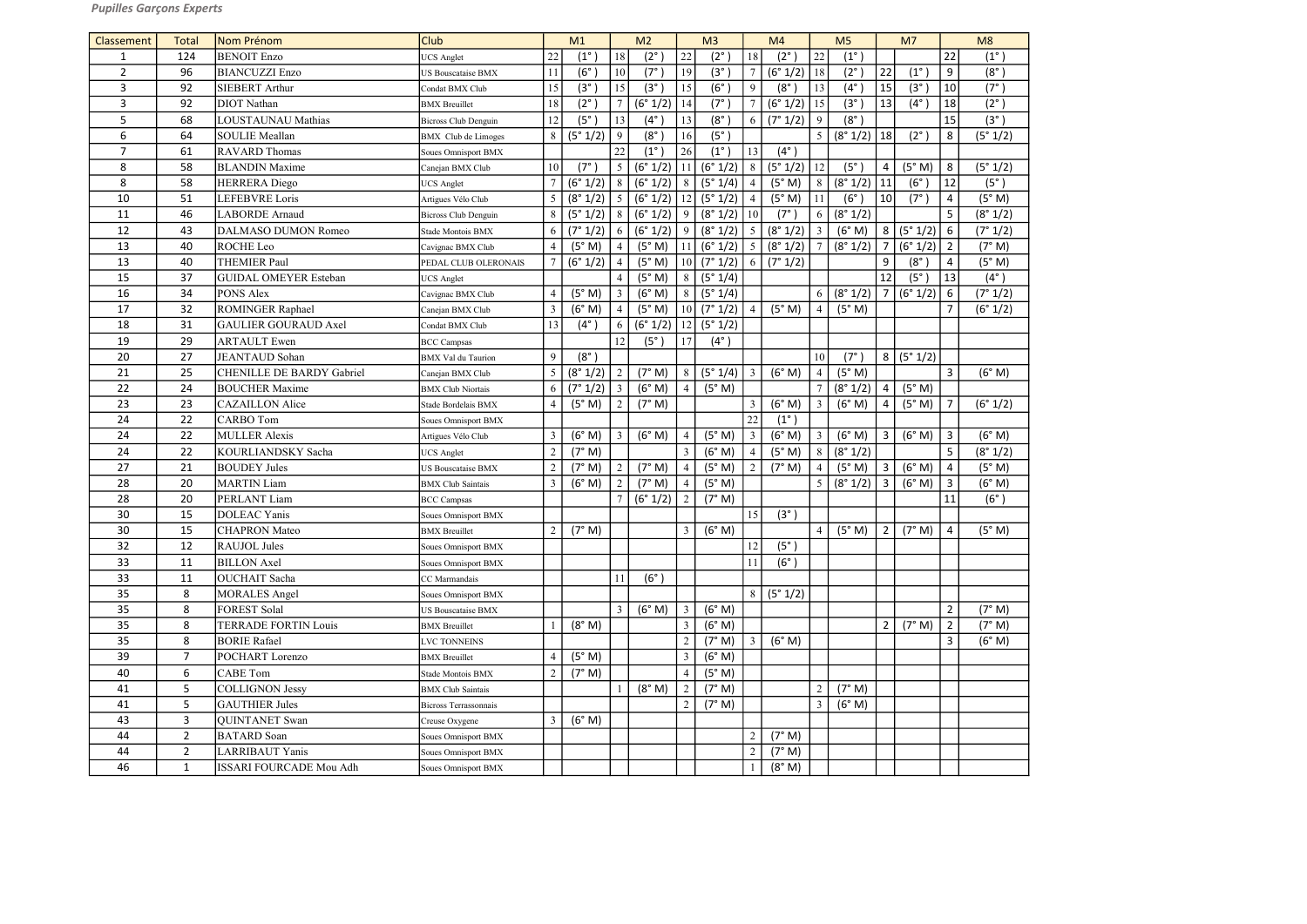| Classement | <b>Total</b>   | Nom Prénom                | <b>Club</b>              |                | M1              | M <sub>2</sub>  |                | M <sub>3</sub>  |          | M <sub>4</sub>  |    | M <sub>5</sub>  |                | M <sub>7</sub> |                | M8     |
|------------|----------------|---------------------------|--------------------------|----------------|-----------------|-----------------|----------------|-----------------|----------|-----------------|----|-----------------|----------------|----------------|----------------|--------|
|            | 79             | <b>DIGEON HUET Emma</b>   | Canejan BMX Club         | 10             | (2° M)          | $(1^{\circ}$ M) | 14             | $(1^{\circ} M)$ | Q        | (2° M)          | 14 | $(1^{\circ} M)$ | 8              | (2° M)         | 13             | (1° M) |
|            | 36             | <b>CHEVALIER Chloë</b>    | U.V. Angerienne          | 5              | (4° M)          |                 | 10             | $(2^{\circ} M)$ |          |                 |    |                 | 12             | (1° M)         | 9              | (2° M) |
| з          | 33             | <b>DUBOS LANEN Leonie</b> | <b>BMX</b> Gujanais      | 4              | (5° M)          | $(4^{\circ}$ M) | 5              | (4° M)          |          | (5° M)          |    | (2° M)          |                | (3° M)         | $\overline{4}$ | (4° M) |
| 4          | 24             | LACOMBE Laura             | Stade Montois BMX        |                |                 |                 |                | (3° M)          |          | (4° M)          |    | (3° M)          |                |                | 6              | (3° M) |
|            | 18             | DUGALLEIX Olivia          | CC Marmandais            | $\overline{2}$ | (7° M)          | (3° M)          | 3              | (6° M)          |          | (6° M)          |    | (5° M)          |                |                | $\overline{3}$ | (5° M) |
| 6          | 14             | PLESSIS Manon             | US Bouscataise BMX       | 14             | $(1^{\circ} M)$ |                 |                |                 |          |                 |    |                 |                |                |                |        |
|            | 13             | MACHADO Aïnoa             | Soues Omnisport BMX      |                |                 |                 |                |                 | 13       | $(1^{\circ} M)$ |    |                 |                |                |                |        |
| 8          | 11             | PAUL MAHEO Evangeline     | Cavignac BMX Club        |                |                 | (2° M)          | $\overline{4}$ | (5° M)          |          |                 |    |                 |                |                |                |        |
| 9          | 7              | <b>BILLAUT</b> Chanel     | Cavignac BMX Club        |                |                 |                 | $\overline{2}$ | (7° M)          |          |                 |    | $(4^{\circ}$ M) |                |                |                |        |
| 9          | 7              | HAMOIR Léa                | Descartes BMX            |                | (3° M)          |                 |                |                 |          |                 |    |                 |                |                |                |        |
| 11         | 6              | <b>CAMPIOLI Emilie</b>    | Soues Omnisport BMX      |                |                 |                 |                |                 | $\sigma$ | (3° M)          |    |                 |                |                |                |        |
| 11         | 6              | HERMANT Meryl             | U.V. Angerienne          | $\mathfrak{Z}$ | (6° M)          |                 |                |                 |          |                 |    |                 | 3              | (4° M)         |                |        |
| 13         | 5              | <b>KOUMBASSA Louane</b>   | Canejan BMX Club         |                |                 |                 |                |                 |          |                 |    | (6° M)          |                |                | $\overline{2}$ | (6° M) |
| 14         | 3              | <b>VEDEAU</b> Agathe      | U.V. Angerienne          |                | (8° M)          |                 |                |                 |          | (7° M)          |    |                 |                | (6° M)         |                |        |
| 14         | 3              | <b>ANTOINE Linzie</b>     | <b>BMX</b> Gujanais      |                |                 |                 |                |                 |          |                 | C  | (7° M)          |                |                | $\mathbf{1}$   | (7° M) |
| 16         | $\overline{2}$ | <b>ARTAULT</b> Illeana    | <b>BCC Campsas</b>       |                |                 | (5° M)          |                | (8° M)          |          |                 |    |                 |                |                |                |        |
| 16         | $\overline{2}$ | <b>SAVARIEAU</b> Adeline  | <b>BMX Club Niortais</b> |                |                 |                 |                |                 |          |                 |    |                 | $\overline{2}$ | (5° M)         |                |        |

| Classement     | <b>Total</b> | Nom Prénom                     | Club                        |                | M1              |                 | M <sub>2</sub> |                | M <sub>3</sub> |                 | M <sub>4</sub>           |                 | M <sub>5</sub> |                | M <sub>7</sub>  |                  | M8            |
|----------------|--------------|--------------------------------|-----------------------------|----------------|-----------------|-----------------|----------------|----------------|----------------|-----------------|--------------------------|-----------------|----------------|----------------|-----------------|------------------|---------------|
| $\mathbf{1}$   | 152          | ROCHETTE Rubeyn                | <b>BMX</b> Breuillet        | 26             | $(1^{\circ})$   | 26              | $(1^{\circ}$   | 26             | $(1^{\circ})$  |                 |                          | 26              | $(1^{\circ})$  | 22             | $(2^{\circ})$   | 26               | $(1^{\circ})$ |
| $\overline{2}$ | 89           | LAJMI Hylane                   | Stade Bordelais BMX         |                |                 | 19              | $(3^{\circ})$  |                |                | 26              | $(1^{\circ})$            | 22              | $(2^{\circ})$  |                |                 | 22               | $(2^{\circ})$ |
| 3              | 80           | <b>GITTON Nathan</b>           | <b>BMX Club Niortais</b>    | 16             | $(5^\circ)$     | 17              | $(4^{\circ})$  | 12             | (5° 1/2)       |                 |                          | 16              | (5°)           | 19             | $(3^{\circ})$   |                  |               |
| 4              | 79           | HARGUES ROUZIE Evan            | Stade Montois BMX           | 14             | $(7^\circ)$     | 14              | $(7^\circ$     | 16             | $(5^\circ)$    | 9               | (8° 1/2)                 | 12              | (5° 1/2)       |                |                 | 14               | $(7^\circ)$   |
| 5              | 77           | FRAYSSOU Gabin                 | <b>BMX</b> Club Saintais    | 13             | $(8^\circ)$     |                 |                | 19             | (3°)           |                 |                          | 19              | $(3^{\circ})$  | 11             | (6° 1/2)        | 15               | (6°)          |
| 5              | 77           | PILLARD Cesar                  | US Bouscataise BMX          |                |                 | 16              | $(5^\circ)$    | 22             | $(2^{\circ})$  |                 |                          | 5               | (8° 1/4)       | 15             | $(6^\circ)$     | 19               | (3°)          |
| $\overline{7}$ | 71           | <b>CLERC</b> Timeo             | <b>BMX</b> Club Niortais    | 19             | $(3^\circ)$     | 15              | $(6^\circ)$    | 8              | (5° 1/4)       |                 |                          | 12              | (5° 1/2)       | <b>17</b>      | $(4^{\circ})$   |                  |               |
| 8              | 60           | VIAUD Axel                     | Artigues Vélo Club          |                |                 | $\overline{7}$  | (6° 1/4)       | 11             | $(6°1/2)$ 11   |                 | (6° 1/2)                 | 14              | $(7^\circ)$    | 9              | (8° 1/2)        | 8                | (5° 1/4)      |
| 9              | 58           | CORNIL Paul                    | Bicross de Mios             |                |                 |                 |                | 12             | $(5° 1/2)$ 19  |                 | $(3^{\circ})$            |                 | 10   (7° 1/2)  |                |                 | <b>17</b>        | $(4^{\circ})$ |
| 10             | 56           | <b>GALLIC</b> Lucas            | <b>BMX Club Niortais</b>    | $\overline{7}$ | $(6° 1/4)$   10 |                 | (7° 1/2)       | $\overline{7}$ | (6°1/4)        | $\overline{7}$  | $(6° 1/4)$ 11 $(6° 1/2)$ |                 |                | 14             | $(7^\circ)$     |                  |               |
| 11             | 55           | <b>MELIN Noe</b>               | <b>BMX Club Niortais</b>    | 6              | $(7° 1/4)$   13 |                 | $(8^\circ)$    | 9              | $(8° 1/2)$ 14  |                 | $(7^\circ)$              | 9               | (8° 1/2)       | $\overline{4}$ | (5° M)          |                  |               |
| 12             | 54           | VAN DEURZEN Eden               | LVC TONNEINS                |                |                 |                 |                | 15             | (6°)           |                 |                          | 11              | (6° 1/2)       | 16             | $(5^\circ)$     | $\vert$ 12       | (5° 1/2)      |
| 13             | 51           | <b>GUILLON</b> Leon            | <b>BMX</b> Breuillet        | 9              | (8° 1/2)        | $7\overline{ }$ | (6° 1/4)       | 14             | $(7^\circ)$    |                 |                          | 6               | (7° 1/4)       | 8              | (5° 1/4)        | $\vert$ 7        | (6° 1/4)      |
| 13             | 51           | <b>ALBUCHER Erwan</b>          | Canejan BMX Club            | $\overline{4}$ | (5° M)          | $\overline{4}$  | (5° M)         | 8              | (5° 1/4)       | 10 <sup>1</sup> | (7° 1/2)                 | 8               | (5° 1/4)       | 9              | (8° 1/2)        | 8                | (5° 1/4)      |
| 15             | 40           | <b>GAFA</b> Antonello          | Stade Bordelais BMX         |                |                 | 11              | (6° 1/2)       |                |                | 13              | $(8^\circ)$              |                 |                |                |                 | 16               | (5°)          |
| 16             | 38           | MALICOT Axel                   | Saint Léger BMX             | 8 <sup>1</sup> | (5° 1/4)        | 8 <sup>1</sup>  | (5° 1/4)       | 6              | (7° 1/4)       |                 |                          | $\overline{4}$  | (5° M)         | 12             | (5°1/2)         |                  |               |
| 16             | 38           | <b>SARRETE</b> Morgane         | PEDAL CLUB OLERONAIS        |                |                 |                 |                |                |                |                 | $\overline{12}$ (5° 1/2) | $\overline{7}$  | (6° 1/4)       | 13             | $(8^\circ)$     | $\boldsymbol{6}$ | (7° 1/4)      |
| 16             | 38           | <b>ERNOUX Audrick</b>          | Bicross de Mios             |                |                 |                 |                | 17             | $(4^{\circ})$  |                 |                          | 9               | (8° 1/2)       |                |                 | 12               | (5° 1/2)      |
| 19             | 33           | PHALEMPIN Nils                 | Canejan BMX Club            |                |                 |                 |                | 13             | $(8^\circ)$    |                 |                          | 10 <sup>1</sup> | (7° 1/2)       |                |                 | 10 <sup>°</sup>  | (7° 1/2)      |
| 19             | 33           | PINTO Evan                     | Canejan BMX Club            |                |                 | 11              | (6° 1/2)       | $\overline{7}$ | (6° 1/4)       |                 |                          | 5               | (8° 1/4)       |                |                 | 10               | (7° 1/2)      |
| 21             | 32           | PEYROUX Sacha                  | <b>JS Bouscataise BMX</b>   | $\overline{2}$ | (7° M)          | 8               | (5° 1/4)       | 8              | (5° 1/4)       | 4               | (5° M)                   | 6               | (7° 1/4)       |                |                 | $\overline{4}$   | (5° M)        |
| 21             | 32           | <b>GUILLEMAUD Eliott</b>       | <b>UCS</b> Anglet           |                |                 | $\overline{3}$  | (6° M)         | 5              | (8° 1/4)       | $\overline{3}$  | (6° M)                   | 13              | $(8^\circ)$    |                |                 | 8                | (5° 1/4)      |
| 23             | 31           | <b>CROZAT Mathis</b>           | Bicross Terrassonnais       | $\mathbf{3}$   | (6° M)          | $\overline{7}$  | (6° 1/4)       | $\sqrt{7}$     | (6° 1/4)       |                 |                          | $\mathbf{3}$    | (6° M)         | $\overline{4}$ | (5° M)          | $\overline{7}$   | (6° 1/4)      |
| 24             | 30           | LE DOUAIRON Elouan             | <b>BMX</b> Club Saintais    |                |                 | 12              | (5° 1/2)       |                |                |                 |                          | $\overline{7}$  | (6° 1/4)       |                | $ 11 $ (6° 1/2) |                  |               |
| 25             | 28           | VINCENT Gaspard                | <b>BMX</b> Breuillet        | 15             | (6°)            |                 |                |                |                | 9               | (8° 1/2)                 | $\overline{4}$  | (5° M)         |                |                 |                  |               |
| 25             | 28           | <b>SAVOYE</b> Lucas            | <b>BMX</b> Breuillet        | 3              | (6° M)          | $\overline{4}$  | (5° M)         |                |                | 8               | (5°1/4)                  | 5 <sup>5</sup>  | (8° 1/4)       | 8 <sup>1</sup> | (5° 1/4)        |                  |               |
| 25             | 28           | VIOLET BRIMALDI Lucien         | Cavignac BMX Club           |                |                 |                 |                | 9              | (8° 1/2)       |                 |                          | 8               | (5° 1/4)       |                |                 | 11               | (6° 1/2)      |
| 28             | 26           | <b>BERNDT</b> Félix            | Cognac BMX                  | 7 <sup>1</sup> | (6° 1/4)        | 8 <sup>1</sup>  | (5° 1/4)       | 4              | (5° M)         |                 |                          | $\overline{7}$  | (6° 1/4)       |                |                 |                  |               |
| 28             | 26           | <b>BORDEAUX Paul</b>           | Argentan BMX                |                |                 |                 |                |                |                |                 |                          |                 |                | 26             | $(1^{\circ})$   |                  |               |
| 28             | 26           | <b>MOLL Alexis</b>             | <b>Bicross Club Denguin</b> |                |                 | $\overline{7}$  | (6° 1/4)       |                |                | 8               | (5° 1/4)                 | 8 <sup>1</sup>  | (5° 1/4)       |                |                 | 3                | (6° M)        |
| 28             | 26           | <b>BERTRAND BOUTTIER Louca</b> | Canejan BMX Club            |                |                 |                 |                |                |                |                 |                          | 17              | $(4^{\circ})$  |                |                 | 9                | (8° 1/2)      |
| 32             | 25           | MEUNIER Colin                  | <b>BMX Club Niortais</b>    | 9              | (8° 1/2)        | 4               | (5° M)         |                |                |                 |                          |                 |                |                | 12   (5° 1/2)   |                  |               |
| 32             | 25           | LIS Cyrus                      | <b>BMX Club Saintais</b>    | 8              | (5° 1/4)        |                 |                | 6              | (7° 1/4)       |                 |                          |                 |                |                |                 | 11               | (6° 1/2)      |
| 34             | 24           | <b>YVON</b> Clovis             | <b>BMX Club Saintais</b>    |                |                 | 9               | (8° 1/2)       |                |                |                 |                          | 15              | $(6^\circ)$    |                |                 |                  |               |

## Benjamins Novices

# Benjamines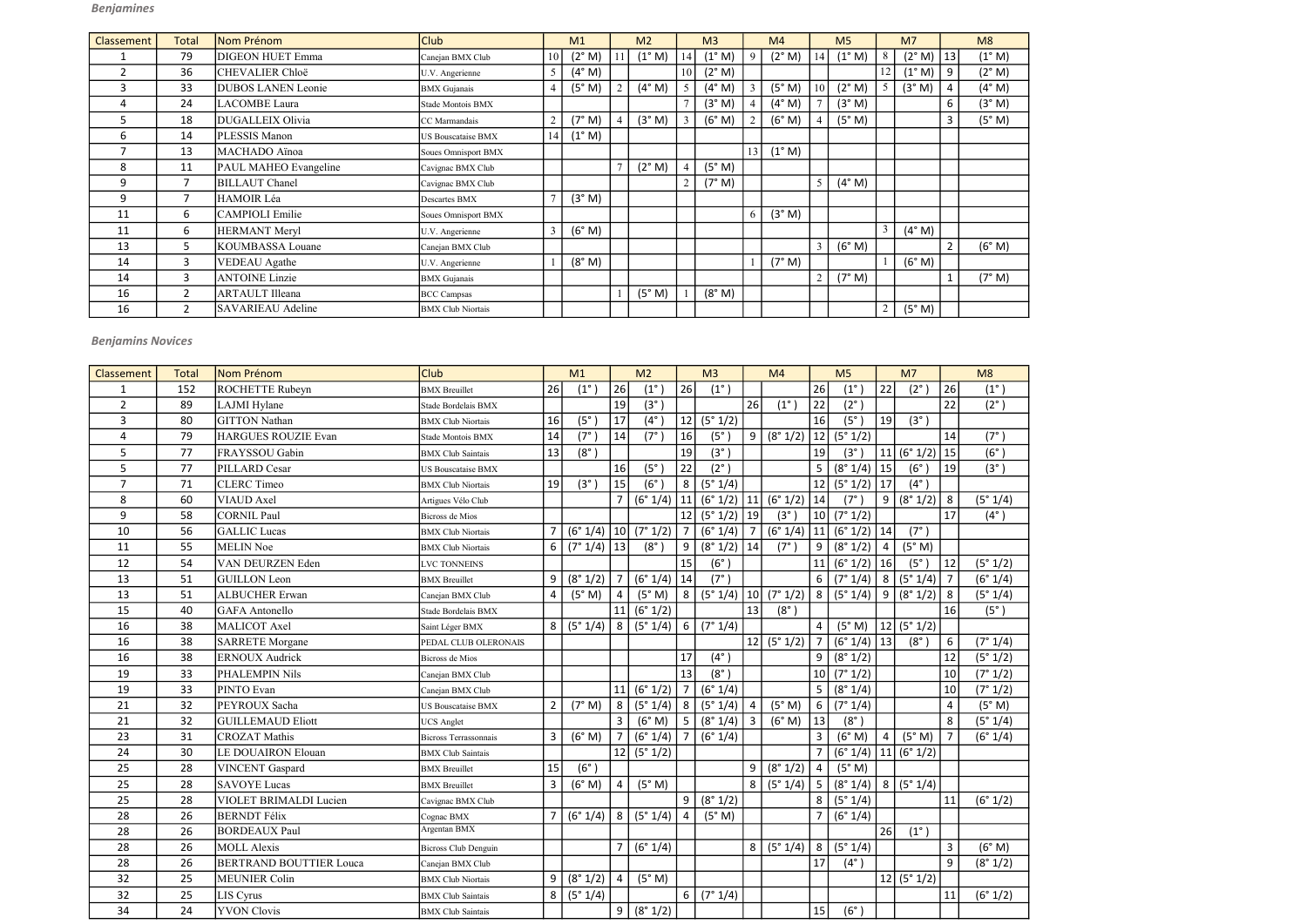| 35 | 22             | <b>CONGNARD</b> Yanis        | <b>JCS</b> Anglet           |                 |               |                |                          |                 |          | 22             | $(2^{\circ})$ |                |                 |                |            |                |             |
|----|----------------|------------------------------|-----------------------------|-----------------|---------------|----------------|--------------------------|-----------------|----------|----------------|---------------|----------------|-----------------|----------------|------------|----------------|-------------|
| 35 | 22             | PEREIRA Isaac                | PEDAL CLUB OLERONAIS        | 10 <sup>1</sup> |               |                | $(7° 1/2)$ 12 $(5° 1/2)$ |                 |          |                |               |                |                 |                |            |                |             |
| 35 | 22             | PETIT Yoann                  | B.M.X. La Rochelle          | 22              | $(2^{\circ})$ |                |                          |                 |          |                |               |                |                 |                |            |                |             |
| 35 | 22             | <b>POTIRON Thibaut</b>       | <b>BMX</b> Breuillet        |                 |               | 22             | $(2^{\circ})$            |                 |          |                |               |                |                 |                |            |                |             |
| 35 | 22             | <b>GERVAIS Mael</b>          | <b>BMX</b> Club Saintais    | 12              | (5° 1/2)      |                |                          |                 |          |                |               |                |                 |                | 10 (7°1/2) |                |             |
| 40 | 21             | <b>GUIET Tom</b>             | U.V. Angerienne             |                 | 11   (6° 1/2) |                |                          | 10 <sup>1</sup> | (7° 1/2) |                |               |                |                 |                |            |                |             |
| 40 | 21             | <b>EVENS Lukas</b>           | <b>UCS</b> Anglet           |                 |               | $2^{\circ}$    | (7° M)                   | 4               | (5° M)   | $\overline{7}$ | (6° 1/4)      |                |                 | 4              | (5° M)     | $\overline{4}$ | (5° M)      |
| 42 | 20             | <b>GARCIA Leo</b>            | Bicross de Mios             |                 |               |                |                          | 10 <sup>1</sup> | (7° 1/2) | $\overline{4}$ | (5° M)        | 6 <sup>1</sup> | (7° 1/4)        |                |            |                |             |
| 42 | 20             | <b>MASSIAS</b> Ayrton        | U.V. Angerienne             |                 | 10   (7° 1/2) |                |                          |                 |          |                |               |                |                 |                | 10 (7°1/2) |                |             |
| 42 | 20             | <b>BALLAY CARON Maexis</b>   | <b>BMX</b> Gujanais         |                 |               | $\overline{2}$ | (7° M)                   | $\overline{4}$  | (5° M)   | 3              | (6° M)        | 5 <sup>1</sup> | (8° 1/4)        |                |            | 6              | (7° 1/4)    |
| 45 | 19             | <b>LAVIRON</b> Matheo        | AS St Junien BMX            |                 | 12   (5° 1/2) |                |                          |                 |          |                |               | $\overline{7}$ | (6° 1/4)        |                |            |                |             |
| 45 | 19             | DEDIEU Noah                  | <b>Bicross Club Denguin</b> |                 |               |                |                          |                 |          |                | 10   (7° 1/2) |                |                 |                |            | 9              | (8° 1/2)    |
| 47 | 18             | <b>JOLY</b> Ewen             | <b>BMX</b> Breuillet        | 6               | (7° 1/4)      |                |                          | 5               | (8° 1/4) | $\overline{4}$ | (5° M)        |                |                 | 3              | (6° M)     |                |             |
| 47 | 18             | <b>CHAPRON Baptiste</b>      | Medoc BMX                   | 3               | (6° M)        | $\overline{3}$ | (6° M)                   | $\overline{2}$  | (7° M)   |                |               | 4              | (5° M)          |                |            | 6              | (7° 1/4)    |
| 49 | 17             | ARANGUREN BOUDARD Oihan      | <b>JCS</b> Anglet           |                 |               |                |                          |                 |          | 17             | $(4^{\circ})$ |                |                 |                |            |                |             |
| 49 | 17             | <b>BASSARD</b> Lucas         | US Bouscataise BMX          | 17              | $(4^{\circ})$ |                |                          |                 |          |                |               |                |                 |                |            |                |             |
| 49 | 17             | FAYE JACOB Yudhley           | Artigues Vélo Club          |                 |               | 9              | (8° 1/2)                 |                 |          |                |               | 8              | (5° 1/4)        |                |            |                |             |
| 49 | 17             | FERNANDEZ Titouan            | Medoc BMX                   |                 |               |                |                          | 8               | (5° 1/4) |                |               | $\mathbf{1}$   | (8° M)          |                |            | 8              | (5° 1/4)    |
| 53 | 16             | <b>ORTUNIO Benoit</b>        | Pau BMX Club Aquitaine      |                 |               |                |                          |                 |          | 16             | $(5^\circ)$   |                |                 |                |            |                |             |
| 53 | 16             | <b>GOSSE</b> Marceau         | PEDAL CLUB OLERONAIS        | 4               | (5° M)        |                |                          |                 |          |                |               | $\overline{4}$ | (5° M)          | 8              | (5° 1/4)   |                |             |
| 53 | 16             | <b>GERVAIS</b> Juan          | <b>BMX Club Saintais</b>    |                 | (6° 1/4)      |                |                          | 3               | (6° M)   |                |               |                |                 | 4              | (5° M)     | $\overline{2}$ | (7° M)      |
| 53 | 16             | <b>LECLERE</b> Danael        | Canejan BMX Club            |                 |               | $\overline{4}$ | (5° M)                   | 5               | (8° 1/4) | $\overline{4}$ | (5° M)        |                |                 |                |            | 3              | (6° M)      |
| 53 | 16             | <b>EVENS Noah</b>            | <b>JCS</b> Anglet           |                 |               | $\overline{3}$ | (6° M)                   | $\overline{4}$  | (5° M)   | $\overline{2}$ | (7° M)        |                |                 | 3              | (6° M)     | $\overline{4}$ | (5° M)      |
| 53 | 16             | <b>LABAT BAUCHE Nathan</b>   | CC Marmandais               | 2               | (7° M)        | $\overline{3}$ | (6° M)                   | $\overline{2}$  | (7° M)   | $\overline{3}$ | (6° M)        |                |                 |                |            | 6              | (7° 1/4)    |
| 59 | 15             | VASSAU Xan                   | <b>UCS</b> Anglet           |                 |               |                |                          |                 |          | 15             | $(6^\circ)$   |                |                 |                |            |                |             |
| 59 | 15             | SONSON DELSERIES Axel        | VC TONNEINS                 |                 |               |                |                          | 4               | (5° M)   |                |               | 4              | (5° M)          |                |            | $\overline{7}$ | (6° 1/4)    |
| 61 | 14             | <b>HAVARD</b> Fabio          | <b>UCS Anglet</b>           |                 |               |                | 10   (7° 1/2)            |                 |          | $\overline{4}$ | (5° M)        |                |                 |                |            |                |             |
| 62 | 13             | <b>DELAIGUE Tom</b>          | Cavignac BMX Club           | 8               | (5° 1/4)      |                |                          | 5               | (8° 1/4) |                |               |                |                 |                |            |                |             |
| 62 | 13             | <b>NSEME EDANG Cesar</b>     | US Bouscataise BMX          |                 |               |                |                          |                 |          |                |               |                |                 |                |            | 13             | $(8^\circ)$ |
| 64 | 12             | <b>LARRE</b> Matheo          | <b>UCS</b> Anglet           |                 |               |                |                          |                 |          |                | 12   (5° 1/2) |                |                 |                |            |                |             |
| 64 | 12             | PIERRON Noa                  | Cavignac BMX Club           |                 |               |                | 8 (5°1/4)                |                 |          |                |               |                |                 |                |            | $\overline{4}$ | (5° M)      |
| 66 | 11             | <b>BACHELET</b> Leo          | <b>UCS Anglet</b>           | $\overline{3}$  | (6° M)        |                |                          |                 |          | 8 <sup>1</sup> | (5° 1/4)      |                |                 |                |            |                |             |
| 66 | 11             | <b>CLAUSTRE DUPONT Louis</b> | B.M.X. La Rochelle          | 11              | (6° 1/2)      |                |                          |                 |          |                |               |                |                 |                |            |                |             |
| 66 | 11             | MAYONNADE Nayan              | Bicross de Mios             | 4               | (5° M)        |                |                          | $\mathbf{3}$    | (6° M)   |                |               | $\overline{4}$ | (5° M)          |                |            |                |             |
| 66 | 11             | SAINRAME JOCOU Axel          | <b>UCS</b> Anglet           |                 |               |                |                          |                 |          |                | 11   (6° 1/2) |                |                 |                |            |                |             |
| 66 | 11             | <b>SESMA Louis</b>           | US Bouscataise BMX          |                 |               |                |                          | 11              | (6° 1/2) |                |               |                |                 |                |            |                |             |
| 66 | 11             | <b>BOUSQUET Robin</b>        | Stade Bordelais BMX         |                 |               | $2^{\circ}$    | (7° M)                   | 3               | (6° M)   |                |               | $\mathbf{3}$   | (6° M)          |                |            | 3              | (6° M)      |
| 66 | 11             | VAN DEURZEN Meys             | Tonneins                    |                 |               |                |                          |                 |          |                |               |                |                 | 8 <sup>1</sup> | (5°1/4)    | $\mathbf{3}$   | (6° M)      |
| 66 | 11             | PERON Malo                   | Bicross de Mios             |                 |               |                |                          |                 |          |                |               | $\overline{4}$ | (5° M)          |                |            | 7              | (6° 1/4)    |
| 74 | 10             | MARSAL Adam                  | Bicross de Mios             |                 |               |                |                          | $\overline{7}$  | (6° 1/4) |                |               | $\mathbf{3}$   | (6° M)          |                |            |                |             |
| 74 | 10             | <b>DUCOM Jules</b>           | <b>BMX</b> Club Saintais    | 8               | (5° 1/4)      |                |                          |                 |          |                |               |                |                 |                |            | $\overline{2}$ | (7° M)      |
| 76 | 9              | <b>REGADE Ruben</b>          | Medoc BMX                   |                 |               |                |                          | 4               | (5° M)   |                |               | $\mathbf{1}$   | (8° M)          |                |            | 4              | (5° M)      |
| 77 | 8              | VAN DE VELDE Robin           | <b>JCS</b> Anglet           |                 |               |                |                          |                 |          | 8 <sup>1</sup> | (5° 1/4)      |                |                 |                |            |                |             |
| 77 | 8              | <b>BEL</b> Mael              | Canejan BMX Club            | 6               | (7° 1/4)      |                |                          |                 |          |                |               | $\mathbf{1}$   | (8° M)          |                |            | 1              | (8° M)      |
| 79 | $\overline{7}$ | <b>DIRASSE</b> Mattin        | <b>UCS</b> Anglet           |                 |               |                |                          |                 |          | $\overline{7}$ | (6° 1/4)      |                |                 |                |            |                |             |
| 79 | $7^{\circ}$    | <b>LACAZE</b> Malory         | <b>JCS</b> Anglet           |                 |               |                |                          |                 |          | $\overline{7}$ | (6° 1/4)      |                |                 |                |            |                |             |
| 79 | 7 <sup>1</sup> | <b>NERI</b> Enzo             | PEDAL CLUB OLERONAIS        |                 | (6° 1/4)      |                |                          |                 |          |                |               |                |                 |                |            |                |             |
| 79 | $\overline{7}$ | PLOTON Yuhan                 | LVC TONNEINS                |                 |               |                |                          | $\overline{2}$  | (7° M)   | $\overline{2}$ | (7° M)        |                |                 |                |            | 3              | (6° M)      |
| 83 | 6              | COELHO Noé                   | Stade Bordelais BMX         |                 |               | $\mathbf{3}$   | (6° M)                   |                 |          |                |               | $\mathbf{3}$   | (6° M)          |                |            |                |             |
| 83 | 6              | <b>DARBOIS</b> Alexandre     | US Bouscataise BMX          |                 |               |                |                          | 6 <sup>1</sup>  | (7° 1/4) |                |               |                |                 |                |            |                |             |
| 83 | 6              | <b>DAUVERGNE Jules</b>       | Canejan BMX Club            |                 |               |                |                          |                 |          |                |               | 6              | $^{\circ}$ 1/4) |                |            |                |             |
| 83 | 6              | FRANCOIS Mateo               | PEDAL CLUB OLERONAIS        | 6               | (7° 1/4)      |                |                          |                 |          |                |               |                |                 |                |            |                |             |
| 83 | 6              | <b>HOURY Leo</b>             | US Bouscataise BMX          |                 |               |                |                          | 6               | (7° 1/4) |                |               |                |                 |                |            |                |             |
| 83 | 6              | JAEGER AMBROZIO Lorenzo      | LVC TONNEINS                |                 |               |                |                          | $\overline{2}$  | (7° M)   | $\mathbf{1}$   | (8° M)        |                |                 |                |            | 3              | (6° M)      |
| 83 | 6              | <b>DENIS Eliot</b>           | Saint Léger BMX             |                 |               |                |                          |                 |          |                |               |                |                 | $\overline{2}$ | (7° M)     | 4              | (5° M)      |
| 90 | 5              | <b>DUBEDAT</b> Meven         | CC Marmandais               |                 |               |                |                          | 4               | (5° M)   |                |               | $\mathbf{1}$   | (8° M)          |                |            |                |             |
| 90 | 5              | <b>JOUSSEMET Timael</b>      | PEDAL CLUB OLERONAIS        |                 | (7° M)        |                |                          | $\overline{3}$  | (6° M)   |                |               |                |                 |                |            |                |             |
| 90 | 5              | NORMAND GAUVAIN Samuel       | Canejan BMX Club            |                 |               | $\mathbf{3}$   | (6° M)                   |                 |          |                |               | $2^{\circ}$    | (7° M)          |                |            |                |             |
|    |                |                              |                             |                 |               |                |                          |                 |          |                |               |                |                 |                |            |                |             |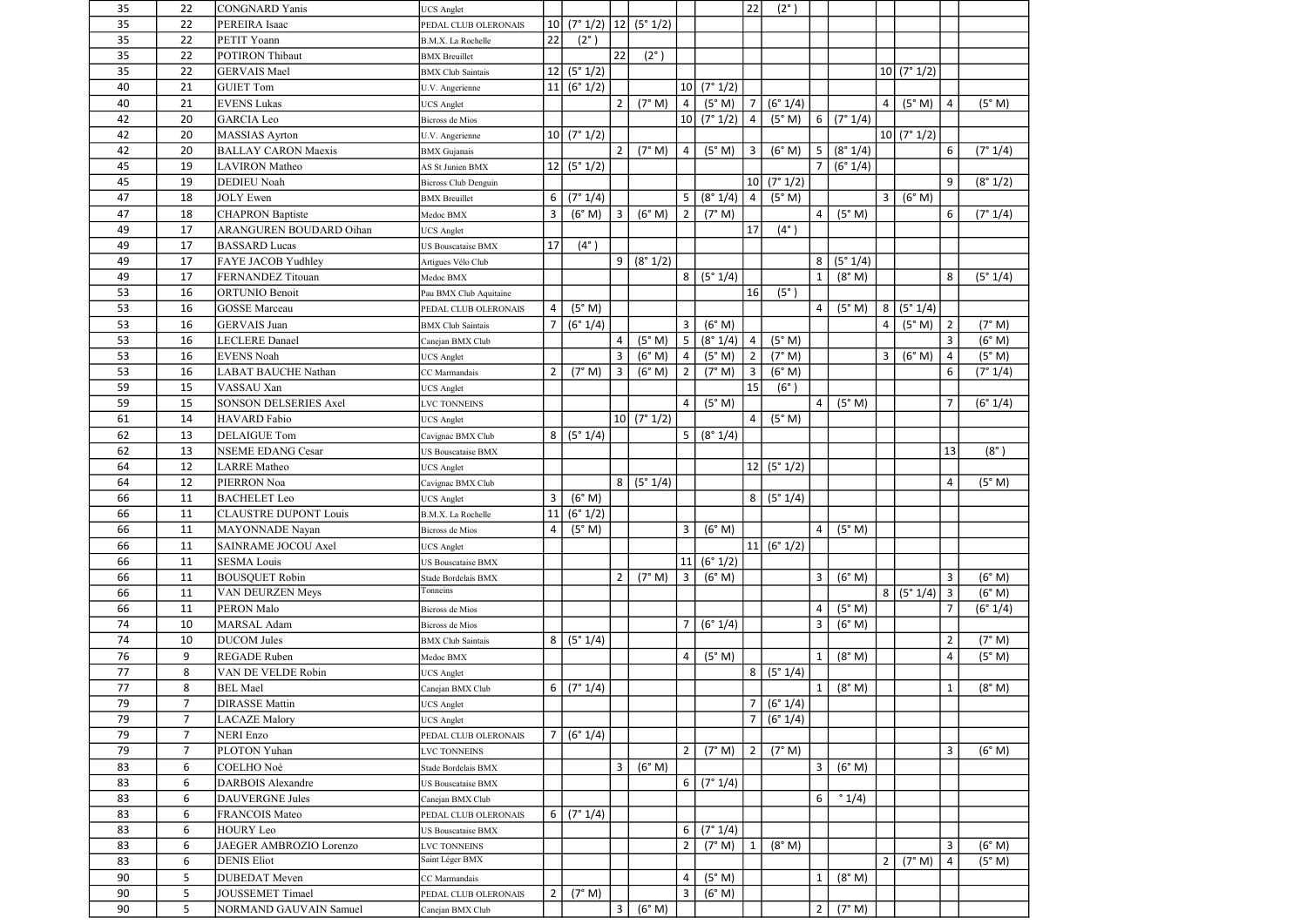| 90  | 5            | <b>PERCEPT Lucas</b>          | US Bouscataise BMX           |                |        | $\mathbf{1}$   | (8° M) | $\overline{4}$ | (5° M) |                |        |                |        |                |        |                |        |
|-----|--------------|-------------------------------|------------------------------|----------------|--------|----------------|--------|----------------|--------|----------------|--------|----------------|--------|----------------|--------|----------------|--------|
| 90  | 5            | <b>OLIVIER Florian</b>        | Medoc BMX                    |                |        |                |        |                |        | 1              | (8° M) | $2^{\circ}$    | (7° M) |                |        | $\overline{2}$ | (7° M) |
| 90  | 5            | <b>DUCASSE</b> Arsen          | Cavignac BMX Club            |                |        |                |        |                |        |                |        | 2              | (7° M) |                |        | $\overline{3}$ | (6° M) |
| 96  | 4            | <b>ASTRUC DUTOYA Samuel</b>   | <b>Bicross Club Denguin</b>  |                |        |                |        |                |        | 1              | (8° M) | 3 <sup>1</sup> | (6° M) |                |        |                |        |
| 96  | 4            | <b>BIARD</b> Kylian           | U.V. Angerienne              | 4              | (5° M) |                |        |                |        |                |        |                |        |                |        |                |        |
| 96  | 4            | <b>BODIN</b> Léopold          | <b>BMX Club Saintais</b>     | 4              | (5° M) |                |        |                |        |                |        |                |        |                |        |                |        |
| 96  | 4            | <b>CASTAING</b> Antoine       | B.M.X. La Rochelle           | 4              | (5° M) |                |        |                |        |                |        |                |        |                |        |                |        |
| 96  | 4            | <b>CORMIER Tom</b>            | Stade Bordelais BMX          |                |        | $\overline{4}$ | (5° M) |                |        |                |        |                |        |                |        |                |        |
| 96  | 4            | <b>DUPIC Timéo</b>            | Creuse Oxygene               | 4              | (5° M) |                |        |                |        |                |        |                |        |                |        |                |        |
| 96  | 4            | <b>GOYENECHE</b> Leo          | <b>UCS</b> Anglet            |                |        |                |        |                |        | $\overline{4}$ | (5° M) |                |        |                |        |                |        |
| 96  | 4            | <b>GRANDA IBARRA Boris</b>    | VC TONNEINS                  |                |        |                |        | $\overline{2}$ | (7° M) |                |        | $\overline{2}$ | (7° M) |                |        |                |        |
| 96  | 4            | <b>HUET Victor</b>            | <b>BMX</b> Gujanais          |                |        |                |        |                |        |                |        | $\overline{4}$ | (5° M) |                |        |                |        |
| 96  | 4            | <b>WATTRELOT</b> Gaspard      | Stade Bordelais BMX          |                |        | 4              | (5° M) |                |        |                |        |                |        |                |        |                |        |
| 96  | 4            | ZAIA Nathan                   | Bicross de Mios              |                |        |                |        | 3              | (6° M) |                |        | $\mathbf{1}$   | (8° M) |                |        |                |        |
| 96  | 4            | <b>GRONDIN</b> Ludovic        | <b>BMX</b> Club Saintais     | $\overline{2}$ | (7° M) |                |        |                |        |                |        |                |        | $\overline{2}$ | (7° M) |                |        |
| 96  | 4            | <b>LALANNE</b> Hugo           | Artigues Vélo Club           |                |        |                |        |                |        |                |        |                |        |                |        | $\overline{a}$ | (5° M) |
| 109 | $\mathbf{3}$ | <b>MARTIN Kylian</b>          | PEDAL CLUB OLERONAIS         |                | (8° M) |                |        | $\overline{2}$ | (7° M) |                |        |                |        |                |        |                |        |
| 109 | $\mathbf{3}$ | <b>ARNAUDIN BOUCHET Ethan</b> | Canejan BMX Club             |                |        |                |        | $\mathbf{1}$   | (8° M) |                |        | 2              | (7° M) |                |        |                |        |
| 109 | 3            | <b>BELLARDIE Gauthier</b>     | <b>UCS Anglet</b>            |                |        |                |        |                |        | 3              | (6° M) |                |        |                |        |                |        |
| 109 | 3            | <b>BERTHAUD Mathéo</b>        | <b>BMX</b> Club Niortais     | 3              | (6° M) |                |        |                |        |                |        |                |        |                |        |                |        |
| 109 | 3            | <b>CASAMAJOR Théo</b>         | US Bouscataise BMX           |                |        | $\mathbf{1}$   | (8° M) | $\overline{2}$ | (7° M) |                |        |                |        |                |        |                |        |
| 109 | $\mathbf{3}$ | <b>COLOMBO Lonny</b>          | <b>BMX</b> Gujanais          |                |        |                |        |                |        |                |        | $\mathbf{3}$   | (6° M) |                |        |                |        |
| 109 | $\mathbf{3}$ | <b>FAUTHOUX Maxence</b>       | <b>JCS</b> Anglet            |                |        |                |        |                |        | $\mathbf{3}$   | (6° M) |                |        |                |        |                |        |
| 109 | 3            | <b>GUEVEL Liam</b>            | <b>UCS</b> Anglet            |                |        |                |        |                |        | $\mathbf{3}$   | (6° M) |                |        |                |        |                |        |
| 109 | 3            | <b>HOURY Ethan</b>            | US Bouscataise BMX           |                |        |                |        | 3              | (6° M) |                |        |                |        |                |        |                |        |
| 109 | 3            | LATASTE GAHENEAU Morgan       | PEDAL CLUB OLERONAIS         | 3              | (6° M) |                |        |                |        |                |        |                |        |                |        |                |        |
| 109 | 3            | <b>MALLE</b> Loic             | Medoc BMX                    |                |        |                |        | 3              | (6° M) |                |        |                |        |                |        |                |        |
| 109 | 3            | <b>MORISSET Jason</b>         | Canejan BMX Club             |                |        |                |        | 3              | (6° M) |                |        |                |        |                |        |                |        |
| 109 | 3            | <b>OLIVE</b> Mathis           | <b>BMX</b> Gujanais          |                |        |                |        |                |        |                |        | $\mathbf{3}$   | (6° M) |                |        |                |        |
| 109 | 3            | PELTIN Livio                  | <b>Bicross</b> de Mios       |                |        |                |        |                |        |                |        | 3              | (6° M) |                |        |                |        |
| 109 | 3            | PENEAUD Gauthier              | <b>BMX Club Niortais</b>     | 3              | (6° M) |                |        |                |        |                |        |                |        |                |        |                |        |
| 109 | 3            | PROUX Camille                 | U.V. Angerienne              | $\mathbf{1}$   | (8° M) |                |        | $\overline{2}$ | (7° M) |                |        |                |        |                |        |                |        |
| 109 | $\mathbf{3}$ | <b>BRANGER Lucas</b>          | Saint Léger BMX              |                |        |                |        |                |        |                |        |                |        | 3              | (6° M) |                |        |
| 109 | $\mathbf{3}$ | <b>JUTARD Hugo</b>            | U.V. Angerienne              |                |        |                |        |                |        |                |        |                |        | $\mathbf{3}$   | (6° M) |                |        |
| 127 | $2^{\circ}$  | <b>CHAMAS</b> Alexis          | Artigues Vélo Club           |                |        |                |        |                |        |                |        | $2^{\circ}$    | (7° M) |                |        |                |        |
| 127 | $2^{\circ}$  | <b>DUFOUR Théau</b>           | <b>Bicross Terrassonnais</b> | $\overline{2}$ | (7° M) |                |        |                |        |                |        |                |        |                |        |                |        |
| 127 | $2^{\circ}$  | <b>LARIC</b> Antton           | <b>UCS</b> Anglet            |                |        |                |        |                |        | $\overline{2}$ | (7° M) |                |        |                |        |                |        |
| 127 | $2^{\circ}$  | <b>MEUNIER Hugo</b>           | PEDAL CLUB OLERONAIS         | $\overline{2}$ | (7° M) |                |        |                |        |                |        |                |        |                |        |                |        |
| 127 | $2^{\circ}$  | MORILLE DONNAY Noam           | Bicross Club Denguin         |                |        |                |        |                |        | $\overline{2}$ | (7° M) |                |        |                |        |                |        |
| 127 | $2^{\circ}$  | NAVAUD Arthur                 | <b>BMX</b> Club de Limoges   | $\overline{2}$ | (7° M) |                |        |                |        |                |        |                |        |                |        |                |        |
| 127 | $2^{\circ}$  | PAQUIGNON Arthur              | Stade Bordelais BMX          |                |        | $\overline{2}$ | (7° M) |                |        |                |        |                |        |                |        |                |        |
| 127 | $2^{\circ}$  | <b>SANTHANAM Elijah</b>       | <b>BMX</b> Gujanais          |                |        |                |        |                |        |                |        | $2^{\circ}$    | (7° M) |                |        |                |        |
| 127 | $2^{\circ}$  | VARAILLAS Ma"A                | <b>Bicross Terrassonnais</b> |                |        |                |        |                |        | $\overline{2}$ | (7° M) |                |        |                |        |                |        |
| 127 | $2^{\circ}$  | <b>VEDRENNE Natheo</b>        | <b>BMX</b> Gujanais          |                |        |                |        |                |        |                |        | 2              | (7° M) |                |        |                |        |
| 127 | $2^{\circ}$  | <b>BARTOLUCCI Maé</b>         | Medoc BMX                    |                |        |                |        |                |        |                |        |                |        |                |        | $\overline{2}$ | (7° M) |
| 127 | $2^{\circ}$  | <b>HOSTEIN Loucas</b>         | Medoc BMX                    |                |        |                |        |                |        |                |        |                |        |                |        | $\overline{2}$ | (7° M) |
| 139 | $\mathbf{1}$ | <b>BRUNAUD</b> Guillaume      | Cognac BMX                   |                | (8° M) |                |        |                |        |                |        |                |        |                |        |                |        |
| 139 | $\mathbf{1}$ | <b>COLIN BARNOUIN Leo</b>     | <b>BMX</b> Gujanais          |                |        |                |        |                |        |                |        | $\mathbf{1}$   | (8° M) |                |        |                |        |
| 139 | $\mathbf{1}$ | DELEBECQUE Basile             | Artigues Vélo Club           |                |        | $\mathbf{1}$   | (8° M) |                |        |                |        |                |        |                |        |                |        |
| 139 | $\mathbf{1}$ | <b>GRIMAUD DROUET Axel</b>    | <b>BMX</b> Club Saintais     |                | (8° M) |                |        |                |        |                |        |                |        |                |        |                |        |
| 139 | $\mathbf{1}$ | PLANQUART Maxime              | US Bouscataise BMX           |                |        |                |        | $\mathbf{1}$   | (8° M) |                |        |                |        |                |        |                |        |
| 139 | $\mathbf{1}$ | <b>GINIERES</b> Lohann        | Medoc BMX                    |                |        |                |        |                |        |                |        |                |        |                |        | $\mathbf{1}$   | (8° M) |
| 139 | $\mathbf{1}$ | <b>MAURIOL Maixent</b>        | Medoc BMX                    |                |        |                |        |                |        |                |        |                |        |                |        | $\mathbf 1$    | (8° M) |
| 139 | $\mathbf{1}$ | QUESADA Raphael               | Artigues Vélo Club           |                |        |                |        |                |        |                |        |                |        |                |        | $\mathbf{1}$   | (8° M) |
|     |              |                               |                              |                |        |                |        |                |        |                |        |                |        |                |        |                |        |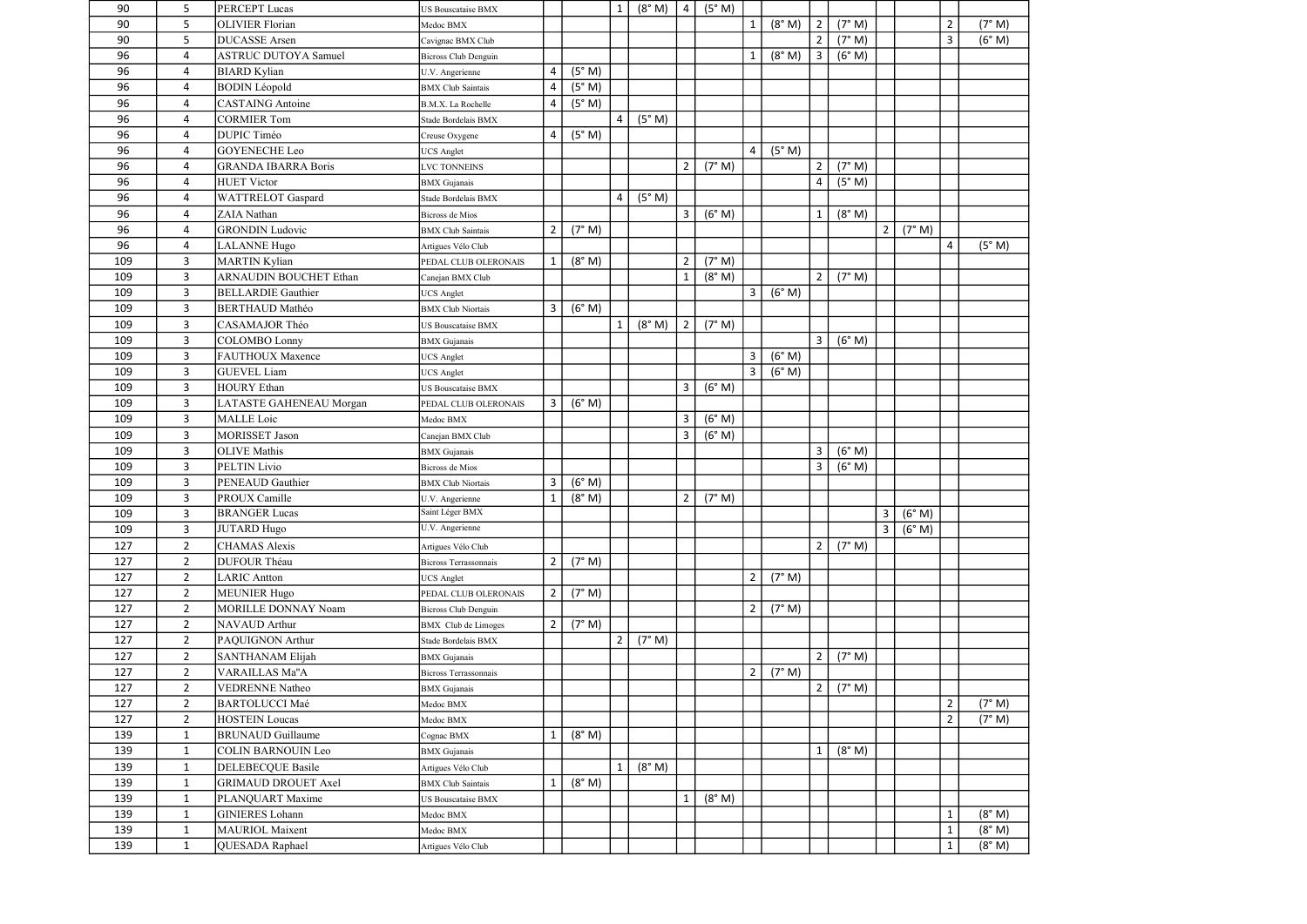| Classement     | <b>Total</b> | Nom Prénom                                   | <b>Club</b>                                   |                     | M1                 |                 | M <sub>2</sub>      |                 | M <sub>3</sub>                              |                | M <sub>4</sub>              |                 | M <sub>5</sub>    |                 | M <sub>7</sub>    |                | M8            |
|----------------|--------------|----------------------------------------------|-----------------------------------------------|---------------------|--------------------|-----------------|---------------------|-----------------|---------------------------------------------|----------------|-----------------------------|-----------------|-------------------|-----------------|-------------------|----------------|---------------|
|                | 145          | <b>JULIENNE</b> Esteban                      | BMX Club de Limoges                           | 26                  | $(1^{\circ})$      | 26              | $(1^{\circ}$        | 26              | $(1^{\circ})$                               |                |                             | 26              | $(1^{\circ})$     | 22              | $(1^{\circ})$     | 19             | $(3^\circ)$   |
| $\overline{2}$ | 118          | <b>MENHOUK Arthur</b>                        | <b>BMX</b> Breuillet                          | 22                  | $(2^{\circ})$      | 17              | $(4^\circ)$         | 13              | $(8^\circ)$                                 | 17             | $(4^\circ)$                 | 16              | (5 <sup>°</sup> ) | 18              | $(2^{\circ})$     | 15             | $(6^\circ)$   |
| 3              | 104          | <b>ROTILIO PEREIRA Hugo</b>                  | <b>BMX Club Niortais</b>                      | 19                  | (3 <sup>°</sup> )  | 19              | $(3^{\circ}$        | 22              | $(2^{\circ})$                               |                |                             | 22              | $(2^{\circ})$     |                 |                   | 22             | $(2^{\circ})$ |
| 4              | 100          | <b>CAZAILLON</b> Maxime                      | Stade Bordelais BMX                           | 15                  | $(6^{\circ}$       | 22              | $(2^\circ)$         |                 |                                             | 19             | $(3^{\circ}$                | 13              | $(8^\circ)$       | 15              | (3 <sup>°</sup> ) | 16             | (5°)          |
| 5              | 85           | MIRANDE Yon                                  | <b>Bicross Club Denguin</b>                   | 13                  | $(8^\circ)$        | $\overline{7}$  | (6° 1/4)            | 12              | (5° 1/2)                                    | 22             | $(2^{\circ}$                | 17              | $(4^{\circ})$     |                 |                   | 14             | (7°)          |
| 6              | 82           | <b>DEGOUSSEE Samuel</b>                      | <b>BMX</b> Gujanais                           | 12                  | (5° 1/2)           | 12              |                     |                 | $(5° 1/2)$ 11 $(6° 1/2)$                    | 16             | $(5^\circ)$                 | 19              | $(3^{\circ})$     |                 |                   | 12             | (5° 1/2)      |
| $\overline{7}$ | 77           | LECONTE Hugo                                 | U.V. Angerienne                               | 7                   | (6° 1/4)           | 9               | (8° 1/2)            | 15              | $(6^\circ)$                                 | 12             | (5° 1/2)                    |                 | $ 12 $ (5° 1/2)   | 10              | $(7^\circ)$       | 12             | (5° 1/2)      |
| 8              | 73           | HUERTA Bilal                                 | <b>UCS</b> Anglet                             |                     |                    | 15              | $(6^\circ$          | 19              | $(3^\circ)$                                 | 26             | $(1^{\circ})$               |                 |                   |                 |                   | 13             | (8°)          |
| 8              | 73           | <b>LEVACHER Tom</b>                          | <b>BMX</b> Club de Limoges                    | 17                  | $(4^\circ)$        | 14              | $(7^\circ$          | 10 <sup>1</sup> | (7° 1/2)                                    |                |                             | 15              | $(6^\circ)$       |                 |                   | 17             | $(4^{\circ})$ |
| 10             | 63           | <b>GACOUGNOLLE</b> Tom                       | Cognac BMX                                    | 9                   | (8° 1/2)           | 8 <sup>1</sup>  | (5° 1/4)            | 16              | (5 <sup>°</sup> )                           |                |                             | 10 <sup>1</sup> | (7° 1/2)          | 12              | (5°)              | 8              | (5° 1/4)      |
| 11             | 59           | JAUFRIT Brice                                | Cavignac BMX Club                             | 12                  | (5° 1/2)           | 6 <sup>1</sup>  | (7° 1/4)            | 8               | $(5° 1/4)$ 11                               |                | (6° 1/2)                    | $\overline{4}$  | (5° M)            | 11              | $(6^\circ)$       | $\overline{7}$ | (6° 1/4)      |
| 11             | 59           | <b>MANIABLE Noah</b>                         | Stade Bordelais BMX                           | 8                   | (5° 1/4)           |                 | $ 12 $ (5° 1/2)     | 10              | (7° 1/2)                                    |                |                             | 9               | (8° 1/2)          | 9               | $(8^\circ)$       | 11             | (6° 1/2)      |
| 13             | 58           | <b>GJURASEVIC Louison</b>                    | <b>UCS</b> Anglet                             | 11                  | $(6° 1/2)$   10    |                 | (7° 1/2)            | 9               | $(8° 1/2)$ 15                               |                | $(6^\circ)$                 | 6               | (7° 1/4)          |                 |                   | $\overline{7}$ | (6° 1/4)      |
| 14             | 57           | <b>GJURASEVIC Marin</b>                      | <b>UCS</b> Anglet                             | 9                   | $(8° 1/2)$   13    |                 | $(8^\circ$          | 9               | $(8°1/2)$ 13                                |                | $(8^\circ)$                 | 4               | (5° M)            |                 |                   | 9              | (8° 1/2)      |
| 15             | 55           | <b>BOUVIER Alan</b>                          | Cognac BMX                                    | 14                  | $(7^\circ)$        | 11              | (6° 1/2)            | 17              | $(4^{\circ})$                               |                |                             |                 |                   | 5 <sub>1</sub>  | (8° 1/2)          | 8              | (5° 1/4)      |
| 16             | 53           | FERRER Benjah                                | Cognac BMX                                    | 4                   | (5° M)             | 8               | (5° 1/4)            | 4               | (5° M)                                      |                |                             | 14              | $(7^\circ)$       | 13              | $(4^{\circ})$     | 10             | (7° 1/2)      |
| 17             | 50           | <b>BABIN</b> Mae                             | <b>BMX</b> Club Saintais                      | 16                  | $(5^\circ)$        | 16              | $(5^\circ)$         |                 |                                             |                |                             | 8 <sup>1</sup>  | (5° 1/4)          | 6               | (7° 1/2)          | 4              | (5° M)        |
| 18             | 49           | <b>DURAND</b> Maxime                         | Stade Bordelais BMX                           | 11                  | (6° 1/2)           | 8 <sup>1</sup>  | (5° 1/4)            | 6               | (7° 1/4)                                    | $8 \mid$       | (5° 1/4)                    | $\overline{7}$  | (6° 1/4)          |                 |                   | 9              | (8° 1/2)      |
| 19             | 47           | <b>BREDA Hugo</b>                            | CC Marmandais                                 | 10 <sup>1</sup>     | (7° 1/2)           |                 |                     | 8               | $(5° 1/4)$ 14                               |                | $(7^\circ)$                 | 8               | (5° 1/4)          |                 |                   | $\overline{7}$ | (6° 1/4)      |
| 19             | 47           | LE GUILLOU Valentin                          | Medoc BMX                                     | 10 <sup>1</sup>     | (7° 1/2)           | $7\overline{ }$ | (6° 1/4)            | 6               | (7° 1/4)                                    | 9              | (8° 1/2)                    | $\overline{7}$  | (6° 1/4)          |                 |                   | 8              | (5° 1/4)      |
| 21             | 46           | PIEGAD MESQUITA Dinis                        | CC Marmandais                                 | 4                   | (5° M)             | 10              | (7° 1/2)            | $\overline{7}$  | (6° 1/4)                                    | 11             | $(6° 1/2)$ 11               |                 | (6° 1/2)          |                 |                   | 3              | (6° M)        |
| 22             | 43           | <b>DEJEAN</b> Leny                           | <b>BMX Club Saintais</b>                      | 7                   | (6° 1/4)           | 3               | (6° M)              |                 |                                             |                | 10 $(7° 1/2)$ 12 $(5° 1/2)$ |                 |                   |                 |                   | 11             | (6° 1/2)      |
| 23             | 40           | <b>CORNU</b> Ruben                           | <b>Bicross Club Denguin</b>                   | 8                   | (5° 1/4)           | $\overline{7}$  | (6° 1/4)            | 6               | (7° 1/4)                                    | $\overline{7}$ | (6° 1/4)                    | 8 <sup>1</sup>  | (5° 1/4)          |                 |                   | $\overline{4}$ | (5° M)        |
| 24             | 39           | <b>CHAMAILLARD Lucas</b>                     | <b>BMX</b> Club de Limoges                    | 8                   | (5° 1/4)           | 8 <sup>1</sup>  | (5° 1/4)            | 8               | (5° 1/4)                                    |                |                             | 4               | (5° M)            | $7\overline{ }$ | (6° 1/2)          | $\overline{a}$ | (5° M)        |
| 25             | 37           | <b>BOIZET Jibril</b>                         | Cognac BMX                                    | 4                   | (5° M)             | $\overline{7}$  | (6° 1/4)            | 6               | (7° 1/4)                                    |                |                             | 9               | (8° 1/2)          | 8               | (5° 1/2)          | $\overline{3}$ | (6° M)        |
| 26             | 34           | <b>BELLEGARDE MOREAU Matheo</b>              | Cavignac BMX Club                             | 8                   | (5° 1/4)           | $\overline{4}$  | (5° M)              | 11              | (6° 1/2)                                    |                |                             | 11              | (6° 1/2)          |                 |                   |                |               |
| 26             | 34           | <b>SIMOES SEVERIN Gael</b>                   | Canejan BMX Club                              | 6                   | (7° 1/4)           | 4               | (5° M)              | $\overline{3}$  | (6° M)                                      | $\overline{7}$ | (6° 1/4)                    | $\vert$ 3       | (6° M)            | $\overline{4}$  | (5° M)            | $\overline{7}$ | (6° 1/4)      |
| 28             | 31           | DHOULCARNAHINE Nadjim                        | Stade Bordelais BMX                           |                     |                    | 9               | (8° 1/2)            | $\overline{4}$  | (5° M)                                      | 8 <sup>1</sup> | $(5°1/4)$   10              |                 | (7° 1/2)          |                 |                   |                |               |
| 28             | 31           | <b>GARNAUDIE Louis</b>                       | BMX Club de Limoges                           | 3                   | (6° M)             | 11              | (6° 1/2)            | 14              | $(7^\circ)$                                 |                |                             | $\mathbf{3}$    | (6° M)            |                 |                   |                |               |
| 30             | າ໑<br>ت      | PLESSIS Manon                                | US Bouscataise BMX                            |                     |                    | $\Lambda$       | $(5^{\circ}$ M)   7 |                 | $(6° 1/4)$ $ 12  (5° 1/2)$ $  6   (7° 1/4)$ |                |                             |                 |                   |                 |                   |                |               |
| 31             | 27           | <b>SANFILIPPO Tom</b>                        | UCS Anglet                                    | $\overline{7}$      | (6° 1/4)           | 6               | (7° 1/4)            | $\vert$ 4       | (5° M)                                      | $\overline{3}$ | (6° M)                      | 7 <sup>1</sup>  | (6° 1/4)          |                 |                   |                |               |
| 32             | 26           | DUC Tidiane                                  | US Bouscataise BMX                            | 6                   | (7° 1/4)           | $4 \mid$        | (5° M)              | 12              | (5° 1/2)                                    | $\overline{4}$ | (5° M)                      |                 |                   |                 |                   |                |               |
| 32             | 26           | <b>MAZABRAUD Alexis</b>                      | Condat BMX Club                               | $\overline{2}$      | (7° M)             | 3 <sup>1</sup>  | (6° M)              | $\overline{3}$  | (6° M)                                      | 4              | (5° M)                      | 4               | (5° M)            | 7 <sup>1</sup>  | $(6° 1/2)$ 3      |                | (6° M)        |
| 32             | 26           | <b>HERVIER Nolan</b>                         | Bike Academy S.A.C                            |                     |                    |                 |                     |                 |                                             |                |                             |                 |                   |                 |                   | 26             | $(1^{\circ})$ |
| 35             | 25           | <b>AIRAULT</b> Armand                        | U.V. Angerienne                               | 6                   | (7° 1/4)           | 3 <sup>1</sup>  | (6° M)              | 4               | (5° M)                                      |                | (6° 1/4)                    | $\overline{2}$  | (7° M)            | $\overline{2}$  | (7° M)            | 1              | (8° M)        |
| 35             | 25           | PETIGNAUD Aydan                              | BMX Club de Limoges                           | $\overline{2}$      | (7° M)             | $\overline{4}$  | (5° M)              | $\overline{4}$  | (5° M)                                      |                |                             | $\overline{7}$  | (6° 1/4)          | $5\overline{)}$ | (8° 1/2)          | 3              | (6° M)        |
| 35             | 25           | <b>GIBERT LACROIX Oscar</b>                  | <b>LVC TONNEINS</b>                           |                     |                    |                 |                     | 3               | (6° M)                                      |                | $ 10 $ (7° 1/2)             | 8 <sup>1</sup>  | (5° 1/4)          |                 |                   | 4              | (5° M)        |
| 38             | 24           | <b>BENOIT</b> Erwan                          | <b>UCS</b> Anglet                             | 3                   | (6° M)             | 3               | (6° M)              | 8               | (5° 1/4)                                    |                |                             | 6               | (7° 1/4)          |                 |                   | 4              | (5° M)        |
| 39             | 23           | PAYE Gabriel                                 | <b>UCS</b> Anglet                             | 4                   | (5° M)             |                 |                     | 4               | (5° M)                                      | 9              | (8° 1/2)                    | $\vert$ 4       | (5° M)            |                 |                   | $\overline{2}$ | (7° M)        |
| 40             | 22           | PARDAL Valentin                              | <b>BMX</b> Club Saintais                      |                     | (6° 1/4)           | 6 <sup>1</sup>  | (7° 1/4)            |                 |                                             |                |                             |                 |                   | 6               | (7° 1/2)          | 3              | (6° M)        |
| 40             | 22           | <b>CREPIN Paco</b>                           | Cavignac BMX Club                             | 4                   | (5° M)             | 6               | (7° 1/4)            |                 |                                             |                |                             | $\overline{4}$  | (5° M)            |                 |                   | 8              | (5° 1/4)      |
| 42             | 21           | <b>CHUPINIT</b> Weerawat                     | CC Marmandais                                 | 3                   | (6° M)             | 1               | (8° M)              | $\overline{2}$  | (7° M)                                      | 4              | (5° M)                      | 3               | (6° M)            | 8 <sup>1</sup>  | (5° 1/2)          |                |               |
| 43             | 20           | LEGRAND Nathan                               | <b>BMX</b> Club de Limoges                    | $\overline{2}$      | (7° M)             | $\overline{2}$  | (7° M)              | $\overline{3}$  | (6° M)                                      | $\overline{7}$ | (6° 1/4)                    | $\mathbf{1}$    | (8° M)            | $\mathbf{3}$    | (6° M)            | $\overline{2}$ | (7° M)        |
| 43             | 20           | POURPOINT Nolan                              | <b>BMX</b> Club Saintais                      | 3                   | (6° M)             | 3               | (6° M)              | $\overline{2}$  | (7° M)                                      |                |                             | 6               | (7° 1/4)          | 4               | (5° M)            | $\overline{2}$ | (7° M)        |
| 43             | 20           | <b>FEUGNET Nino</b>                          | PEDAL CLUB OLERONAIS                          | $\overline{2}$      | (7° M)             | $\mathbf{3}$    | (6° M)              |                 | (8° M)                                      |                | (5° M)                      | $2^{\circ}$     | (7° M)            | $\overline{4}$  | (5° M)            | $\overline{4}$ | (5° M)        |
| 46             | 19           | <b>CHARLIER Louis</b>                        | <b>BMX</b> Breuillet                          | 3                   | (6° M)             | $2^{\circ}$     | (7° M)              | 3               | (6° M)                                      |                | (5° M)                      | $\overline{2}$  | (7° M)            | $\mathbf{3}$    | (6° M)            | $\overline{2}$ | (7° M)        |
| 46<br>48       | 19<br>17     | <b>ENAULT</b> Lissandro<br><b>BESSE</b> Evan | Canejan BMX Club<br><b>BMX</b> Val du Taurion | $\overline{2}$<br>6 | (7° M)<br>(7° 1/4) | $\overline{4}$  | (5° M)              |                 | (6° 1/4)                                    |                |                             | $4 \mid$        | (5° M)            | $\overline{3}$  | (6° M)            | 10             | (7° 1/2)      |
| 48             | 17           | POITEVIN Matheo                              | <b>BMX</b> Breuillet                          | 4                   | (5° M)             | $\overline{2}$  | (7° M)              | 3               | (6° M)                                      | $\mathbf{3}$   | (6° M)                      | $\mathbf{3}$    | (6° M)            |                 |                   | $\overline{2}$ | (7° M)        |
| 48             | 17           | <b>GIMBRES</b> Baptiste                      | <b>Bicross</b> de Mios                        | $\overline{2}$      | (7° M)             | $\overline{2}$  | (7° M)              | 4               | (5° M)                                      | $\mathbf{3}$   | (6° M)                      | $\mathbf{3}$    | (6° M)            |                 |                   | 3              | (6° M)        |
| 51             | 14           | <b>BROUHARD</b> Thomas                       | <b>BMX Club Saintais</b>                      | 1                   | (8° M)             | $\overline{2}$  | (7° M)              | $\overline{3}$  | (6° M)                                      | 3              | (6° M)                      | $\overline{2}$  | (7° M)            | $\overline{2}$  | (7° M)            | $\mathbf{1}$   | (8° M)        |
| 52             | 12           | <b>ROY Tom</b>                               | Medoc BMX                                     | $\mathbf{1}$        | (8° M)             | 3               | (6° M)              | $\overline{2}$  | (7° M)                                      | 2              | (7° M)                      | 2 <sup>1</sup>  | (7° M)            |                 |                   | $\overline{2}$ | (7° M)        |
| 53             | 10           | <b>COMBEAUD</b> Enzo                         | <b>BMX</b> Club Saintais                      | 4                   | (5° M)             |                 |                     | $\overline{2}$  | (7° M)                                      | $\overline{3}$ | (6° M)                      |                 |                   |                 |                   | $\mathbf{1}$   | (8° M)        |
| 54             | 9            | <b>BOISSEAU Lucas</b>                        | Cognac BMX                                    | 1                   | (8° M)             | $\overline{2}$  | (7° M)              | $\overline{2}$  | (7° M)                                      |                |                             | $\mathbf{1}$    | (8° M)            | $\overline{2}$  | (7° M)            |                | (8° M)        |
| 55             | 8            | MORTELLET Tom                                | <b>Soues Omnisport BMX</b>                    |                     |                    |                 |                     |                 |                                             |                | 8   (5° 1/4)                |                 |                   |                 |                   |                |               |
|                |              |                                              |                                               |                     |                    |                 |                     |                 |                                             |                |                             |                 |                   |                 |                   |                |               |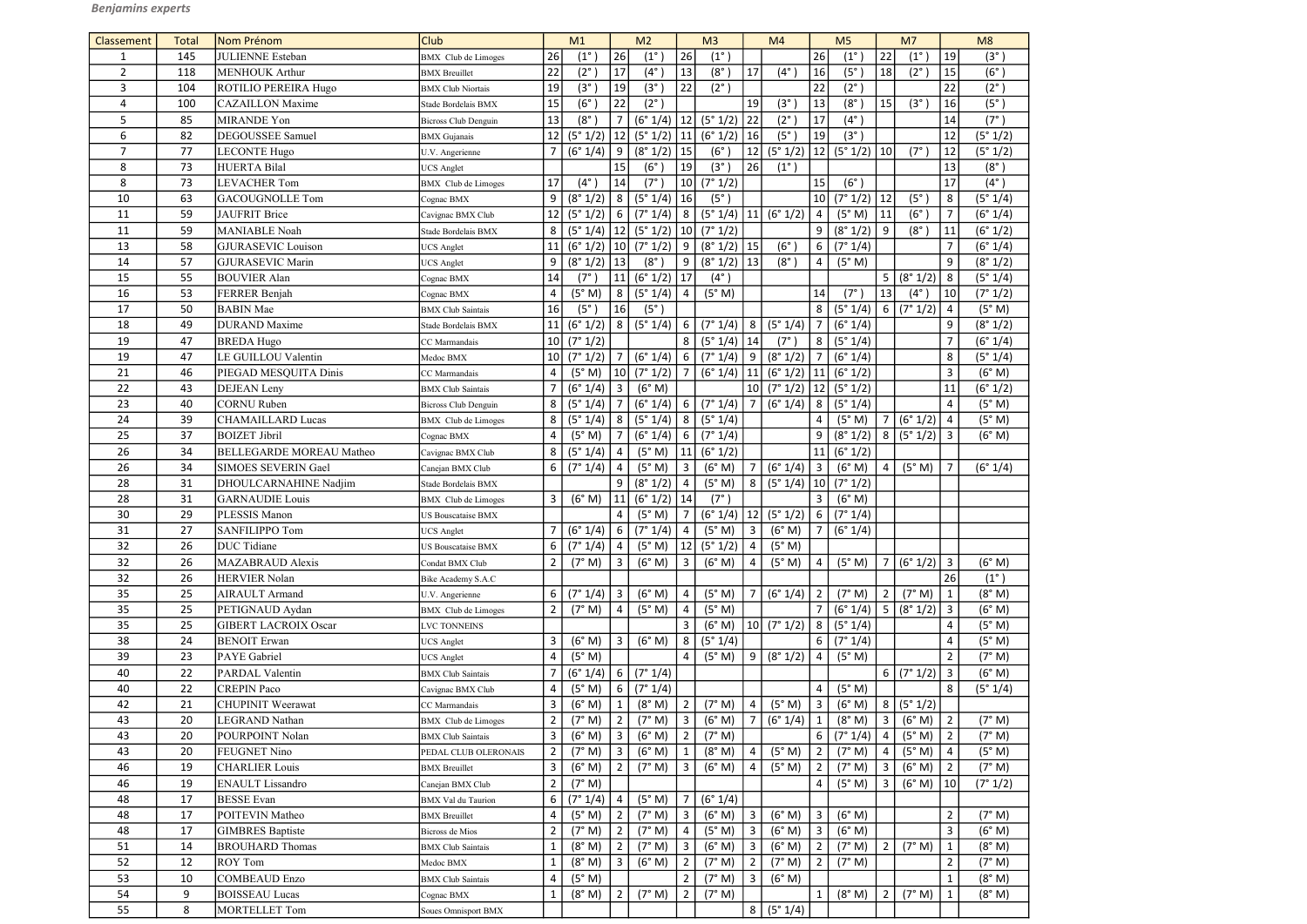| 55 |   | <b>RUBI</b> Tom            | Soues Omnisport BMX  |        |        |   |          |                       | 8   (5° 1/4) |        |              |        |  |
|----|---|----------------------------|----------------------|--------|--------|---|----------|-----------------------|--------------|--------|--------------|--------|--|
| 57 |   | <b>DESVARD</b> James       | <b>BMX</b> Breuillet |        |        |   | (6° 1/4) |                       |              |        |              |        |  |
| 57 |   | MARQUAILLE INIZAN Corentin | BMX Club de Limoges  | (6° M) |        |   |          |                       |              |        | 4            | (5° M) |  |
| 59 | h | GABIREAU Evan              | Stade Montois BMX    |        | (7° M) |   | (7° M)   |                       |              | (7° M) |              |        |  |
| 59 |   | <b>LHERIDAUD Malone</b>    | BMX Club de Limoges  | (6° M) |        |   |          |                       |              |        | $\mathbf{3}$ | (6° M) |  |
| 61 |   | LAFON Flavio               | Bicross de Mios      |        |        | ▵ | (7° M)   |                       |              | (6° M) |              |        |  |
| 62 |   | <b>BOUCHERIE Alban</b>     | Cavignac BMX Club    |        | (5° M) |   |          |                       |              |        |              |        |  |
| 62 |   | NICOL Timéo                | Soues Omnisport BMX  |        |        |   |          |                       | (5° M)       |        |              |        |  |
| 64 |   | SANCHEZ Timéo              | Soues Omnisport BMX  |        |        |   |          | $\mathbf{2}^{\prime}$ | (7° M)       |        |              |        |  |
| 65 |   | CAZANAVE Alexis            | Soues Omnisport BMX  |        |        |   |          |                       | (8° M)       |        |              |        |  |

| Classement     | <b>Total</b>   | Nom Prénom              | <b>Club</b>              |                 | M1              |    | M <sub>2</sub>  |                | M <sub>3</sub>  |                | M <sub>4</sub>  |                | M <sub>5</sub>  |              | M <sub>7</sub> |                | M8     |
|----------------|----------------|-------------------------|--------------------------|-----------------|-----------------|----|-----------------|----------------|-----------------|----------------|-----------------|----------------|-----------------|--------------|----------------|----------------|--------|
|                | 54             | <b>BRELUZEAU Elisa</b>  | Stade Bordelais BMX      | 5 <sup>1</sup>  | $(4^{\circ}$ M) | 8  | (2° M)          |                |                 | 13             | $(1^{\circ} M)$ | 10             | (2° M)          | $\mathbf{p}$ | $(3^\circ)$    | 12             | (1° M) |
| $\overline{2}$ | 38             | SOULIE Maëline          | BMX Club de Limoges      | 14              | $(1^{\circ}$ M) |    |                 |                |                 |                |                 | 14             | $(1^{\circ} M)$ | 10           | $(1^{\circ})$  |                |        |
| 3              | 22             | WEISS Kelly             | Stade Bordelais BMX      | 10 <sup>1</sup> | $(2^{\circ}$ M) | 12 | $(1^{\circ} M)$ |                |                 |                |                 |                |                 |              |                |                |        |
| 3              | 22             | GUILBAUD Brendy         | <b>BMX</b> Breuillet     |                 | (3° M)          |    |                 | 5              | (3° M)          |                |                 | $\overline{ }$ | (3° M)          |              | $(4^{\circ})$  |                |        |
| 5              | 21             | THEISSING Lana          | US Bouscataise BMX       | 4               | (5° M)          |    |                 | 8              | (2° M)          | 9              | (2° M)          |                |                 |              |                |                |        |
| 6              | 20             | <b>BOURGADE Chloe</b>   | <b>BMX Club Saintais</b> | 3               | (6° M)          | 3  | (4° M)          | $\overline{3}$ | $(4^{\circ}$ M) |                |                 | 5              | (4° M)          |              | (5° M)         | 5              | (3° M) |
|                | 17             | FERDINANDE Naya         | US Bouscataise BMX       |                 |                 |    | (3° M)          | 12             | $(1^{\circ} M)$ |                |                 |                |                 |              |                |                |        |
| 8              | 8              | <b>OLIVER</b> Maora     | Medoc BMX                |                 |                 |    |                 |                |                 |                |                 |                |                 |              |                | 8              | (2° M) |
| 9              | 6              | <b>BILLON</b> Romane    | Soues Omnisport BMX      |                 |                 |    |                 |                |                 | 6 <sup>1</sup> | (3° M)          |                |                 |              |                |                |        |
| 9              | 6              | <b>LAVIRON</b> Agathe   | AS St Junien BMX         | 2 <sup>1</sup>  | (7° M)          |    |                 |                |                 |                |                 | 4              | (5° M)          |              |                |                |        |
| 11             | 5              | <b>CONQUES Romane</b>   | Artigues Vélo Club       |                 |                 |    | (5° M)          |                |                 |                |                 | 3              | (6° M)          |              |                |                |        |
| 11             | 5              | CONDE Luna              | Canejan BMX Club         |                 |                 |    |                 |                |                 |                |                 | $\overline{2}$ | (7° M)          |              |                | $\overline{3}$ | (4° M) |
| 13             | 4              | <b>CAZANAVE</b> Justine | Soues Omnisport BMX      |                 |                 |    |                 |                |                 | 4 <sup>1</sup> | $(4^{\circ}$ M) |                |                 |              |                |                |        |
| 14             | $\overline{2}$ | <b>SALINGUE Lena</b>    | Medoc BMX                |                 |                 |    |                 |                |                 |                |                 |                |                 |              |                | $\overline{2}$ | (5° M) |
| 15             | $\mathbf{1}$   | <b>CHASSANG</b> Maxine  | Bicross Terrassonnais    |                 | (8° M)          |    |                 |                |                 |                |                 |                |                 |              |                |                |        |
| 15             |                | <b>CHOLLET Coline</b>   | <b>BMX</b> Gujanais      |                 |                 |    |                 |                |                 |                |                 |                | (8° M)          |              |                |                |        |

| $rac{8}{\circ}$          |                          |
|--------------------------|--------------------------|
| $\overline{\phantom{a}}$ | M)                       |
|                          |                          |
|                          |                          |
|                          |                          |
|                          |                          |
|                          | ° M)                     |
|                          |                          |
|                          | $\degree$ M)             |
|                          |                          |
|                          |                          |
|                          |                          |
|                          | ° M)                     |
|                          |                          |
|                          | $\frac{\circ}{\sqrt{M}}$ |
|                          |                          |
|                          |                          |

Minimes Filles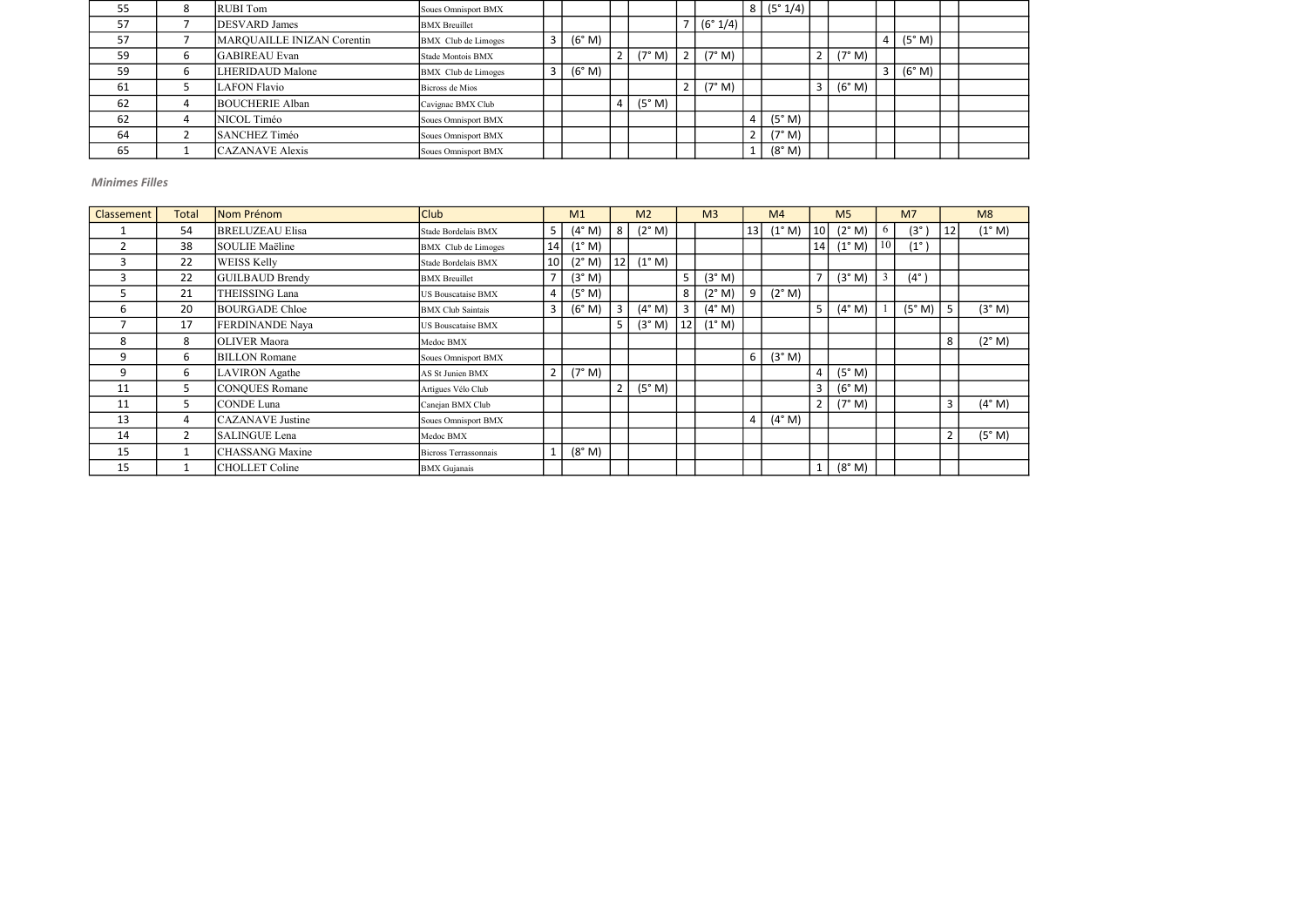| Classement     | <b>Total</b>   | Nom Prénom                 | <b>Club</b>                             |                      | M1                |                | M <sub>2</sub> |                       | M <sub>3</sub> |                | M <sub>4</sub> |                 | M <sub>5</sub> |                | M7            |                | M8                |
|----------------|----------------|----------------------------|-----------------------------------------|----------------------|-------------------|----------------|----------------|-----------------------|----------------|----------------|----------------|-----------------|----------------|----------------|---------------|----------------|-------------------|
| $\mathbf{1}$   | 84             | <b>SABRIA HEBRARD Evan</b> |                                         | 18                   | $(2^{\circ}$      | 18             | $(2^{\circ})$  | 22                    | $(1^{\circ})$  |                |                | 26              | $(1^{\circ})$  |                |               |                |                   |
| $\overline{2}$ | 77             | <b>CHAFFANEL Matheo</b>    | Canejan BMX Club                        | 13                   | $(4^\circ)$       |                |                |                       |                | 22             | $(1^{\circ})$  | 19              | (3°)           | 18             | $(2^{\circ})$ | 5              | (8° 1/2)          |
| 3              | 72             | <b>CHAUPRE</b> Mahe        | <b>BMX</b> Club Saintais                | 15                   | (3°)              |                |                |                       |                |                |                | 17              | $(4^{\circ})$  | 22             | $(1^{\circ})$ | 18             | $(2^{\circ})$     |
|                |                |                            | <b>BMX</b> Club Saintais                |                      |                   |                |                |                       |                |                |                |                 |                |                |               |                |                   |
| $\overline{4}$ | 58             | <b>DIRAISON</b> Gabin      | U.V. Angerienne                         | 12                   | (5 <sup>°</sup> ) |                |                | 15                    | $(3^\circ)$    | 9              | $(8^\circ)$    |                 |                | 12             | $(5^\circ)$   | 10             | $(7^\circ)$       |
| $\overline{4}$ | 58             | <b>ROSPARS Clovis</b>      | CC Marmandais                           | 10<br>$\overline{7}$ | $(7^\circ)$       |                |                |                       |                | 12             | $(5^\circ$     | 14              | $(7^\circ)$    |                |               | 22             | $(1^{\circ})$     |
| 6              | 56             | <b>WEYTS Jules</b>         | Bicross de Mios                         |                      | (6° 1/2)          |                |                | 12                    | $(5^\circ)$    | 13             | $(4^\circ)$    | 12              | (5° 1/2)       |                |               | 12             | (5 <sup>°</sup> ) |
| $\overline{7}$ | 49             | <b>SONNET Gabriel</b>      | Bicross de Mios                         | 8                    | (5° 1/2)          |                |                | 10                    | $(7^\circ)$    |                | (6° 1/2)       | 15              | $(6^\circ)$    |                |               | 9              | $(8^\circ)$       |
| 8              | 45             | <b>BURIN</b> Mateo         | Stade Bordelais BMX                     |                      |                   | 15             | $(3^{\circ})$  | 13                    | $(4^{\circ})$  |                |                | 10 <sup>1</sup> | (7° 1/2)       |                |               | $\overline{7}$ | (6° 1/2)          |
| 9              | 40             | LE DU Nael                 | Stade Bordelais BMX                     |                      |                   | 22             | $(1^{\circ})$  | 18                    | $(2^{\circ})$  |                |                |                 |                |                |               |                |                   |
| 10             | 39             | <b>JAMOIS Marc</b>         | Artigues Vélo Club                      |                      |                   | 8              | (5° 1/2)       | 8                     | (5° 1/2)       |                |                | 10 <sup>1</sup> | (7° 1/2)       | 9              | $(8^\circ)$   | $\overline{4}$ | (5° M)            |
| 11             | 39             | <b>DALLA SANTA Enzo</b>    | CC Marmandais                           | 4                    | (5° M)            | 8              | (5° 1/2)       | $\overline{a}$        | (5° M)         | $\overline{7}$ | (6° 1/2)       | $\overline{3}$  | (6° M)         | $\overline{7}$ | (6° 1/2)      | 6              | (7° 1/2)          |
| 12             | 37             | LABATSUZAN LETTERIO Julien | <b>JCS</b> Anglet                       |                      |                   |                |                |                       |                | 18             | $(2^{\circ})$  | 11              | (6° 1/2)       |                |               | 8              | (5° 1/2)          |
| 13             | 35             | <b>FILAIN</b> Ethann       | Stade Bordelais BMX                     |                      |                   | 13             | $(4^{\circ})$  |                       |                |                |                | 11              | (6° 1/2)       |                |               | 11             | $(6^\circ)$       |
| 14             | 30             | <b>ZEMAULI</b> Thomas      | Canejan BMX Club                        |                      |                   | 10             | $(7^\circ)$    | 8                     | (5° 1/2)       |                |                | 12              | (5° 1/2)       |                |               |                |                   |
| 14             | 30             | TRICARD Axel               | U.V. Angerienne                         |                      |                   |                |                |                       |                |                |                |                 |                | 15             | $(3^\circ)$   | 15             | (3°)              |
| 16             | 28             | <b>BRUNET</b> Morgan       | Saint Léger BMX                         | 6                    | (7° 1/2)          | 9              | $(8^\circ)$    |                       |                |                |                |                 |                | 13             | $(4^\circ)$   |                |                   |
| 16             | 28             | ROUSSEL Arthur             | Canejan BMX Club                        | 5                    | (8° 1/2)          | $\overline{3}$ | (6° M)         | Δ                     | (5° M)         | 3              | (6° M)         | 8               | (5° 1/4)       |                |               | 5              | (8° 1/2)          |
| 18             | 26             | PROUTEAU Nolhan            | <b>BMX</b> Club Saintais                |                      |                   |                |                |                       |                |                |                | 13              | (8°)           |                |               | 13             | $(4^{\circ})$     |
| 19             | 23             | <b>FEUGRAY Romeo</b>       | Medoc BMX                               |                      |                   | 7 <sup>1</sup> | $(6° 1/2)$ 3   |                       | (6° M)         | $\overline{3}$ | (6° M)         | $\overline{3}$  | (6° M)         | 4              | (5° M)        | $\overline{3}$ | (6° M)            |
| 19             | 23             | COELHO Jean                | <b>UCS</b> Anglet                       |                      |                   |                |                |                       |                | 8              | (5° 1/2)       | 9               | (8° 1/2)       |                |               | 6              | (7° 1/2)          |
| 21             | 22             | <b>IOAN</b> Martin         | Stade Bordelais BMX                     | 22                   | $(1^{\circ})$     |                |                |                       |                |                |                |                 |                |                |               |                |                   |
| 21             | 22             | <b>COLOMBO</b> Noam        | <b>BMX</b> Gujanais                     |                      |                   |                |                |                       |                |                |                | 22              | $(2^{\circ})$  |                |               |                |                   |
| 23             | 21             | <b>CHASSAGNOLE Mathis</b>  | Saint Léger BMX                         | 11                   | (6°)              |                |                | 9                     | $(8^\circ)$    |                |                | 1               | (8° M)         |                |               |                |                   |
| 24             | 19             | <b>PEROT Marius</b>        | Saint Léger BMX                         | 4                    | (5° M)            | $\overline{4}$ | (5° M)         |                       |                |                |                |                 |                | 11             | $(6^\circ)$   |                |                   |
| 25             | 18             | <b>GUERET Arthur</b>       | <b>BMX</b> Club Saintais                | 8                    | (5° 1/2)          |                |                |                       |                |                |                |                 |                | 10             | $(7^\circ)$   |                |                   |
| 25             | 18             | KANCEL Théo                | Medoc BMX                               |                      |                   |                |                | 3                     | (6° M)         |                |                | 8               | (5° 1/4)       |                |               | $\overline{7}$ | (6° 1/2)          |
| 27             | 16             | <b>BRIDET</b> Lucas        | <b>BMX</b> Gujanais                     |                      |                   |                |                |                       |                |                |                | 16              | $(5^\circ)$    |                |               |                |                   |
| 27             | 16             | <b>FOURNIER Lucas</b>      | CC Marmandais                           | 3                    | (6° M)            |                |                | $\mathbf{1}$          | (8° M)         | 8              | (5° 1/2)       | $\mathbf{1}$    | (8° M)         |                |               | $\overline{3}$ | (6° M)            |
| 29             | 15             | <b>ONDARTS</b> Hodei       | <b>UCS</b> Anglet                       |                      |                   |                |                |                       |                | 15             | $(3^\circ)$    |                 |                |                |               |                |                   |
| 29             | 15             | <b>ALLARD LEBOURG Axel</b> | Stade Bordelais BMX                     |                      |                   | 12             | (5°)           |                       |                |                |                |                 |                |                |               | $\overline{3}$ | (6° M)            |
| 31             | 14             | <b>GAUTHIER Anton</b>      | <b>Bicross Club Denguin</b>             |                      |                   |                |                |                       |                | 11             | $(6^{\circ})$  |                 |                |                |               | $\overline{3}$ | (6° M)            |
| 32             | 13             | <b>BORDIN</b> Gabriel      | CC Marmandais                           |                      |                   |                |                |                       |                |                |                | 9               | (8° 1/2)       |                |               | $\overline{4}$ | (5° M)            |
| 32             | 13             | <b>MARCOUILLER Mathis</b>  | Bicross de Mios                         |                      |                   |                |                | 1                     | (8° M)         |                |                | 4               | (5° M)         |                |               | 8              | (5° 1/2)          |
| 34             | 12             | NADREAU Florian            | PEDAL CLUB OLERONAIS                    | 4                    | (5° M)            |                |                |                       |                |                |                |                 |                | 8 <sup>1</sup> | (5° 1/2)      |                |                   |
| 35             | 11             | <b>CHASSAGNE Corto</b>     | <b>US Bouscataise BMX</b>               |                      |                   |                |                | 11                    | $(6^\circ)$    |                |                |                 |                |                |               |                |                   |
| 35             | 11             | FOURNIOUX Nathan           | Stade Bordelais BMX                     |                      |                   | 11             | (6°)           |                       |                |                |                |                 |                |                |               |                |                   |
| 35             | 11             | <b>MESSON</b> Jules        | US Bouscataise BMX                      |                      |                   | 4              | (5° M)         | $\boldsymbol{\Delta}$ | (5° M)         |                |                | $\mathbf{3}$    | (6° M)         |                |               |                |                   |
| 35             | 11             | ROMARIE Julien             | Medoc BMX                               |                      |                   |                |                | $\overline{7}$        | (6° 1/2)       |                |                |                 |                |                |               | $\overline{4}$ | (5° M)            |
| 39             | 10             | <b>KLEANTHOUS Kimon</b>    | <b>UCS</b> Anglet                       |                      |                   |                |                |                       |                | 10             | $(7^\circ)$    |                 |                |                |               |                |                   |
| 39             | 10             | <b>GARDELLE Noham</b>      | <b>BMX</b> Club Niortais                | 3                    | (6° M)            |                |                |                       |                |                |                |                 |                |                | (6° 1/2)      |                |                   |
| 41             | 9              | <b>MAZOIN</b> Lucas        | <b>BMX</b> Club Saintais                | 9                    | $(8^\circ)$       |                |                |                       |                |                |                |                 |                |                |               |                |                   |
| 41             | 9              | <b>GRATPENCHE Cyrian</b>   | <b>BMX</b> Club Niortais                | 5                    | (8° 1/2)          |                |                |                       |                |                |                |                 |                | 4              | (5° M)        |                |                   |
| 41             | 9              | PICARD Timote              | Canejan BMX Club                        |                      |                   |                |                | 3                     | (6° M)         |                |                | $\overline{4}$  | (5° M)         |                |               | $\overline{2}$ | (7° M)            |
| 44             | 8              | <b>ASTRUC DUTOYA Joris</b> | Bicross Club Denguin                    |                      |                   |                |                |                       |                | $\overline{4}$ | (5° M)         | $\overline{4}$  | (5° M)         |                |               |                |                   |
| 44             | 8              | <b>BESNARD</b> Timeo       | <b>BMX</b> Gujanais                     |                      |                   |                |                |                       |                |                |                | 8 <sup>1</sup>  | (5° 1/4)       |                |               |                |                   |
| 44             | 8              | <b>CELESTIN Raphael</b>    | CC Marmandais                           |                      |                   |                |                |                       |                |                |                | 8 <sup>1</sup>  | (5° 1/4)       |                |               |                |                   |
| 44             | 8              | <b>GOURMAUD Tom</b>        | U.V. Angerienne                         | 2                    | (7° M)            |                |                |                       |                |                |                |                 |                | 4              | (5° M)        | $\overline{2}$ | (7° M)            |
| 48             | $\overline{7}$ | <b>LINSEELE Baptiste</b>   | Artigues Vélo Club                      |                      |                   | $\overline{3}$ | (6° M)         |                       |                |                |                | 4               | (5° M)         |                |               |                |                   |
| 48             | $\overline{7}$ | MILANI Rafaël              | B.M.X. La Rochelle                      |                      | (6° 1/2)          |                |                |                       |                |                |                |                 |                |                |               |                |                   |
| 48             | $\overline{7}$ | <b>MOREAU Gabin</b>        |                                         |                      |                   | $\overline{7}$ | (6° 1/2)       |                       |                |                |                |                 |                |                |               |                |                   |
| 48             | $\overline{7}$ | POURQUIE Oscar             | Cavignac BMX Club<br>US Bouscataise BMX |                      |                   |                |                | 7                     | (6° 1/2)       |                |                |                 |                |                |               |                |                   |
| 52             | 6              | LHERIDAUD Lenny            |                                         | 6                    | (7° 1/2)          |                |                |                       |                |                |                |                 |                |                |               |                |                   |
| 52             | 6              | <b>BALOGE Noam</b>         | <b>BMX</b> Club de Limoges              | 3                    | (6° M)            |                |                |                       |                |                |                |                 |                | 3              |               |                |                   |
|                |                |                            | <b>BMX</b> Club Niortais                |                      |                   |                |                |                       |                |                |                |                 |                |                | (6° M)        |                |                   |
| 52             | 6              | <b>DEBARD</b> Axel         | PEDAL CLUB OLERONAIS                    | 3                    | (6° M)            |                |                |                       |                |                |                |                 |                | 3              | (6° M)        |                |                   |
| 55             | 4              | <b>BOUTON</b> Lorenzo      | <b>UCS</b> Anglet                       |                      |                   |                |                |                       |                | 4              | (5° M)         |                 |                |                |               |                |                   |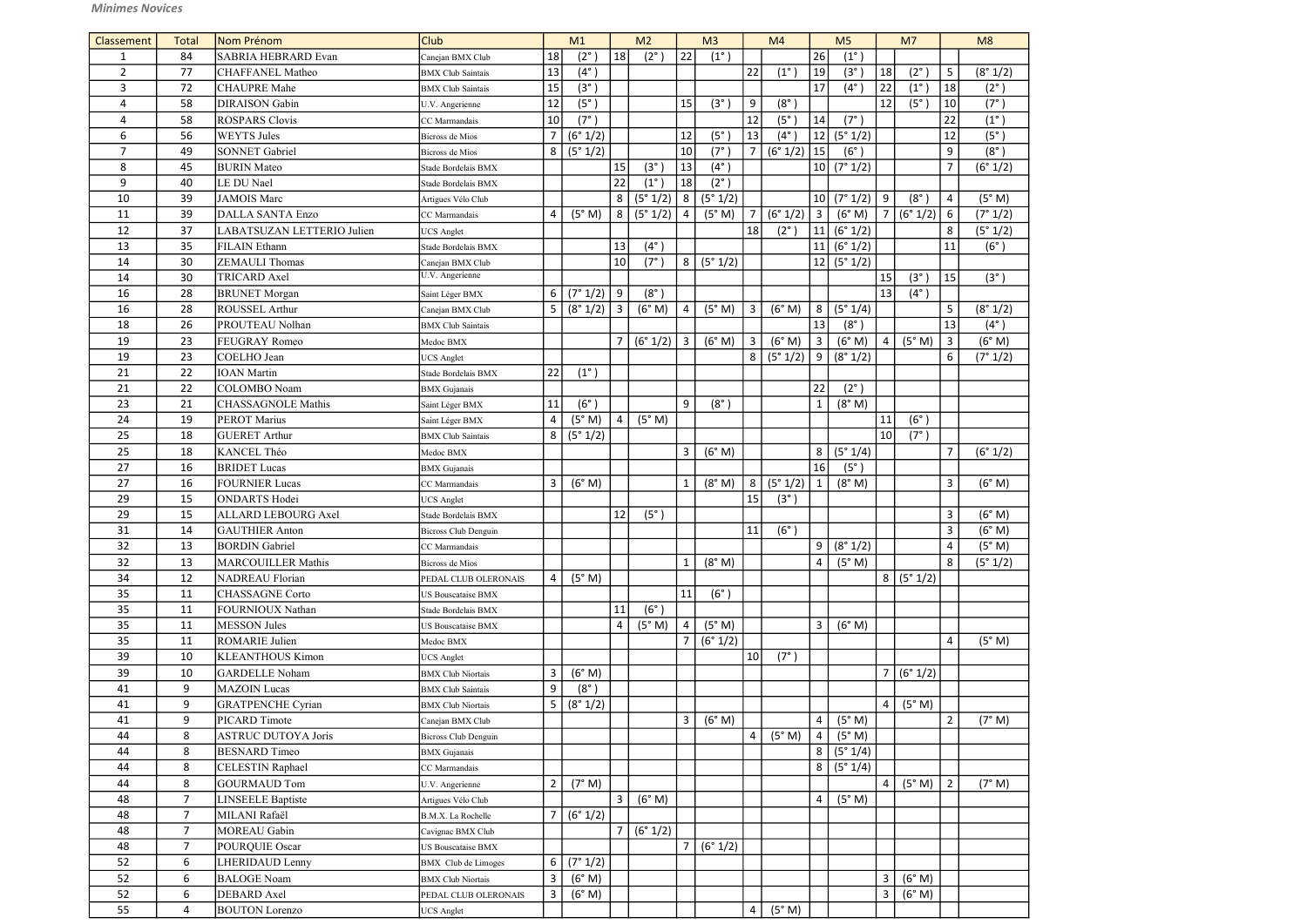| 55 | 4              | FOURNIER Mathew           | <b>BMX Club Saintais</b>  | 2 <sup>1</sup> | (7° M) |  |                |        |                |        | 2 <sup>1</sup> | (7° M) |  |                |        |
|----|----------------|---------------------------|---------------------------|----------------|--------|--|----------------|--------|----------------|--------|----------------|--------|--|----------------|--------|
| 55 | 4              | LINARDON Hugo             | <b>BMX</b> Gujanais       |                |        |  |                |        |                |        | $4 \mid$       | (5° M) |  |                |        |
| 55 | 4              | <b>ROGEON Mailow</b>      | <b>BMX</b> Breuillet      | 4              | (5° M) |  |                |        |                |        |                |        |  |                |        |
| 55 | 4              | <b>VENTURI</b> Timeo      | <b>UCS</b> Anglet         |                |        |  |                |        | $\overline{4}$ | (5° M) |                |        |  |                |        |
| 55 | 4              | <b>ROMENS</b> Renan       | Medoc BMX                 |                |        |  |                |        |                |        |                |        |  | $\overline{4}$ | (5° M) |
| 61 | 3              | GARCIA Nathan             | Canejan BMX Club          |                |        |  |                |        |                |        | $\mathbf{3}$   | (6° M) |  |                |        |
| 61 | 3              | MICHELENA Diego           | <b>BMX</b> Gujanais       |                |        |  |                |        |                |        | $\mathbf{3}$   | (6° M) |  |                |        |
| 63 | $\overline{2}$ | <b>AULERY Thibaut</b>     | <b>BMX</b> Breuillet      | $\overline{2}$ | (7° M) |  |                |        |                |        |                |        |  |                |        |
| 63 | $\overline{2}$ | <b>BONNOT Malo</b>        | US Bouscataise BMX        |                |        |  | $\overline{2}$ | (7° M) |                |        |                |        |  |                |        |
| 63 | $\overline{2}$ | DAILLY CHAUMONNOT Maxence | PEDAL CLUB OLERONAIS      | $\overline{2}$ | (7° M) |  |                |        |                |        |                |        |  |                |        |
| 63 | $\overline{2}$ | <b>FERCHAUX Axel</b>      | US Bouscataise BMX        |                |        |  | $\overline{2}$ | (7° M) |                |        |                |        |  |                |        |
| 63 | $\overline{2}$ | LEBLOND Lénaïck           | Canejan BMX Club          |                |        |  |                |        |                |        | $\overline{2}$ | (7° M) |  |                |        |
| 63 | $\overline{2}$ | <b>MONNIER Batiste</b>    | Bicross de Mios           |                |        |  |                |        |                |        | $2^{\circ}$    | (7° M) |  |                |        |
| 63 | $\overline{2}$ | <b>VIGIER Anatole</b>     | Canejan BMX Club          |                |        |  | $\overline{2}$ | (7° M) |                |        |                |        |  |                |        |
| 63 |                | <b>DODIN</b> Jérome       | Medoc BMX                 |                |        |  |                |        |                |        |                |        |  | $\overline{2}$ | (7° M) |
| 63 | $\overline{2}$ | <b>JOGUET</b> Antoine     | U.V. Angerienne           |                |        |  |                |        |                |        |                |        |  | $\overline{2}$ | (7° M) |
| 72 |                | <b>VIANA Louis</b>        | <b>US Bouscataise BMX</b> |                |        |  | $\mathbf{1}$   | (8° M) |                |        |                |        |  |                |        |

| Classement     | <b>Total</b> | <b>Nom Prénom</b>                  | Club                        |                 | M1            |                | M <sub>2</sub>  |                 | M <sub>3</sub> |                | M4            |                 | M <sub>5</sub>         |                 | M <sub>7</sub> |                         | M8                |
|----------------|--------------|------------------------------------|-----------------------------|-----------------|---------------|----------------|-----------------|-----------------|----------------|----------------|---------------|-----------------|------------------------|-----------------|----------------|-------------------------|-------------------|
| 1              | 120          | NAVARRO Matt                       | Pau BMX Club Aquitaine      | 19              | $(3^\circ)$   | 19             | $(3^{\circ}$    | 17              | $(4^\circ)$    | 14             | $(7^\circ)$   | 14              | $(7^\circ$             | 15              | $(3^\circ)$    | 22                      | $(2^{\circ})$     |
| $\overline{2}$ | 111          | MARROCQ Thibaut                    | Stade Montois BMX           | 22              | $(2^{\circ}$  | 26             | $(1^{\circ})$   | 15              | $(6^{\circ}$   | 22             | $(2^{\circ})$ |                 |                        |                 |                | 26                      | $(1^{\circ})$     |
| 3              | 100          | <b>FAURE</b> Titouan               | U.V. Angerienne             | 26              | $(1^{\circ}$  | 22             | $(2^{\circ})$   |                 |                | 26             | $(1^{\circ})$ | 26              | $(1^{\circ})$          |                 |                |                         |                   |
| 4              | 88           | RIVERA CISTERANAS Benjamin         | <b>JCS</b> Anglet           | 17              | $(4^{\circ})$ | 14             | $(7^\circ)$     | 13              | $(8^\circ$     | 19             | (3°)          |                 |                        | 13              | $(4^{\circ})$  | 12                      | (5° 1/2)          |
| 5              | 77           | <b>SALESSES Mathys</b>             | <b>Bicross Club Denguin</b> | 14              | $(7^\circ$    | 16             | (5°)            | 9               | (8° 1/2)       | 12             | $(5° 1/2)$ 13 |                 | $(8^\circ)$            |                 |                | 13                      | $(8^\circ)$       |
| 6              | 75           | <b>AUGER Mael</b>                  | CC Marmandais               | 13              | $(8^{\circ}$  | 10             | (7° 1/2)        | 11              | (6° 1/2)       | 9              | (8° 1/2)      | 17              | $(4^\circ)$            |                 |                | 15                      | $(6^\circ)$       |
| $\overline{7}$ | 73           | PLESSIS Titouan                    | US Bouscataise BMX          | 15              | $(6^{\circ}$  | 15             | $(6^\circ)$     | 26              | $(1^{\circ})$  | 17             | $(4^{\circ})$ |                 |                        |                 |                |                         |                   |
| 8              | 70           | <b>BARANSKI</b> Raphael            | Stade Bordelais BMX         | 6               | (7° 1/4)      | $\mathbf{1}$   | (8° M)          |                 |                |                |               | 22              | $(2^{\circ})$          | 22              | $(1^{\circ})$  | 19                      | (3 <sup>°</sup> ) |
| 9              | 69           | VIROULAUD Simon                    | Artigues Vélo Club          | 9               | (8° 1/2)      | 8              | $(5° 1/4)$   16 |                 | $(5^\circ)$    | 11             | (6° 1/2)      | $\overline{7}$  | (6° 1/4)               | $\overline{7}$  | $(6° 1/2)$ 11  |                         | (6° 1/2)          |
| 10             | 67           | LE PAIH Archibald                  | CC Marmandais               | $\vert$ 11      | (6° 1/2)      | 11             | $(6° 1/2)$ 12   |                 | (5° 1/2)       | 13             | $(8^\circ)$   | 11              | (6° 1/2)               |                 |                | 9                       | (8° 1/2)          |
| 11             | 61           | <b>LAMOLIE Kenly</b>               | Stade Bordelais BMX         | 12              | (5° 1/2)      | 13             | $(8^\circ)$     | 9               | (8° 1/2)       |                |               | 16              | $(5^\circ$             | 11              | (6°)           |                         |                   |
| 12             | 58           | <b>IOAN</b> Martin                 | Stade Bordelais BMX         |                 |               | 12             | (5° 1/2)        | 14              | $(7^\circ)$    | 11             | (6° 1/2)      | 12              | (5° 1/2)               | 9               | $(8^\circ)$    |                         |                   |
| 12             | 58           | <b>FREMONT Lorys</b>               | U.V. Angerienne             | 10 <sup>1</sup> | (7° 1/2)      | 11             | (6° 1/2)        | $\overline{7}$  | (6° 1/4)       | $\overline{7}$ | (6° 1/4)      | $\overline{7}$  | (6° 1/4)               | $5\phantom{.0}$ | $(8° 1/2)$ 11  |                         | (6° 1/2)          |
| 14             | 57           | <b>ROBERT</b> Gabin                | Saint Léger BMX             |                 |               |                |                 | 22              | $(2^{\circ})$  |                |               | 19              | (3°)                   |                 |                | 16                      | $(5^\circ)$       |
| 15             | 54           | <b>RATHIER Ilan</b>                | U.V. Angerienne             | 8               | (5° 1/4)      | 9              | $(8° 1/2)$ 7    |                 | (6° 1/4)       | 8 <sup>1</sup> | (5° 1/4)      |                 |                        | 10              | $(7^\circ)$    | 12                      | (5° 1/2)          |
| 16             | 53           | <b>GLORY</b> Maxime                | <b>BMX</b> Club Saintais    | 6               | (7° 1/4)      | 12             | (5° 1/2)        |                 |                |                |               |                 |                        | 18              | $(2^{\circ})$  | 17                      | $(4^{\circ})$     |
| 17             | 50           | <b>DUC</b> Mateo                   | Cognac BMX                  | 9               | (8° 1/2)      | $\overline{7}$ | $(6° 1/4)$ 8    |                 | (5° 1/4)       | 8              | (5° 1/4)      | 8               | (5° 1/4)               | 6               | (7° 1/2)       | $\overline{a}$          | (5° M)            |
| 18             | 49           | MIRAOUI Ilian                      | US Bouscataise BMX          |                 | (6° 1/4)      | 10             | $(7°1/2)$ 8     |                 | (5° 1/4)       | $\overline{4}$ | (5° M)        | 8               | (5° 1/4)               | $\overline{4}$  | (5° M)         | 8                       | (5° 1/4)          |
| 19             | 47           | <b>RETORE Thibaut</b>              | U.V. Angerienne             | 12              | (5° 1/2)      | $\overline{7}$ | $(6°1/4)$ 3     |                 | (6° M)         | $\overline{7}$ | (6° 1/4)      | 15              | $(6^\circ)$            | $\overline{3}$  | (6° M)         |                         |                   |
| 20             | 45           | <b>CASAGRANDE PARAILLOUS Sacha</b> | Artigues Vélo Club          | 4               | (5° M)        | $\overline{7}$ | $(6° 1/4)$   12 |                 | (5° 1/2)       | $\mathbf{3}$   | (6° M)        | 11              | (6° 1/2)               | 8               | (5° 1/2)       |                         |                   |
| 21             | 43           | DUSSEAU BROSSARD Malo              | Stade Bordelais BMX         | 8               | (5° 1/4)      | 9              | (8° 1/2)        |                 |                |                |               | 10 <sup>1</sup> | (7° 1/2)               | 8               | $(5°1/2)$ 8    |                         | (5° 1/4)          |
| 22             | 43           | <b>HALLAIS</b> Clementin           | <b>BMX</b> Breuillet        | 6               | (7° 1/4)      | 8              | (5°1/4)         | $\overline{7}$  | (6° 1/4)       | $\mathbf{3}$   | (6° M)        | $\overline{4}$  | (5° M)                 | $5\phantom{.0}$ | $(8° 1/2)$ 10  |                         | (7° 1/2)          |
| 23             | 40           | <b>BARET</b> Emma                  | U.V. Angerienne             | 7               | (6° 1/4)      | $\overline{4}$ | (5° M)          | 8               | (5° 1/4)       |                |               | 8               | (5° 1/4)               | 6               | $(7°1/2)$ 7    |                         | (6° 1/4)          |
| 24             | 36           | <b>BESSON</b> Alexandre            | Soues Omnisport BMX         |                 |               | 17             | $(4^{\circ})$   | 19              | (3°)           |                |               |                 |                        |                 |                |                         |                   |
| 25             | 35           | NOGUEIRA LAMBLOT Morgan            | Medoc BMX                   | 6               | (7° 1/4)      | 8              | $(5° 1/4)$   10 |                 | (7° 1/2)       |                |               | $\overline{7}$  | (6° 1/4)               |                 |                | 4                       | (5° M)            |
| 26             | 32           | <b>MARTIN Noah</b>                 | <b>BMX</b> Club Saintais    |                 | (6° 1/4)      | $\overline{4}$ | (5° M)          | 10 <sup>1</sup> | (7° 1/2)       |                |               |                 |                        | 4               | (5° M)         | $\overline{7}$          | (6° 1/4)          |
| 26             | 32           | <b>BERGER Mael</b>                 | <b>BMX</b> Club de Limoges  | 10 <sup>1</sup> | (7° 1/2)      |                |                 |                 |                |                |               |                 |                        | 12              | (5°)           | 10                      | (7° 1/2)          |
| 28             | 30           | DARTIGUELONGUE Noe                 | Stade Montois BMX           | 3               | (6° M)        | $\overline{4}$ | (5° M)          | $\sqrt{4}$      | (5° M)         | 4              | (5° M)        | $\overline{7}$  | (6° 1/4)               | 4               | (5° M)         | $\overline{\mathbf{4}}$ | (5° M)            |
| 29             | 29           | HINSINGER Erwan                    | Stade Montois BMX           |                 |               |                |                 | 11              | (6° 1/2)       | $\overline{4}$ | (5° M)        |                 |                        |                 |                | 14                      | (7°)              |
| 30             | 28           | LUSSEAU Axel                       | Cavignac BMX Club           | 4               | (5° M)        | $\overline{3}$ | (6° M)          |                 |                | $\overline{4}$ |               |                 | $(5° M)$ 10 $(7° 1/2)$ |                 |                | $\overline{7}$          | (6° 1/4)          |
| 30             | 28           | <b>LAUILHE Julien</b>              | <b>Bicross Club Denguin</b> | 3               | (6° M)        | $\overline{3}$ | (6° M)          | $\mathbf{3}$    | (6° M)         | $\mathbf{3}$   | (6° M)        | 8 <sup>1</sup>  | (5° 1/4)               |                 |                | 8                       | (5° 1/4)          |
| 32             | 27           | LANSALOT Raphael                   | <b>Bicross Club Denguin</b> |                 |               | $\overline{2}$ | (7° M)          | 8               | (5° 1/4)       | $\overline{4}$ | (5° M)        | 9 <sup>1</sup>  | (8° 1/2)               |                 |                | 4                       | (5° M)            |
| 33             | 24           | <b>DEUBEL</b> Antoine              | Creuse Oxygene              | 3 <sup>1</sup>  | (6° M)        | $\mathbf{3}$   | (6° M)          | $\mathsf{3}$    | (6° M)         |                |               |                 |                        | $\overline{7}$  | (6°1/2) 8      |                         | (5° 1/4)          |
| 34             | 23           | FONGA Noa                          | LVC TONNEINS                |                 |               |                |                 | 7               | (6° 1/4)       | $\overline{7}$ | (6° 1/4)      |                 |                        |                 |                | 9                       | (8° 1/2)          |
| 35             | 22           | EVEZARD GOMES Nathan               | US Bouscataise BMX          | 4               | (5° M)        | $\overline{3}$ | (6° M)          | $\overline{4}$  | (5° M)         |                |               | $\overline{4}$  | (5° M)                 |                 |                | $\overline{7}$          | (6° 1/4)          |
| 36             | 21           | <b>BALDACCHINO Iban</b>            | UCS Anglet                  |                 |               | $\overline{4}$ | (5° M)          |                 |                | 8              | (5° 1/4)      | 9 <sup>1</sup>  | (8° 1/2)               |                 |                |                         |                   |

## Minimes Experts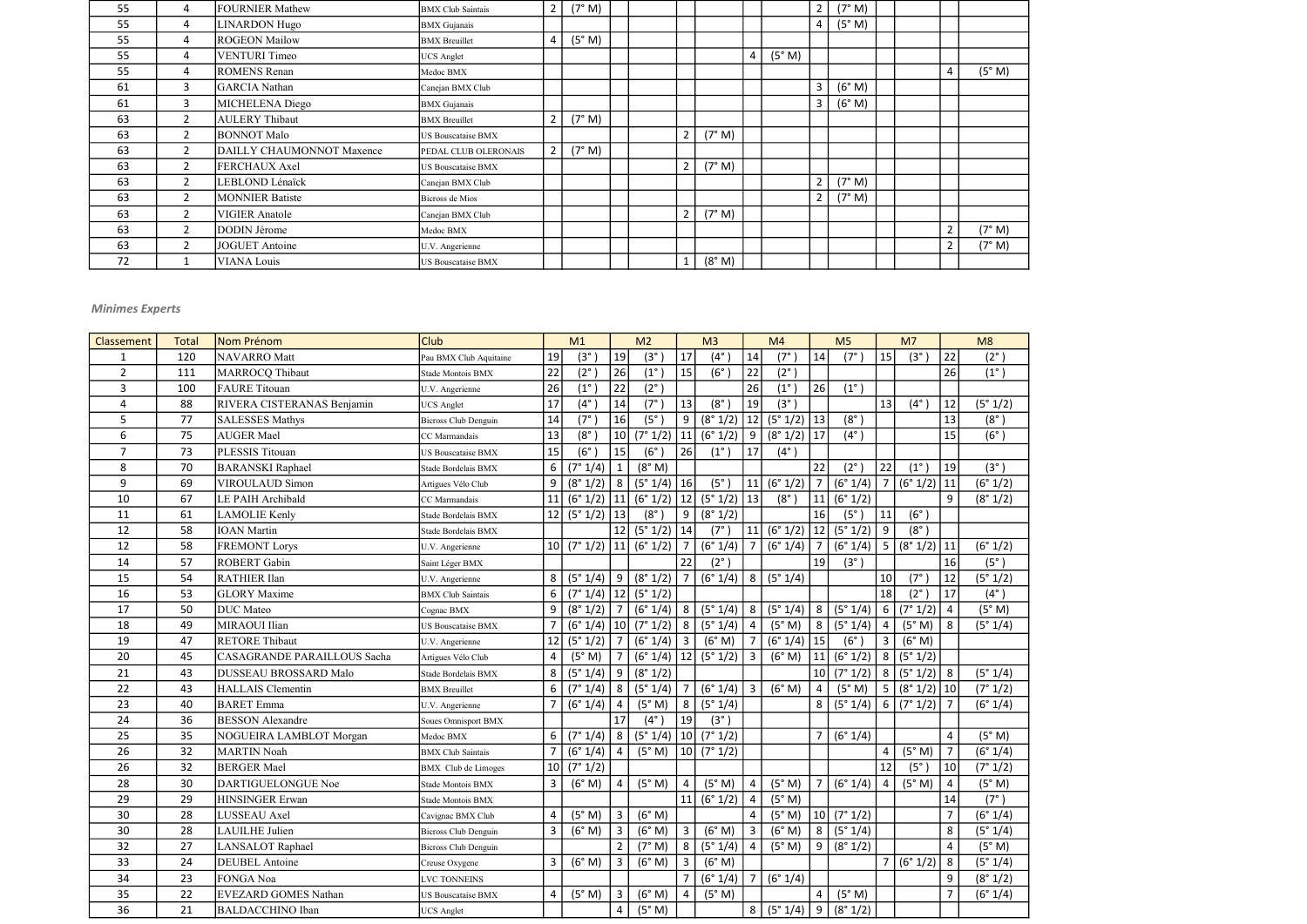| 37<br>19<br>SIMOES Thomas<br>Canejan BMX Club<br>37<br>19<br>VRANCKX CASTILLO Giovanni<br>Stade Bordelais BMX<br>40<br>18<br><b>HUREAU</b> Mathis<br><b>BMX Club Niortais</b><br>41<br>16<br><b>DEBERNARD Marin</b><br>Descartes BMX<br>16<br>DOLEAC Enzo<br>41<br>Soues Omnisport BMX<br>16<br>41<br>ZIMMERMANN Lukas<br>U.V. Angerienne<br>16<br>41<br>GALLIOT Keryann<br>Cavignac BMX Club<br>45<br>15<br><b>LAUREYS Jules</b><br>Soues Omnisport BMX<br>46<br>13<br>MOISAN Nohan<br>Artigues Vélo Club<br>46<br>13<br>MAROSZAK Enzo<br>Stade Bordelais BMX<br>48<br>12<br>MOURGAUD Antonin<br>Condat BMX Club |                             | $\overline{2}$<br>3<br>3<br>16<br>8<br>$\overline{2}$<br>$\mathbf{1}$<br>$\overline{2}$ | (7° M)<br>(6° M)<br>(6° M)<br>$(5^\circ)$<br>(5° 1/4)<br>(7° M)<br>(8° M)<br>(7° M) | $\overline{4}$<br>$\overline{4}$<br>8 <sup>1</sup><br>$2^{\circ}$<br>2 | (5° M)<br>(6° 1/4)<br>(5° M)<br>(5° 1/4)<br>(7° M)<br>(7° M) | $\overline{4}$<br>$\vert$ 2<br>$\overline{2}$<br>$\overline{4}$<br>$\overline{3}$ | (5° M)<br>(7° M)<br>(7° M)<br>(5° M) | $\overline{2}$<br>16<br>15 | (7° M)<br>$(5^\circ)$<br>$(6^\circ)$ | 3<br>3<br>3<br>4 | (6° M)<br>(6° M)<br>(6° M)<br>(5° M) | $\overline{3}$<br>4 | (6° M)<br>(5° M) | $\overline{3}$<br>$\overline{4}$<br>$\overline{4}$ | (6° M)<br>(5° M)<br>(5° M) |
|-------------------------------------------------------------------------------------------------------------------------------------------------------------------------------------------------------------------------------------------------------------------------------------------------------------------------------------------------------------------------------------------------------------------------------------------------------------------------------------------------------------------------------------------------------------------------------------------------------------------|-----------------------------|-----------------------------------------------------------------------------------------|-------------------------------------------------------------------------------------|------------------------------------------------------------------------|--------------------------------------------------------------|-----------------------------------------------------------------------------------|--------------------------------------|----------------------------|--------------------------------------|------------------|--------------------------------------|---------------------|------------------|----------------------------------------------------|----------------------------|
|                                                                                                                                                                                                                                                                                                                                                                                                                                                                                                                                                                                                                   |                             |                                                                                         |                                                                                     |                                                                        |                                                              |                                                                                   |                                      |                            |                                      |                  |                                      |                     |                  |                                                    |                            |
|                                                                                                                                                                                                                                                                                                                                                                                                                                                                                                                                                                                                                   |                             |                                                                                         |                                                                                     |                                                                        |                                                              |                                                                                   |                                      |                            |                                      |                  |                                      |                     |                  |                                                    |                            |
|                                                                                                                                                                                                                                                                                                                                                                                                                                                                                                                                                                                                                   |                             |                                                                                         |                                                                                     |                                                                        |                                                              |                                                                                   |                                      |                            |                                      |                  |                                      |                     |                  |                                                    |                            |
|                                                                                                                                                                                                                                                                                                                                                                                                                                                                                                                                                                                                                   |                             |                                                                                         |                                                                                     |                                                                        |                                                              |                                                                                   |                                      |                            |                                      |                  |                                      |                     |                  |                                                    |                            |
|                                                                                                                                                                                                                                                                                                                                                                                                                                                                                                                                                                                                                   |                             |                                                                                         |                                                                                     |                                                                        |                                                              |                                                                                   |                                      |                            |                                      |                  |                                      |                     |                  |                                                    |                            |
|                                                                                                                                                                                                                                                                                                                                                                                                                                                                                                                                                                                                                   |                             |                                                                                         |                                                                                     |                                                                        |                                                              |                                                                                   |                                      |                            |                                      |                  |                                      |                     |                  |                                                    |                            |
|                                                                                                                                                                                                                                                                                                                                                                                                                                                                                                                                                                                                                   |                             |                                                                                         |                                                                                     |                                                                        |                                                              |                                                                                   |                                      |                            |                                      |                  |                                      |                     |                  |                                                    |                            |
|                                                                                                                                                                                                                                                                                                                                                                                                                                                                                                                                                                                                                   |                             |                                                                                         |                                                                                     |                                                                        |                                                              |                                                                                   |                                      |                            |                                      |                  |                                      |                     |                  |                                                    |                            |
|                                                                                                                                                                                                                                                                                                                                                                                                                                                                                                                                                                                                                   |                             |                                                                                         |                                                                                     |                                                                        |                                                              |                                                                                   | (6° M)                               |                            |                                      | 4                | (5° M)                               |                     |                  | $\overline{3}$                                     | (6° M)                     |
|                                                                                                                                                                                                                                                                                                                                                                                                                                                                                                                                                                                                                   |                             |                                                                                         |                                                                                     |                                                                        |                                                              | $\overline{3}$                                                                    | (6° M)                               |                            |                                      | 3                | (6° M)                               | $\overline{2}$      | (7° M)           | $\overline{3}$                                     | (6° M)                     |
|                                                                                                                                                                                                                                                                                                                                                                                                                                                                                                                                                                                                                   |                             |                                                                                         |                                                                                     |                                                                        |                                                              |                                                                                   |                                      |                            |                                      | 12               | (5° 1/2)                             |                     |                  |                                                    |                            |
| 12<br>48<br>VIEIRA Ylan<br>Soues Omnisport BMX                                                                                                                                                                                                                                                                                                                                                                                                                                                                                                                                                                    |                             |                                                                                         |                                                                                     |                                                                        |                                                              |                                                                                   |                                      |                            | 12   (5° 1/2)                        |                  |                                      |                     |                  |                                                    |                            |
| 48<br><b>ROBERT DELAGE Noe</b><br>12<br><b>BMX Club Saintais</b>                                                                                                                                                                                                                                                                                                                                                                                                                                                                                                                                                  |                             | $\overline{2}$                                                                          | (7° M)                                                                              |                                                                        |                                                              | 4                                                                                 | (5° M)                               |                            |                                      | $\mathbf{3}$     | (6° M)                               | $\overline{3}$      | (6° M)           |                                                    |                            |
| 51<br>11<br><b>ANDRE BISSON Enzo</b><br>St Avertin Sports BMX                                                                                                                                                                                                                                                                                                                                                                                                                                                                                                                                                     |                             | 11                                                                                      | (6° 1/2)                                                                            |                                                                        |                                                              |                                                                                   |                                      |                            |                                      |                  |                                      |                     |                  |                                                    |                            |
| 51<br>11<br><b>ECALE Nolan</b><br><b>BMX Club Niortais</b>                                                                                                                                                                                                                                                                                                                                                                                                                                                                                                                                                        |                             | 4                                                                                       | (5° M)                                                                              | $\mathbf{3}$                                                           | (6° M)                                                       |                                                                                   |                                      |                            |                                      | 4                | (5° M)                               |                     |                  |                                                    |                            |
| 51<br><b>VILLAIN Alexis</b><br>11<br><b>BMX</b> Club Niortais                                                                                                                                                                                                                                                                                                                                                                                                                                                                                                                                                     |                             | 3                                                                                       | (6° M)                                                                              | $\mathbf{3}$                                                           | (6° M)                                                       | $\overline{2}$                                                                    | (7° M)                               |                            |                                      |                  |                                      | $\overline{3}$      | (6° M)           |                                                    |                            |
| 54<br>10<br>DARRICAU Evan                                                                                                                                                                                                                                                                                                                                                                                                                                                                                                                                                                                         | Bicross Club Barbazan Debat |                                                                                         |                                                                                     |                                                                        |                                                              |                                                                                   |                                      |                            | 10   (7° 1/2)                        |                  |                                      |                     |                  |                                                    |                            |
| 54<br>10<br><b>KECHABA</b> Amine<br><b>BMX</b> Club de Limoges                                                                                                                                                                                                                                                                                                                                                                                                                                                                                                                                                    |                             | 8 <sup>1</sup>                                                                          | (5° 1/4)                                                                            | $\overline{2}$                                                         | (7° M)                                                       |                                                                                   |                                      |                            |                                      |                  |                                      |                     |                  |                                                    |                            |
| 54<br>10<br><b>RAUJOL Mathias</b><br>Soues Omnisport BMX                                                                                                                                                                                                                                                                                                                                                                                                                                                                                                                                                          |                             |                                                                                         |                                                                                     |                                                                        |                                                              |                                                                                   |                                      |                            | 10   (7° 1/2)                        |                  |                                      |                     |                  |                                                    |                            |
| 54<br>10<br>THUARD Theo<br>Canejan BMX Club                                                                                                                                                                                                                                                                                                                                                                                                                                                                                                                                                                       |                             | $\overline{2}$                                                                          | (7° M)                                                                              |                                                                        |                                                              | $\overline{2}$                                                                    | (7° M)                               |                            |                                      | $\overline{2}$   | (7° M)                               | $\overline{2}$      | (7° M)           | $\overline{2}$                                     | (7° M)                     |
| 58<br>9<br>CERVERA Louan                                                                                                                                                                                                                                                                                                                                                                                                                                                                                                                                                                                          | Bicross Club Barbazan Debat |                                                                                         |                                                                                     |                                                                        |                                                              |                                                                                   |                                      | 9 <sup>1</sup>             | (8° 1/2)                             |                  |                                      |                     |                  |                                                    |                            |
| 58<br>9<br>PERRIN Thomas<br><b>US Bouscataise BMX</b>                                                                                                                                                                                                                                                                                                                                                                                                                                                                                                                                                             |                             | $2^{\circ}$                                                                             | (7° M)                                                                              | $2^{\circ}$                                                            | (7° M)                                                       | $\mathbf{1}$                                                                      | (8° M)                               |                            |                                      | $\overline{2}$   | (7° M)                               |                     |                  | $\overline{2}$                                     | (7° M)                     |
| 58<br>9<br>PICHARD Matheo<br><b>Bicross de Mios</b>                                                                                                                                                                                                                                                                                                                                                                                                                                                                                                                                                               |                             |                                                                                         |                                                                                     | $\mathbf{1}$                                                           | (8° M)                                                       | $\mathbf{1}$                                                                      | (8° M)                               | $\overline{2}$             | (7° M)                               | $\overline{2}$   | (7° M)                               |                     |                  | $\overline{\mathbf{3}}$                            | (6° M)                     |
| 8<br>61<br>VEINTIMILLA Quentin                                                                                                                                                                                                                                                                                                                                                                                                                                                                                                                                                                                    | Bicross Club Barbazan Debat |                                                                                         |                                                                                     |                                                                        |                                                              |                                                                                   |                                      | 8 <sup>1</sup>             | (5° 1/4)                             |                  |                                      |                     |                  |                                                    |                            |
| 8<br>61<br><b>LAFON Faustin</b><br>Bicross de Mios                                                                                                                                                                                                                                                                                                                                                                                                                                                                                                                                                                |                             |                                                                                         |                                                                                     |                                                                        |                                                              | 3                                                                                 | (6° M)                               |                            |                                      | 3                | (6° M)                               |                     |                  | $\overline{2}$                                     | (7° M)                     |
| $\overline{7}$<br>63<br><b>AYALA Killian</b><br>Soues Omnisport BMX                                                                                                                                                                                                                                                                                                                                                                                                                                                                                                                                               |                             |                                                                                         |                                                                                     |                                                                        |                                                              |                                                                                   |                                      |                            | (6° 1/4)                             |                  |                                      |                     |                  |                                                    |                            |
| $\overline{7}$<br>63<br>DARD Alyssa<br>Cholet BMX                                                                                                                                                                                                                                                                                                                                                                                                                                                                                                                                                                 |                             | $\overline{7}$                                                                          | (6° 1/4)                                                                            |                                                                        |                                                              |                                                                                   |                                      |                            |                                      |                  |                                      |                     |                  |                                                    |                            |
| 65<br>5<br><b>BALANGER Theo</b><br><b>BMX</b> Gujanais                                                                                                                                                                                                                                                                                                                                                                                                                                                                                                                                                            |                             |                                                                                         |                                                                                     | 1                                                                      | (8° M)                                                       | $\overline{2}$                                                                    | (7° M)                               |                            |                                      | $2^{\circ}$      | (7° M)                               |                     |                  |                                                    |                            |
| 66<br>4<br><b>BEJOTTES Alexandre</b><br>Soues Omnisport BMX                                                                                                                                                                                                                                                                                                                                                                                                                                                                                                                                                       |                             |                                                                                         |                                                                                     |                                                                        |                                                              |                                                                                   |                                      | 4                          | (5° M)                               |                  |                                      |                     |                  |                                                    |                            |
| 66<br>4<br>CHARRET Léo<br>Condat BMX Club                                                                                                                                                                                                                                                                                                                                                                                                                                                                                                                                                                         |                             | 4                                                                                       | (5° M)                                                                              |                                                                        |                                                              |                                                                                   |                                      |                            |                                      |                  |                                      |                     |                  |                                                    |                            |
| 66<br>4<br>MAISSANT Maxence<br>U.V. Angerienne                                                                                                                                                                                                                                                                                                                                                                                                                                                                                                                                                                    |                             | $\overline{3}$                                                                          | (6° M)                                                                              |                                                                        |                                                              |                                                                                   | (8° M)                               |                            |                                      |                  |                                      |                     |                  |                                                    |                            |
| 66<br>4<br><b>MARTHIENS Theo</b><br>Condat BMX Club                                                                                                                                                                                                                                                                                                                                                                                                                                                                                                                                                               |                             | $\overline{\mathbf{4}}$                                                                 | (5° M)                                                                              |                                                                        |                                                              |                                                                                   |                                      |                            |                                      |                  |                                      |                     |                  |                                                    |                            |
| 70<br>3<br><b>BALTZ BROWN Jonny</b><br>U.V. Angerienne                                                                                                                                                                                                                                                                                                                                                                                                                                                                                                                                                            |                             |                                                                                         |                                                                                     | $\mathbf{1}$                                                           | (8° M)                                                       |                                                                                   |                                      |                            |                                      | $\overline{2}$   | (7° M)                               |                     |                  |                                                    |                            |
| 3<br>70<br><b>CATTANEO</b> Eythan<br>Soues Omnisport BMX                                                                                                                                                                                                                                                                                                                                                                                                                                                                                                                                                          |                             |                                                                                         |                                                                                     |                                                                        |                                                              |                                                                                   |                                      | 3                          | (6° M)                               |                  |                                      |                     |                  |                                                    |                            |
| 3<br>70<br>GASQUET Corentin<br>Soues Omnisport BMX                                                                                                                                                                                                                                                                                                                                                                                                                                                                                                                                                                |                             |                                                                                         |                                                                                     |                                                                        |                                                              |                                                                                   |                                      | 3                          | (6° M)                               |                  |                                      |                     |                  |                                                    |                            |
| $\overline{2}$<br>73<br><b>CHAMBON Axel</b><br>AS St Junien BMX                                                                                                                                                                                                                                                                                                                                                                                                                                                                                                                                                   |                             | $\overline{2}$                                                                          | (7° M)                                                                              |                                                                        |                                                              |                                                                                   |                                      |                            |                                      |                  |                                      |                     |                  |                                                    |                            |
| 73<br>2 <sup>1</sup><br>COLOMBO Teedjy<br>Soues Omnisport BMX                                                                                                                                                                                                                                                                                                                                                                                                                                                                                                                                                     |                             |                                                                                         |                                                                                     |                                                                        |                                                              |                                                                                   |                                      | $\overline{2}$             | (7° M)                               |                  |                                      |                     |                  |                                                    |                            |

| $\frac{(6° M)}{(6° M)}$<br>$\frac{(5° M)}{(5° M)}$ |  |
|----------------------------------------------------|--|
|                                                    |  |
|                                                    |  |
|                                                    |  |
|                                                    |  |
|                                                    |  |
|                                                    |  |
| (5° M)                                             |  |
|                                                    |  |
| (6° M)                                             |  |
| (6° M)                                             |  |
|                                                    |  |
|                                                    |  |
|                                                    |  |
|                                                    |  |
|                                                    |  |
|                                                    |  |
|                                                    |  |
|                                                    |  |
|                                                    |  |
| (7° M)                                             |  |
|                                                    |  |
| (7° M)                                             |  |
| $\overline{(6° M)}$                                |  |
|                                                    |  |
| $\overline{(7° \text{ M})}$                        |  |
|                                                    |  |
|                                                    |  |
|                                                    |  |
|                                                    |  |
|                                                    |  |
|                                                    |  |
|                                                    |  |
|                                                    |  |
|                                                    |  |
|                                                    |  |
|                                                    |  |
|                                                    |  |
|                                                    |  |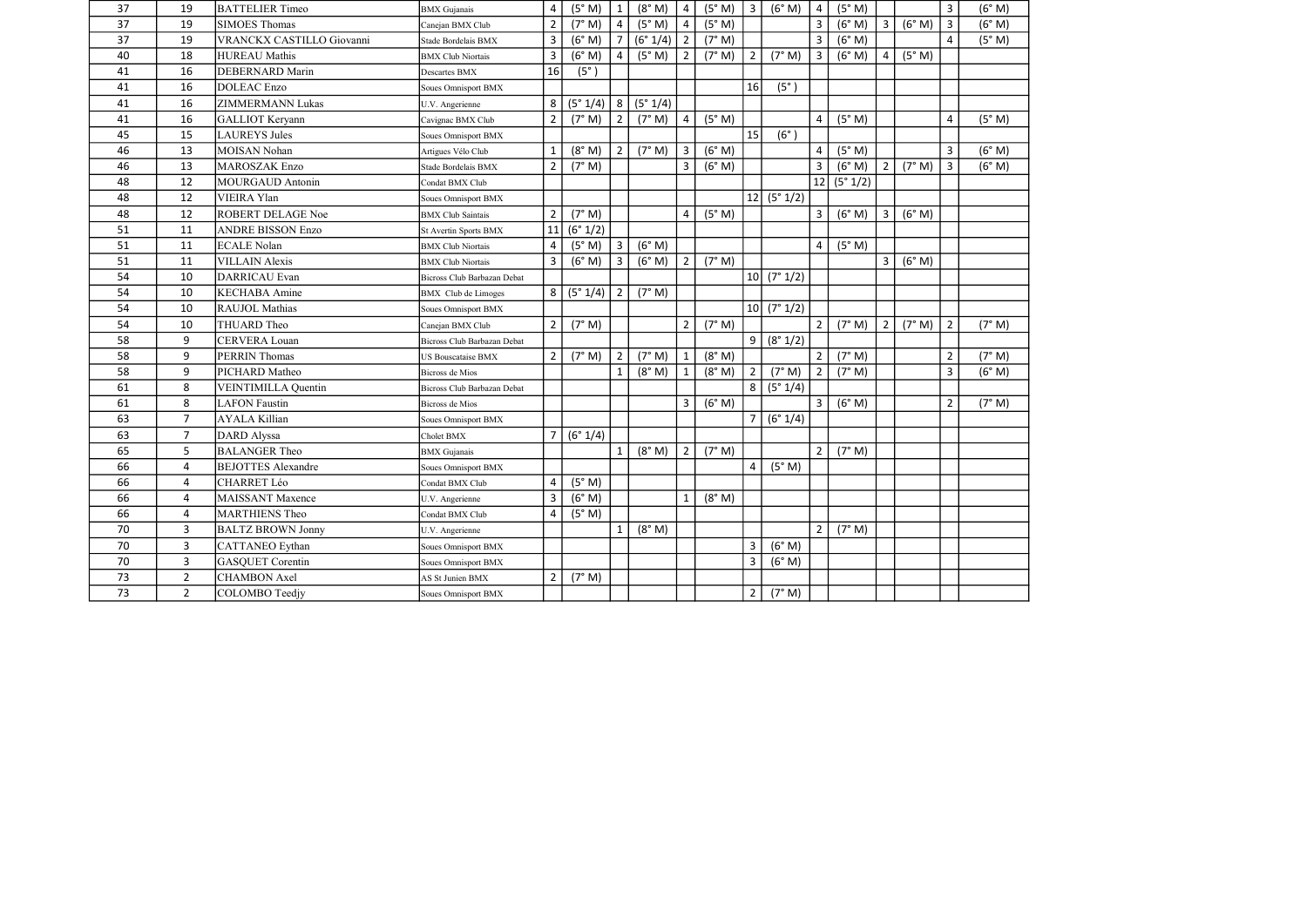| Classement    | Total        | Nom Prénom                | <b>Club</b>                 |                | M <sub>1</sub> |                | M <sub>2</sub>  |                  | M <sub>3</sub> |                | M <sub>4</sub>    |    | M <sub>5</sub>    |        | M <sub>7</sub> |                | M8     |
|---------------|--------------|---------------------------|-----------------------------|----------------|----------------|----------------|-----------------|------------------|----------------|----------------|-------------------|----|-------------------|--------|----------------|----------------|--------|
|               | 62           | <b>CROUZET Xavier</b>     | <b>BMX Club Niortais</b>    | 18             | $(1^{\circ})$  | $\overline{7}$ | (2° M)          | $\boldsymbol{9}$ | $(4^{\circ})$  |                |                   | 18 | $(1^{\circ})$     | $10\,$ | (1° M)         |                |        |
| $\mathcal{P}$ | 57           | <b>DUBREUIL Thibault</b>  | <b>US Bouscataise BMX</b>   | 14             | $(2^{\circ})$  | 11             | $(1^{\circ} M)$ | 18               | $(1^{\circ})$  |                |                   | 14 | $(2^{\circ})$     |        |                |                |        |
| 3             | 35           | <b>AUGIER Anthony</b>     | Bicross de Mios             | $\overline{7}$ | (6°)           |                |                 | 8                | $(5^\circ$     | 4              | (5° M)            | 9  | $(4^{\circ})$     |        |                | $\overline{7}$ | (3° M) |
| 4             | 30           | PIERRE Loic               | CC Marmandais               | 5              | $(8^\circ)$    | $\overline{4}$ | (3° M)          | $\overline{7}$   | $(6^\circ$     | 4              | (5° M)            |    | $(6^\circ)$       | 3      | (3° M)         |                |        |
| 5             | 29           | <b>BEAUMONT</b> Stephane  | CC Marmandais               |                |                |                |                 | 11               | $(3^\circ)$    | 18             | $(1^{\circ})$     |    |                   |        |                |                |        |
| 5             | 29           | <b>DECIDOUR Raphael</b>   | Cavignac BMX Club           | 8              | $(5^\circ)$    |                |                 |                  |                | 11             | (3°)              |    |                   |        |                | 10             | (2° M) |
|               | 28           | <b>BIANCUZZI Florian</b>  | Cavignac BMX Club           |                |                |                |                 | 14               | $(2^{\circ})$  |                |                   |    |                   |        |                | 14             | (1° M) |
| 8             | 18           | FERNANDEZ Thomas Jerome   | <b>Bicross Club Denguin</b> |                |                |                |                 |                  |                | $\overline{ }$ | $(6^\circ$        | 11 | (3°)              |        |                |                |        |
| 8             | 18           | POUMEYREAU Alexandre      | CC Marmandais               | 6              | (7°)           |                |                 |                  |                |                |                   | 8  | (5 <sup>°</sup> ) |        |                | $\overline{4}$ | (5° M) |
| 10            | 14           | <b>ANDRIEU</b> Aurelien   | Canejan BMX Club            |                |                |                |                 |                  |                | 14             | $(2^{\circ})$     |    |                   |        |                |                |        |
| 11            | 11           | <b>DENYS</b> Julien       | <b>BMX Club Niortais</b>    | 11             | (3°)           |                |                 |                  |                |                |                   |    |                   |        |                |                |        |
| 11            | 11           | PETIGNAUD Sébastien       | BMX Club de Limoges         |                |                |                |                 |                  |                |                |                   | 5  | $(8^\circ)$       | 6      | (2° M)         |                |        |
| 13            | 10           | <b>MARIMON</b> Frederic   | CC Marmandais               |                |                | 2 <sup>1</sup> | $(4^{\circ}$ M) |                  |                |                |                   | 6  | (7°)              |        |                | $\overline{2}$ | (7° M) |
| 14            | 9            | <b>GRELAUD Florent</b>    | Cognac BMX                  | 9              | $(4^{\circ})$  |                |                 |                  |                |                |                   |    |                   |        |                |                |        |
| 14            | 9            | POCZERNIN Jean Christophe | Bicross Club Barbazan Debat |                |                |                |                 |                  |                | 9              | $(4^\circ)$       |    |                   |        |                |                |        |
| 16            | 8            | AMARAL Frédéric           | Soues Omnisport BMX         |                |                |                |                 |                  |                | 8              | (5 <sup>°</sup> ) |    |                   |        |                |                |        |
| 17            | 6            | <b>BIANCUZZI</b> Damien   | <b>US Bouscataise BMX</b>   |                |                |                |                 | 6                | $(7^{\circ})$  |                |                   |    |                   |        |                |                |        |
| 17            | 6            | TROSZCZYNSKI Christophe   | <b>BMX</b> Club Frontignan  |                |                |                |                 |                  |                | 6              | $(7^\circ)$       |    |                   |        |                |                |        |
| 19            | 5            | <b>CAMPIOLI Philippe</b>  | Soues Omnisport BMX         |                |                |                |                 |                  |                | 5              | $(8^\circ)$       |    |                   |        |                |                |        |
| 19            | 5            | <b>JOUBERT Benoît</b>     | Medoc BMX                   |                |                |                |                 |                  |                |                |                   |    |                   |        |                | 5              | (4° M) |
| 21            | 3            | MARTY Francois Xavier     | CC Marmandais               |                |                |                |                 |                  |                |                |                   |    |                   |        |                | $\overline{3}$ | (6° M) |
| 22            | $\mathbf{1}$ | <b>GENTIL Eric</b>        | <b>BMX</b> Club de Limoges  |                |                |                |                 |                  |                |                |                   |    |                   |        | (4° M)         |                |        |

| Classement | <b>Total</b> | Nom Prénom                      | Club                       |    | M1              |                | M <sub>2</sub> |                | M <sub>3</sub> |                | M <sub>4</sub> |    | M <sub>5</sub> |    | M <sub>7</sub> |                | M8              |
|------------|--------------|---------------------------------|----------------------------|----|-----------------|----------------|----------------|----------------|----------------|----------------|----------------|----|----------------|----|----------------|----------------|-----------------|
|            | 64           | ALLARD Marjolaine               | U.V. Angerienne            | 11 | $(3^{\circ})$   |                |                | 18             | $(1^{\circ})$  |                |                |    | $(3^{\circ})$  | 10 | $(2^{\circ})$  | 14             | $(1^{\circ} M)$ |
| 2          | 39           | PLUMEREAU Maelys                | Canejan BMX Club           | 8  | $(5^{\circ})$   |                | $(3^{\circ})$  | 6              | $(7^{\circ})$  |                |                |    | $(5^\circ M)$  | 6  | $(5^{\circ})$  | $\overline{4}$ | $(5^{\circ} M)$ |
| 3          | 36           | <b>BAGUENARD Maelys</b>         | CC Marmandais              |    |                 |                |                |                |                | 18             | $(1^{\circ}$   | 18 | $(1^{\circ})$  |    |                |                |                 |
| 3          | 36           | MERCHED Alyssa                  | Canejan BMX Club           | 9  | $(4^{\circ})$   |                |                |                | $(3^{\circ})$  |                |                | Q  | $(4^{\circ})$  |    |                | $\overline{7}$ | $(3^\circ M)$   |
| 5          | 32           | <b>NOEL Alizee</b>              | CC Marmandais              |    |                 | 18             | $(1^{\circ})$  | 14             | $(2^{\circ})$  |                |                |    |                |    |                |                |                 |
| 6          | 27           | POITEVIN Manon                  | <b>BMX</b> Breuillet       |    | $(5^{\circ} M)$ | 8              | $(5^{\circ})$  |                |                | $\overline{ }$ | $(6^{\circ}$   | 6. | $(7^{\circ})$  |    |                | $\overline{2}$ | $(7^{\circ} M)$ |
| 6          | 27           | <b>BOUDEY</b> Estelle           | <b>US Bouscataise BMX</b>  |    |                 |                |                |                |                | 14             | $(2^{\circ}$   | 8  | $(5^{\circ})$  |    |                | 5              | $(4^{\circ} M)$ |
| 8          | 26           | <b>TALARD</b> Manon             | <b>BMX Club Niortais</b>   |    | $(6^{\circ})$   |                |                | $\overline{ }$ | $(6^{\circ})$  | 9              | $(4^{\circ}$   |    |                | 3  | $(6^{\circ})$  |                |                 |
| 8          | 26           | MONNAC Lucy                     | Canejan BMX Club           | 6  | $(7^{\circ})$   | $\overline{ }$ | $(6^{\circ})$  |                |                | 6              | $(7^\circ$     |    | $(8^\circ)$    |    | $(8^\circ)$    | $\mathbf{1}$   | $(8^\circ M)$   |
| 10         | 19           | <b>FOUR POME Loane</b>          | <b>UCS Anglet</b>          |    |                 |                |                | 8              | $(5^{\circ})$  |                | $(3^{\circ})$  |    |                |    |                |                |                 |
| 11         | 18           | <b>SOULIE Maureen</b>           | <b>BMX</b> Club de Limoges | 18 | $(1^{\circ})$   |                |                |                |                |                |                |    |                |    |                |                |                 |
| 11         | 18           | <b>ARAGON</b> Lena              | Artigues Vélo Club         |    |                 | 6              | $(7^{\circ})$  |                |                | 5              | $(8^\circ)$    |    | $(5^\circ M)$  |    |                | 3              | $(6^{\circ} M)$ |
| 13         | 16           | <b>MARTIN</b> Audrey            | <b>BMX Club Saintais</b>   |    |                 |                |                | 9              | $(4^{\circ})$  |                |                |    | $(6^{\circ})$  |    |                |                |                 |
| 14         | 14           | <b>BILLEREY</b> Cassandra       | Cavignac BMX Club          |    |                 |                |                |                |                |                |                | 14 | $(2^{\circ})$  |    |                |                |                 |
| 14         | 14           | <b>DELPEUT VELLARD Charlott</b> | <b>BMX</b> Club de Limoges | 14 | $(2^{\circ})$   |                |                |                |                |                |                |    |                |    |                |                |                 |
| 14         | 14           | MERIGAUD Lauriane               | BMX Club de Limoges        |    |                 | 14             | $(2^{\circ})$  |                |                |                |                |    |                |    |                |                |                 |
| 14         | 14           | PICOT Marine                    | <b>BMX</b> Club de Limoges | 5  | $(8^\circ$      | 9              | $(4^{\circ}$   |                |                |                |                |    |                |    |                |                |                 |
| 18         | 10           | CHAMPLAIN Orlaine               | Medoc BMX                  |    |                 |                |                |                |                |                |                |    |                |    |                | 10             | $(2^{\circ} M)$ |

#### Cadettes et Plus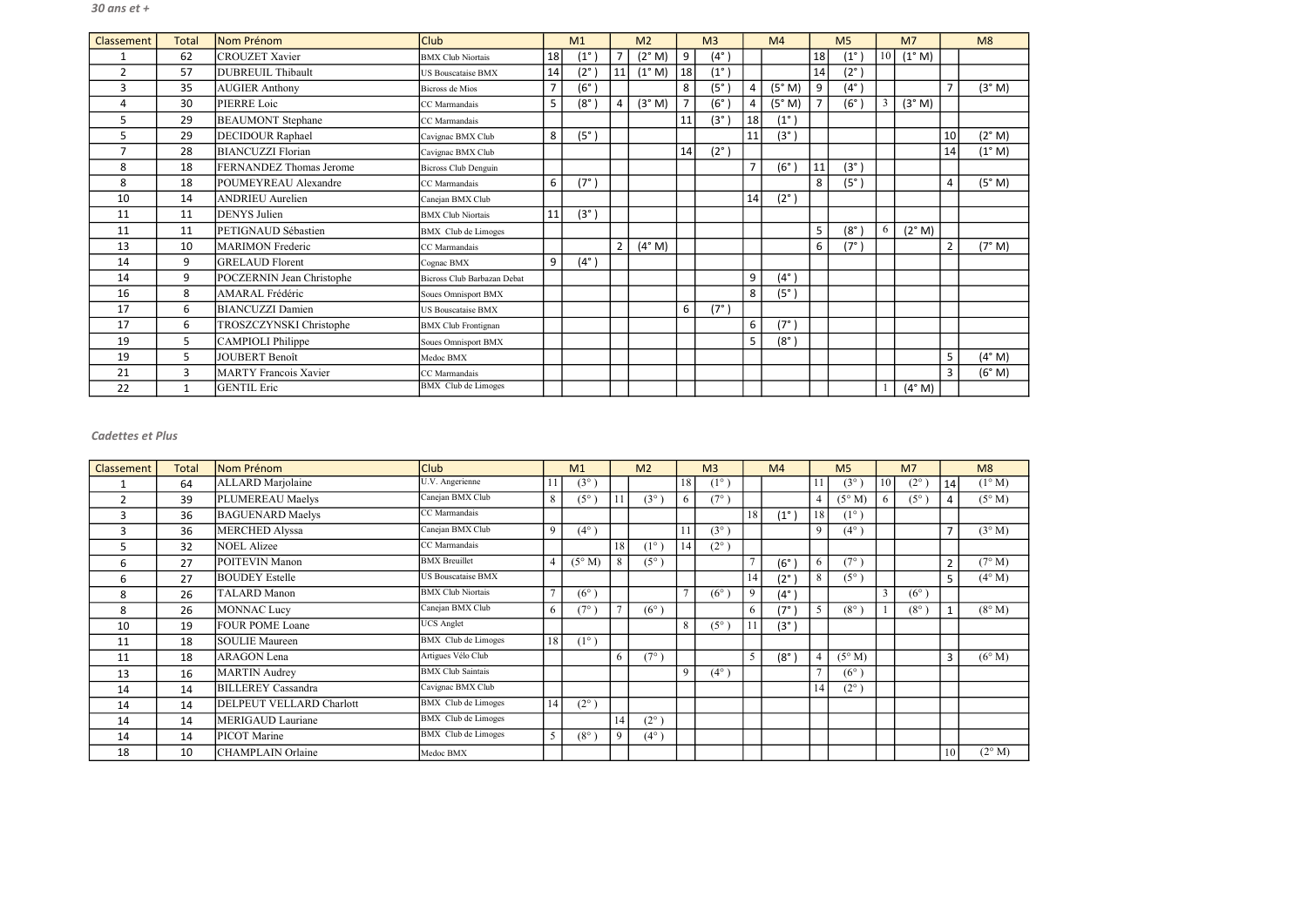| Classement     | Total          | Nom Prénom                | <b>Club</b>                  |                | M1                |                | M <sub>2</sub>  |                | M <sub>3</sub>  |                | M <sub>4</sub>  |                | M <sub>5</sub>  |                | M <sub>7</sub> |                | M8            |
|----------------|----------------|---------------------------|------------------------------|----------------|-------------------|----------------|-----------------|----------------|-----------------|----------------|-----------------|----------------|-----------------|----------------|----------------|----------------|---------------|
| $\mathbf{1}$   | 55             | <b>SAHIN Milo</b>         | U.V. Angerienne              | $\overline{7}$ | $(6^\circ)$       | 5 <sup>1</sup> | (3° M)          | 11             | (3° M)          |                |                 | 5              | (4° M)          | 13             | (1° M)         | 14             | $(2^{\circ})$ |
| $\overline{2}$ | 42             | <b>DELMAS</b> Lucas       | <b>Bicross Terrassonnais</b> | 14             | $(2^{\circ})$     |                |                 | 14             |                 |                |                 | 14             | $(1^{\circ}$ M) |                |                |                |               |
| $\overline{3}$ | 39             | <b>DAURAT</b> Louis       | Stade Bordelais BMX          |                |                   | 12             | $(1^{\circ}$ M) | 8              | $(1^{\circ} M)$ |                |                 | 10             | (2° M)          |                |                | 9              | $(4^{\circ})$ |
| 4              | 38             | <b>HEBRARD Clovis</b>     | <b>BMX</b> Club Saintais     | 11             | $(3^{\circ})$     |                |                 |                |                 |                |                 | $\overline{7}$ | (3° M)          | 9              | (2° M)         | 11             | $(3^{\circ})$ |
| 5              | 30             | <b>CASTAGNET Kelvin</b>   | Artigues Vélo Club           |                |                   | $\overline{2}$ | (5° M)          | 5              | (5° M)          | 5              | (4° M)          |                |                 |                |                | 18             | $(1^{\circ})$ |
| 6              | 26             | PHILIPPE Romain           | <b>US Bouscataise BMX</b>    |                |                   | 8 <sup>1</sup> | (2° M)          | 18             | $(2^{\circ} M)$ |                |                 |                |                 |                |                |                |               |
| $\overline{7}$ | 21             | <b>GUY</b> Yanis          | <b>Bicross Club Denguin</b>  | $\overline{4}$ | (5° M)            |                |                 | 4              |                 | $\overline{4}$ | (5° M)          | 3              | (6° M)          |                |                | 6              | $(7^{\circ})$ |
| 8              | 18             | <b>EBZANT</b> Leo         | <b>BMX</b> Breuillet         | 18             | $(1^{\circ})$     |                |                 |                |                 |                |                 |                |                 |                |                |                |               |
| 9              | 14             | <b>LECHEVIN Jonathan</b>  | <b>BMX</b> Club Saintais     |                |                   |                |                 |                |                 | 14             | $(1^{\circ} M)$ |                |                 |                |                |                |               |
| 10             | 12             | <b>ESTEVE Paul</b>        | Stade Bordelais BMX          |                |                   |                |                 |                |                 |                |                 | $\overline{4}$ | (5° M)          |                |                | 8              | $(5^{\circ})$ |
| 11             | 11             | VESVAL Samuel             | U.V. Angerienne              | 4              | (5° M)            |                |                 | 3              |                 |                |                 |                |                 | $\overline{4}$ | (4° M)         |                |               |
| 12             | 10             | <b>KLEANTHOUS Emilios</b> | <b>UCS</b> Anglet            |                |                   |                |                 |                |                 | 10             | $(2^{\circ} M)$ |                |                 |                |                |                |               |
| 13             | 9              | <b>CLERC</b> Lilian       | Canejan BMX Club             |                |                   |                |                 | 9              |                 |                |                 |                |                 |                |                |                |               |
| 13             | 9              | <b>LALANDE</b> Axel       | B.M.X. La Rochelle           | 9              | $(4^{\circ})$     |                |                 |                |                 |                |                 |                |                 |                |                |                |               |
| 15             | 8              | HAURY Ylan                | <b>BMX</b> Club Saintais     | 8              | (5 <sup>°</sup> ) |                |                 |                |                 |                |                 |                |                 |                |                |                |               |
| 15             | 8              | <b>MARTIN Matteo</b>      | PEDAL CLUB OLERONAIS         | 5              | $(8^\circ$        | $\overline{3}$ | $(4^{\circ}$ M) |                | (4° M)          |                |                 |                |                 |                |                |                |               |
| 17             | $\overline{7}$ | <b>FORT Elliott</b>       | <b>US Bouscataise BMX</b>    |                |                   |                |                 | $\overline{7}$ |                 |                |                 |                |                 |                |                |                |               |
| 17             | $\overline{7}$ | <b>SALLES Antton</b>      | <b>UCS</b> Anglet            |                |                   |                |                 |                |                 | $\overline{7}$ | (3° M)          |                |                 |                |                |                |               |
| 17             | $\overline{7}$ | <b>SALORT</b> Matthis     | Medoc BMX                    |                |                   | $1\vert$       | (6° M)          | $\overline{2}$ | (6° M)          |                |                 |                |                 |                |                | $\overline{4}$ | (5° M)        |
| 17             | $\overline{7}$ | <b>ROUSSILLON Raphael</b> | Artigues Vélo Club           |                |                   |                |                 |                |                 |                |                 |                |                 |                |                |                | $(6^{\circ})$ |
| 21             | 6              | CORNU Alexandre           | PEDAL CLUB OLERONAIS         | 6              | (7°)              |                |                 |                |                 |                |                 |                |                 |                |                |                |               |
| 21             | 6              | COURTIOUX Mathis          | <b>US Bouscataise BMX</b>    |                |                   |                |                 | 6              |                 |                |                 |                |                 |                |                |                |               |
| 21             | 6              | MORISSET Cyprian          | <b>LVC TONNEINS</b>          |                |                   |                |                 | 4              |                 |                |                 | $2^{\circ}$    | (7° M)          |                |                |                |               |
| 21             | 6              | GASCHARD Ryan             | Saint Léger BMX              |                |                   |                |                 |                |                 |                |                 |                |                 | 6              | (3° M)         |                |               |
| 25             | 5              | GAILLARD Romain           | <b>BMX</b> Club de Limoges   | 3              | (6° M)            |                |                 |                |                 |                |                 |                |                 | 2              | (6° M)         |                |               |
| 26             | $\overline{3}$ | <b>DARDENNES Mateo</b>    | <b>UCS</b> Anglet            |                |                   |                |                 |                |                 | 3              | (6° M)          |                |                 |                |                |                |               |
| 26             | $\mathbf{3}$   | MEILLAT Arthur            | US Bouscataise BMX           |                |                   |                |                 | 3              |                 |                |                 |                |                 |                |                |                |               |
| 26             | $\overline{3}$ | MOUSSET Jules             | Saint Léger BMX              |                |                   |                |                 |                |                 |                |                 |                |                 | 3              | (5° M)         |                |               |
| 29             | $\mathbf{1}$   | ZICARI Mattéo             | <b>BMX</b> Gujanais          |                |                   |                |                 |                |                 |                |                 | $\mathbf{1}$   | (8° M)          |                |                |                |               |

| 8<br>(2° )                                         |
|----------------------------------------------------|
|                                                    |
|                                                    |
| $\frac{(4°)}{(3°)}$                                |
|                                                    |
| $\overline{7^{\circ}}$<br>$\overline{\phantom{a}}$ |
|                                                    |
| $(5^{\circ})$                                      |
|                                                    |
|                                                    |
|                                                    |
|                                                    |
|                                                    |
|                                                    |
|                                                    |
| 。<br>(6° )                                         |
|                                                    |
|                                                    |
|                                                    |
|                                                    |
|                                                    |
|                                                    |
|                                                    |
|                                                    |
|                                                    |

# Cadets Novices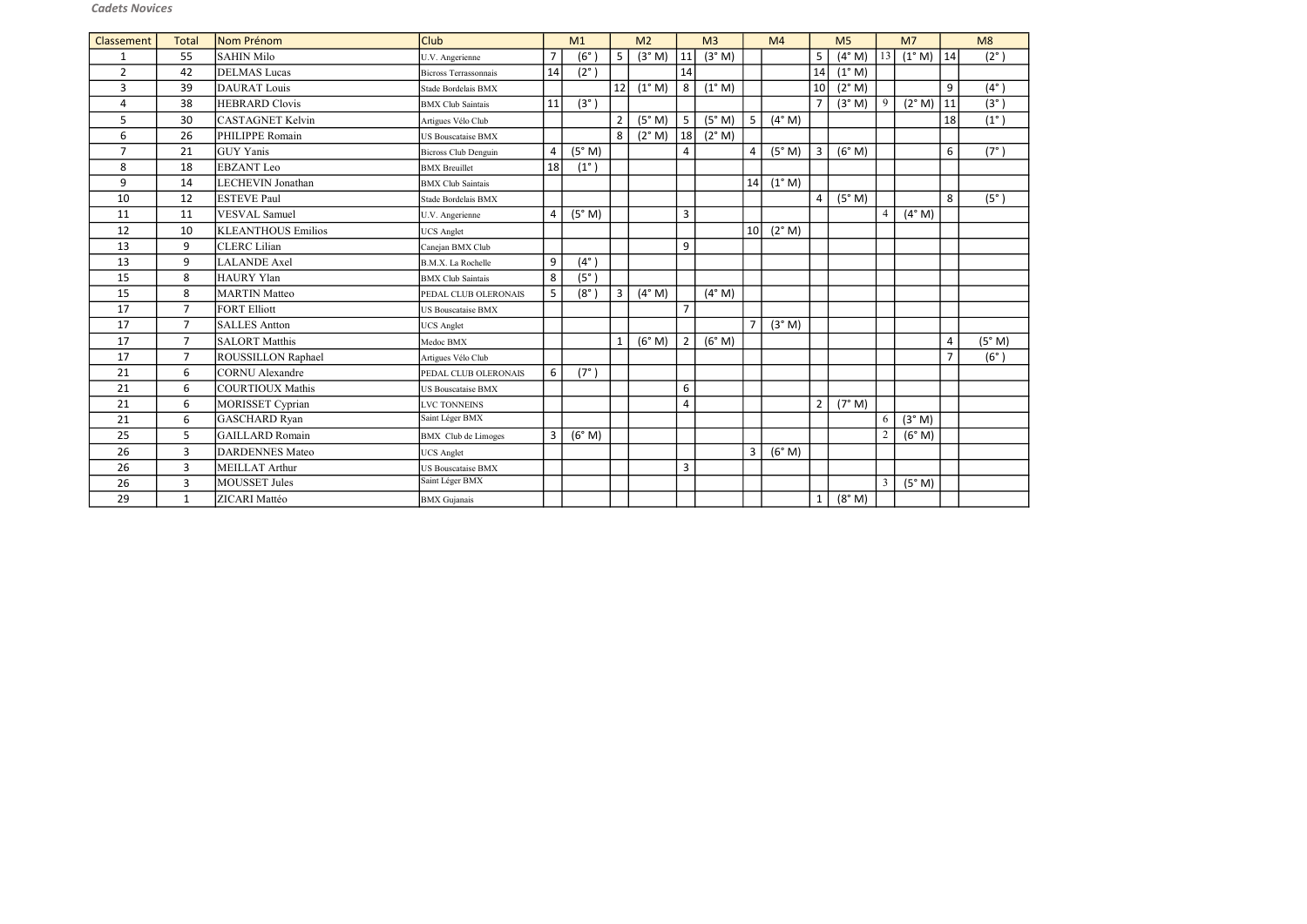| caaets experts  |                 |                                 |                              |                 |                          |                 |                        |                 |                        |                |                                 |                 |                          |                         |                |                 |                        |
|-----------------|-----------------|---------------------------------|------------------------------|-----------------|--------------------------|-----------------|------------------------|-----------------|------------------------|----------------|---------------------------------|-----------------|--------------------------|-------------------------|----------------|-----------------|------------------------|
| Classement      | <b>Total</b>    | Nom Prénom                      | <b>Club</b>                  |                 | M <sub>1</sub>           |                 | M <sub>2</sub>         |                 | M <sub>3</sub>         |                | M <sub>4</sub>                  |                 | M <sub>5</sub>           |                         | M <sub>7</sub> |                 | M8                     |
| $\mathbf{1}$    | 131             | <b>ALEXANDRE Yannick</b>        | Pau BMX Club Aquitaine       | 26              | $(1^{\circ}$             | 18              | $\overline{2^{\circ}}$ | $\sqrt{5}$      | (8° 1/2)               | 22             | $\overline{2^{\circ}}$          | 19              | $(3^\circ$               | 15                      | $(3^\circ$     | 26              | $(1^{\circ})$          |
| $\overline{2}$  | 123             | VEDEAU Thomas                   | U.V. Angerienne              | 19              | $\overline{3^\circ}$     | 15              | $\overline{3^{\circ}}$ | 18              | $(2^{\circ})$          | 19             | $(3^\circ)$                     | $\overline{22}$ | $\overline{2^{\circ}}$   | 8                       | (5° 1/2)       | 22              | $(2^{\circ})$          |
| 3               | 97              | <b>LASSERRE</b> Baptiste        | U.V. Angerienne              | $\overline{22}$ | $(2^\circ)$              | 9               | $\overline{8^\circ}$   | $\overline{13}$ | $\overline{(4^\circ)}$ | 10             | (7° 1/2)                        | 17              | $\overline{(4^{\circ}})$ | 13                      | $(4^\circ)$    | $\overline{13}$ | $\overline{(8^\circ)}$ |
| $\overline{4}$  | 88              | <b>IOAN</b> Raphael             | Stade Bordelais BMX          | 12              | (5° 1/2)                 | $\overline{22}$ | $(1^{\circ}$           | 8               | (5° 1/2)               | 17             | $(4^\circ)$                     | 13              | (8 <sup>°</sup> )        |                         |                | 16              | $\overline{(5^\circ)}$ |
| 5               | 73              | <b>GENESTE</b> Axel             | Condat BMX Club              | 17              | $(4^\circ)$              | 13              | $(4^{\circ})$          | 15              | $(3^\circ)$            |                |                                 |                 |                          | 9                       | (8°)           | 19              | $\overline{(3^\circ)}$ |
| 6               | 71              | <b>DEJEAN Nolan</b>             | <b>BMX</b> Club Saintais     |                 |                          |                 |                        |                 |                        | 26             | $(1^{\circ}$                    | 16              | $(5^\circ$               | 18                      | $(2^{\circ})$  | 11              | (6° 1/2)               |
| $\overline{7}$  | 67              | RIGOLET Matheo                  | Stade Bordelais BMX          | 10 <sup>1</sup> | (7° 1/2)                 | 5 <sub>o</sub>  | (8° 1/2)               | 12              | $(5^\circ$             | 15             | (6°)                            | 11              | (6° 1/2)                 |                         |                | 14              | $(7^{\circ})$          |
| 8               | 66              | <b>DARTENUC Romain</b>          |                              | 12              | (5° 1/2)                 | 11              | $(6^\circ)$            | 7               | (6° 1/2)               | 16             | $(5^\circ)$                     | 8               | (5° 1/4)                 |                         |                | 12              | (6° 1/2)               |
|                 |                 |                                 | Stade Montois BMX            |                 |                          |                 |                        |                 |                        |                |                                 |                 |                          |                         |                |                 |                        |
| 9               | 64              | <b>ALLARD</b> Noa               | <b>BMX</b> Club Saintais     | 16              | $(5^\circ)$              | 8 <sup>1</sup>  | (5° 1/2)               | 11              | $(6^\circ)$            |                |                                 | 15              | $(6^\circ$               | $\overline{4}$          | (5° M)         | 10              | (6° 1/2)               |
| 9               | 64              | <b>VALLEE</b> Gaspard           | <b>UCS Anglet</b>            |                 |                          | 8 <sup>1</sup>  | (5° 1/2)               |                 |                        | 13             | $(8^\circ)$                     | 26              | (1 <sup>°</sup> )        |                         |                | $\overline{17}$ | $(4^\circ)$            |
| 11              | 62              | <b>BAYOL Noah</b>               | Artigues Vélo Club           | 10 <sup>1</sup> | (7° 1/2)                 | 12              | $(5^\circ)$            | 6               |                        |                | $(7° 1/2)$ 11 $(6° 1/2)$        | 9               | (8° 1/2)                 | 4                       | (5° M)         | 10              | (6° 1/2)               |
| 12              | 60              | LESPINE BARRIERE Mael           | CC Marmandais                | 11              | (6° 1/2)                 |                 |                        | 8               | (5° 1/2)               |                | $ 11 $ (6° 1/2)                 | 10 <sup>1</sup> | (7° 1/2)                 | 11                      | (6°)           | 9               | (6° 1/2)               |
| 13              | 56              | MALFETTES Neo                   | Canejan BMX Club             | 8               | $\sqrt{(5^{\circ} 1/4)}$ | 4               | (5° M)                 | 10              | $(7^{\circ})$          |                | $\boxed{10}$ $\boxed{7}$ ° 1/2) | 11              | (6° 1/2)                 | $\overline{2}$          | (7° M)         | 11              | (6° 1/2)               |
| 14              | 55              | <b>MORIN Kylian</b>             | <b>Bicross</b> de Mios       | 11              | (6° 1/2)                 | 7 <sup>1</sup>  | (6° 1/2)               | $5\phantom{.0}$ | (8° 1/2)               | $8\phantom{1}$ | (5°1/4)                         | 14              | $(7^\circ$               | 10                      | $(7^\circ)$    |                 |                        |
| 15              | 51              | <b>GELU</b> Ruben               | <b>BMX Club Niortais</b>     | 9               | (8° 1/2)                 | $6 \mid$        | (7° 1/2)               |                 |                        |                |                                 | 12              | (5° 1/2)                 | 12                      | (5°)           | 12              | (6° 1/2)               |
| 16              | 47              | NAVERO SALABERT Alexis          | <b>Bicross Club Denguin</b>  | 13              | $(8^\circ)$              |                 |                        | 22              | $(1^{\circ})$          |                | $ 12 $ (5° 1/2)                 |                 |                          |                         |                |                 |                        |
| 17              | 45              | <b>PARENT Charles</b>           | <b>BMX</b> Club de Limoges   | 14              | $(7^\circ)$              | $\overline{7}$  | (6°1/2)                | 9               | $(8^\circ)$            |                |                                 |                 | 8   (5° 1/4)             | 7 I                     | (6°1/2)        |                 |                        |
| 18              | 43              | <b>JEANGUYOT Toma</b>           | Stade Montois BMX            | 15              | (6°)                     | 10              | (7 <sup>°</sup> )      | $\overline{7}$  | (6° 1/2)               |                |                                 |                 |                          | 7 <sup>1</sup>          | (6° 1/2)       | $\sqrt{4}$      | (5° M)                 |
| 19              | 40              | <b>AYRAULT</b> Clement          | Saint Léger BMX              |                 |                          | $\overline{4}$  | (5° M)                 | 6               | (7°1/2)                |                |                                 |                 |                          | 22                      | $(1^{\circ})$  | 8               | (6° 1/2)               |
| 20              | 39              | DE MAURY Julien                 | Canejan BMX Club             | 8               | (5° 1/4)                 | $\overline{4}$  | (5° M)                 | 4               | (5° M)                 | 4              | (5° M)                          | 3               | (6° M)                   | 8                       | (5° 1/2)       | 8               | $\overline{(6}° 1/2)$  |
| 21              | 36              | <b>RITOU</b> Arthur             | Stade Bordelais BMX          | 4               | (5° M)                   | 5               | (8° 1/2)               | $\overline{4}$  | (5° M)                 | 12             | (5° 1/2)                        | 3               | (6° M)                   |                         |                | 8               | (6° 1/2)               |
|                 |                 |                                 |                              |                 |                          |                 |                        |                 |                        |                |                                 |                 |                          |                         |                |                 |                        |
| 21              | 36              | <b>LATOUR Jules</b>             | U.V. Angerienne              | 9               | (8° 1/2)                 |                 |                        |                 |                        | 9              | (8° 1/2)                        | 9               | (8° 1/2)                 |                         |                | 9               | (6° 1/2)               |
| 23              | 35              | <b>CHARDAVOINE Tom</b>          | PEDAL CLUB OLERONAIS         | 4               | (5° M)                   | 3 <sup>1</sup>  | (6° M)                 | $\overline{3}$  | (6° M)                 | $\mathbf{3}$   | (6° M)                          | 10 <sup>1</sup> | (7° 1/2)                 | $\overline{4}$          | (5° M)         | $\,8\,$         | (6° 1/2)               |
| 24              | $\overline{27}$ | <b>LELIEVRE</b> Evan            | <b>BMX</b> Gujanais          | 3               | (6° M)                   | $\mathbf{3}$    | (6° M)                 | $\overline{3}$  | (6° M)                 | 4              | (5° M)                          | 8               | (5° 1/4)                 | $\overline{2}$          | (7° M)         | $\overline{4}$  | (5° M)                 |
| 25              | 24              | PICARD Matteo                   | Canejan BMX Club             |                 |                          | 6               | $\sqrt{(7°1/2)}$       |                 |                        |                |                                 | 12              | (5° 1/2)                 | $\overline{\mathbf{3}}$ | (6° M)         | $\overline{3}$  | $\overline{(6° M)}$    |
| 26              | 16              | <b>MARTIN</b> Etann             | Artigues Vélo Club           | 2               | (7° M)                   | 2               | (7° M)                 | $\overline{3}$  | (6° M)                 | $\mathbf{3}$   | (6° M)                          | 4               | (5° M)                   |                         |                | $\overline{2}$  | (7° M)                 |
| 27              | 15              | <b>BETILLE</b> Quentin          | Artigues Vélo Club           | 4               | (5° M)                   | $\mathbf{3}$    | (6° M)                 | 3               | (6° M)                 |                |                                 | 3               | (6° M)                   |                         |                | $\overline{2}$  | (7° M)                 |
| 27              | 15              | PERRIER MARCHAND Quentin        | JS Bouscataise BMX           |                 |                          |                 |                        |                 |                        |                |                                 |                 |                          |                         |                | 15              | (6°)                   |
| 29              | 14              | <b>POCZERNIN Mathias</b>        | Bicross Club Barbazan Debat  |                 |                          |                 |                        |                 |                        | 14             | $(7^\circ)$                     |                 |                          |                         |                |                 |                        |
| 29              | 14              | <b>GUILLEUX Nathan</b>          | <b>BMX</b> Club Niortais     | 4               | (5° M)                   | 3 <sup>1</sup>  | (6° M)                 | 4               | (5° M)                 |                |                                 |                 |                          | $\mathbf{3}$            | (6° M)         |                 |                        |
| $\overline{31}$ | 12              | <b>LECLAIR</b> Simon            | <b>BMX</b> Club de Limoges   | 4               | (5° M)                   |                 |                        |                 |                        |                |                                 | 8               | (5° 1/4)                 |                         |                |                 |                        |
| 32              | 11              | <b>VILLARD</b> Nael             | Cognac BMX                   | $\overline{2}$  | (7° M)                   | 1               | (8° M)                 |                 |                        |                |                                 | 3               | (6° M)                   | $\overline{2}$          | (7° M)         | $\overline{3}$  | (6° M)                 |
| 33              | 10              | <b>TAVERNIER Matheo</b>         | Cavignac BMX Club            | 3               | (6° M)                   |                 |                        |                 |                        | $\mathbf{3}$   | (6° M)                          | 4               | (5° M)                   |                         |                |                 |                        |
| 33              | 10              | <b>MOREAU</b> Ethan             | <b>BMX</b> Breuillet         | 3               | (6° M)                   |                 |                        | $\overline{2}$  | (7° M)                 |                |                                 | $\overline{2}$  | (7° M)                   | $\overline{3}$          | (6° M)         |                 |                        |
| 33              | 10              | <b>MONLEZUN Romain</b>          | Medoc BMX                    |                 |                          |                 |                        |                 |                        | $\mathbf{3}$   | (6° M)                          |                 | (5° M)                   |                         |                | 3               | (6° M)                 |
|                 |                 | <b>TROSZCZYNSKI Loris</b>       |                              |                 |                          |                 |                        |                 |                        |                |                                 | 4               |                          |                         |                |                 |                        |
| 36              | 9               |                                 | <b>BMX</b> Club Frontignan   |                 |                          |                 |                        |                 |                        | 9              | (8° 1/2)                        |                 |                          |                         |                |                 |                        |
| $\overline{36}$ | 9               | <b>GERVAIS BRENGUIER Matheo</b> | Medoc BMX                    |                 |                          |                 |                        |                 |                        | 4              | (5° M)                          | 2               | (7° M)                   |                         |                | 3               | (6° M)                 |
| 38              | 8               | <b>CAZANAVE</b> Nathan          | Bicross Club Barbazan Debat  |                 |                          |                 |                        |                 |                        | 8 <sup>1</sup> | (5°1/4)                         |                 |                          |                         |                |                 |                        |
| 38              | 8               | DAULT Arthur                    | Soues Omnisport BMX          |                 |                          |                 |                        |                 |                        | 8 <sup>1</sup> | (5° 1/4)                        |                 |                          |                         |                |                 |                        |
| 38              | 8               | <b>DEBERNARD Eloi</b>           | Descartes BMX                | 8               | (5° 1/4)                 |                 |                        |                 |                        |                |                                 |                 |                          |                         |                |                 |                        |
| 38              | 8               | FRAYSSOU Corentin               | <b>BMX</b> Club Saintais     | 8               | (5° 1/4)                 |                 |                        |                 |                        |                |                                 |                 |                          |                         |                |                 |                        |
| 38              | 8               | LEPAUL Théo                     | Bicross Club Barbazan Debat  |                 |                          |                 |                        |                 |                        |                | 8   (5° 1/4)                    |                 |                          |                         |                |                 |                        |
| 38              | 8               | <b>LANOIRE</b> Mael             | Artigues Vélo Club           |                 |                          | 2               | (7° M)                 | $\mathbf{1}$    | (8° M)                 |                |                                 |                 |                          | $\mathbf{1}$            | (8° M)         | 4               | (5° M)                 |
| 44              | $\overline{7}$  | <b>LEBARBIER Mederic</b>        | <b>BMX</b> Breuillet         | 3               | (6° M)                   |                 |                        | 4               | (5° M)                 |                |                                 |                 |                          |                         |                |                 |                        |
| 44              | $\overline{7}$  | <b>MEIGNIEN Axel</b>            | <b>JCS</b> Anglet            |                 |                          |                 |                        |                 |                        | 4              | (5° M)                          |                 |                          |                         |                | 3               | (6° M)                 |
| 46              | 6               | <b>MAGNE</b> Maxence            | <b>Bicross Terrassonnais</b> | 3               | (6° M)                   | $1\vert$        | (8° M)                 | $\overline{2}$  | (7° M)                 |                |                                 |                 |                          |                         |                |                 |                        |
| 47              | 5               | <b>CANTAREL Sloan</b>           | Canejan BMX Club             |                 |                          |                 |                        |                 |                        | $\mathbf{3}$   | (6° M)                          | $\overline{2}$  | (7° M)                   |                         |                |                 |                        |
| 47              | 5               | <b>QUENTEL Yann</b>             | Canejan BMX Club             |                 |                          |                 |                        |                 |                        |                |                                 | 3               | (6° M)                   |                         |                | $\overline{2}$  | (7° M)                 |
| 49              | 4               | <b>DUMON</b> Timothee           | US Bouscataise BMX           |                 |                          | $\overline{4}$  | (5° M)                 |                 |                        |                |                                 |                 |                          |                         |                |                 |                        |
| 49              | 4               | FORTRIE Matéo                   |                              |                 |                          |                 |                        |                 |                        | $\overline{4}$ | (5° M)                          |                 |                          |                         |                |                 |                        |
|                 |                 |                                 | Soues Omnisport BMX          |                 |                          |                 |                        |                 |                        |                |                                 |                 |                          |                         |                |                 |                        |
| 49              | 4               | <b>LOGAN DIXON Ethan</b>        | <b>Bicross Terrassonnais</b> |                 |                          |                 |                        | $\overline{2}$  | (7° M)                 |                |                                 | 2               | (7° M)                   |                         |                |                 |                        |
| 49              | 4               | PAUL MAHEO Ethan                | Cavignac BMX Club            |                 |                          | 2               | (7° M)                 | $\overline{2}$  | (7° M)                 |                |                                 |                 |                          |                         |                |                 |                        |
| 49              | 4               | PEDENON Paulin                  | <b>Bicross Terrassonnais</b> |                 |                          |                 |                        |                 |                        |                |                                 | 4               | (5° M)                   |                         |                |                 |                        |
| 49              | 4               | <b>RIVOIRE</b> Nael             | Cavignac BMX Club            | $2^{\circ}$     | (7° M)                   |                 |                        |                 |                        |                |                                 | $\overline{2}$  | (7° M)                   |                         |                |                 |                        |
| 49              | 4               | <b>SOUDIER Natan</b>            | Cavignac BMX Club            |                 |                          |                 |                        |                 |                        |                |                                 | 4               | (5° M)                   |                         |                |                 |                        |
| 49              | 4               | <b>MARTINEZ Enzo</b>            | Stade Bordelais BMX          |                 |                          |                 |                        |                 |                        |                |                                 |                 |                          |                         |                | $\overline{a}$  | (5° M)                 |
| 49              | 4               | <b>VAUTIER Milo</b>             | Medoc BMX                    |                 |                          |                 |                        |                 |                        |                |                                 |                 |                          |                         |                | $\overline{4}$  | (5° M)                 |
| 58              | $\overline{2}$  | <b>GALLAS</b> Maxandre          | Stade Montois BMX            |                 |                          |                 |                        |                 |                        | $\overline{2}$ | (7° M)                          |                 |                          |                         |                |                 |                        |
| 59              | $\mathbf{1}$    | <b>BOINEAU GIRAUD Jimmy</b>     | Cavignac BMX Club            |                 |                          | 1               | (8° M)                 |                 |                        |                |                                 |                 |                          |                         |                |                 |                        |
|                 |                 |                                 |                              |                 |                          |                 |                        |                 |                        |                |                                 |                 |                          |                         |                |                 |                        |

|  | <b>Cadets Experts</b> |
|--|-----------------------|
|--|-----------------------|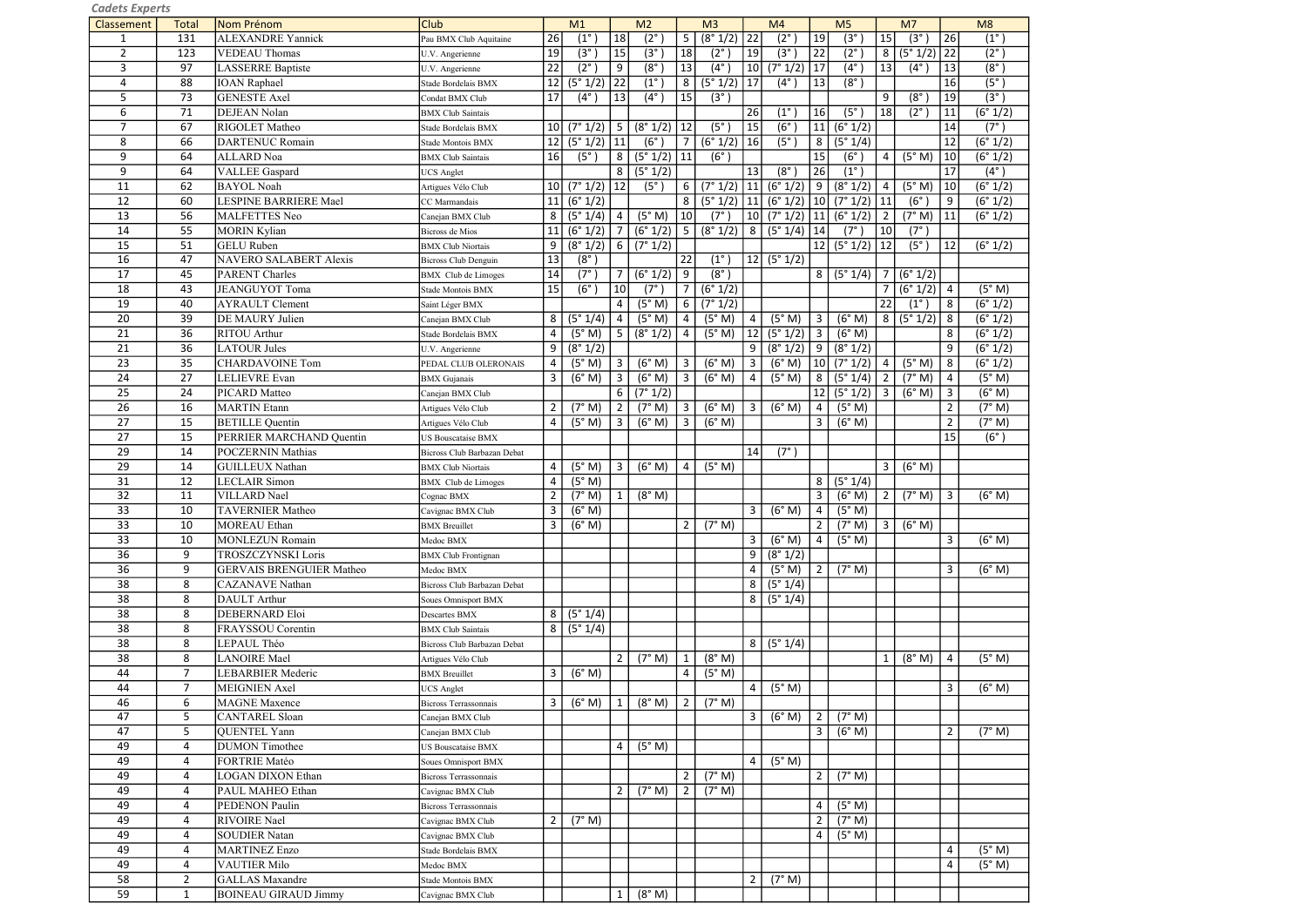| Classement      | <b>Total</b> | Nom Prénom                | <b>Club</b>                  | M1              |                          |                 | M <sub>2</sub>                    |                 | M <sub>3</sub>         |                 | M <sub>4</sub>           |                         | M <sub>5</sub>                   |                | M <sub>7</sub>    |                 | M8                |
|-----------------|--------------|---------------------------|------------------------------|-----------------|--------------------------|-----------------|-----------------------------------|-----------------|------------------------|-----------------|--------------------------|-------------------------|----------------------------------|----------------|-------------------|-----------------|-------------------|
| 1               | 96           | <b>AUDINEAU</b> Mathias   | <b>BMX Club Niortais</b>     | 26              | $(1^{\circ})$            |                 |                                   | 22              | $(2^{\circ})$          |                 |                          | 26                      | $(1^{\circ}$                     |                |                   | 22              | $(2^{\circ})$     |
| $\overline{2}$  | 88           | <b>BATIER Louis</b>       | US Bouscataise BMX           | 17              | $(4^\circ)$              | 13              | $(4^\circ)$                       | 16              | $(5^\circ)$            | 13              | $(4^\circ)$              | 15                      | (6°)                             | 14             | $(2^{\circ})$     |                 |                   |
| 3               | 69           | <b>FERRER Doriann</b>     | <b>Bicross</b> de Mios       | 19              | $(3^\circ)$              |                 |                                   |                 |                        | 12              | $(5^\circ$               | 16                      | (5 <sup>°</sup> )                | 5              | $(8^\circ)$       | <b>17</b>       | $(4^{\circ})$     |
| $\overline{4}$  | 66           | <b>GUERINEAU</b> Antoine  | <b>BMX Club Niortais</b>     | 16              | (5 <sup>°</sup> )        | 15              | $(3^\circ)$                       |                 |                        |                 |                          | 22                      | $(2^{\circ})$                    |                |                   | 13              | $(8^{\circ})$     |
| 5               | 64           | <b>DURAND Hugo</b>        | Stade Bordelais BMX          | 10              | $(7^{\circ} 1/2)$        | 11              | $(6^\circ$                        | 11              | $(6° 1/2)$ 10          |                 | $(7^\circ$               | 10 <sup>1</sup>         | (7° 1/2)                         |                |                   | 12              | (5° 1/2)          |
| 5               | 64           | LAFLEUR Ugo               | <b>BMX Club Niortais</b>     | 14              | $\overline{(7^\circ)}$   |                 |                                   | 12              | (5°1/2)                |                 |                          |                         | 12   (5° 1/2)                    |                |                   | 26              | $(1^{\circ})$     |
| $\overline{7}$  | 63           | <b>DUFOYER Benjamin</b>   | US Bouscataise BMX           |                 |                          | 22              | $(1^{\circ}$                      | 26              | $(1^{\circ})$          |                 |                          |                         |                                  |                |                   | 15              | $(6^{\circ})$     |
| 8               | 58           | <b>BALLION Jules</b>      | <b>Bicross de Mios</b>       | 13              | $(8^\circ)$              | 12              | $(5^\circ)$                       | 10              | (7° 1/2)               | $\overline{3}$  | (6° M)                   |                         | $ 10 $ (7° 1/2)                  |                |                   | 10 <sup>°</sup> | (7° 1/2)          |
| 9               | 56           | <b>GABET</b> Valentin     | <b>Bicross Club Denguin</b>  | $\overline{22}$ | $(2^{\circ})$            |                 |                                   |                 |                        | 18              | $(2^{\circ})$            |                         |                                  |                |                   | 16              | $(5^{\circ})$     |
| 10              | 49           | <b>TUO Vincent</b>        | CC Marmandais                |                 |                          | 18              | $(2^{\circ}$                      | 17              | $(4^{\circ})$          |                 |                          | 14                      | $(7^\circ)$                      |                |                   |                 |                   |
| 11              | 48           | <b>LICKEL Thomas</b>      | Canejan BMX Club             | 12              | (5° 1/2)                 |                 |                                   | 12              | (5° 1/2)               | 11              | (6°)                     | 4                       | (5° M)                           | 9              | $(4^\circ)$       |                 |                   |
| 12              | 40           | <b>RICHEDA</b> Emilien    | CC Marmandais                | 3               | (6° M)                   | 6 <sup>1</sup>  | (7° 1/2)                          | 4               | (5° M)                 |                 |                          | 8                       | (5° 1/4)                         | 11             | (3 <sup>°</sup> ) | 8               | (5° 1/4)          |
| 13              | 39           | SOUGNOUX Owen             | Bicross de Mios              |                 |                          |                 |                                   | 7               | $\sqrt{6^{\circ} 1/4}$ | 9               | $(8^\circ)$              | 13                      | $(8^\circ)$                      |                |                   | 10 <sup>1</sup> | (7° 1/2)          |
| 14              | 38           | GARNAUDIE Paul            | <b>BMX</b> Club de Limoges   | $\overline{4}$  | (5° M)                   | 8 <sup>1</sup>  | (5°1/2)                           | 15              | $(6^\circ)$            |                 |                          | 11                      | (6° 1/2)                         |                |                   |                 |                   |
| 14              | 38           | <b>VILLENEUVE Jimmy</b>   | <b>Bicross</b> de Mios       |                 |                          |                 |                                   | 19              | $(3^\circ)$            |                 |                          | 19                      | $(3^\circ)$                      |                |                   |                 |                   |
| 16              | 35           | PIPART DUGALLEIX Arthur   | CC Marmandais                | 11              | (6° 1/2)                 | 3               | (6° M)                            |                 |                        | 7               | (6° 1/2)                 |                         |                                  |                |                   | 14              | $(7^{\circ})$     |
| 17              | 31           | LEMESLE Kyllian           | Canejan BMX Club             | $\overline{7}$  | (6° 1/4)                 |                 |                                   | 8               | (5° 1/4)               | 7               | (6° 1/2)                 | 9                       | (8° 1/2)                         |                |                   |                 |                   |
| 17              | 31           | <b>DE CLERCQ Anthony</b>  | <b>Bicross Terrassonnais</b> | 8               | (5° 1/4)                 |                 |                                   | 4               | (5° M)                 |                 |                          | 8 <sup>1</sup>          | (5° 1/4)                         | 8              | (5 <sup>°</sup> ) | 3               | (6° M)            |
| 19              | 29           | <b>AUBOUIN Clement</b>    | Saint Léger BMX              | 11              | (6° 1/2)                 |                 |                                   |                 |                        |                 |                          |                         |                                  | 18             | $(1^{\circ})$     |                 |                   |
| 19              | 29           | <b>REGONDEAU</b> Caroline | US Bouscataise BMX           | 7               | (6° 1/4)                 | $\overline{7}$  | (6° 1/2)                          | $\overline{7}$  | (6° 1/4)               |                 |                          |                         |                                  | 6              | $(7^\circ)$       | $\overline{2}$  | (7° M)            |
| 21              | 27           | <b>KORSOUN Cyril</b>      | Cavignac BMX Club            |                 |                          |                 |                                   | 10 <sup>1</sup> | (7° 1/2)               |                 |                          | 17                      | $(4^{\circ})$                    |                |                   |                 |                   |
| 22              | 26           | <b>GROS</b> Titouan       | U.V. Angerienne              |                 | $\boxed{10}$ $(7° 1/2)$  |                 |                                   | 4               | (5° M)                 | 8               | (5° 1/2)                 |                         |                                  |                |                   | 4               | (5° M)            |
| 23              | 25           | <b>DALLA SANTA Matteo</b> | CC Marmandais                | $\overline{2}$  | (7° M)                   | 5 <sup>1</sup>  | (8° 1/2)                          | $\vert$ 3       | (6° M)                 | $\overline{2}$  | (7° M)                   | 2                       | (7° M)                           | $\overline{3}$ | (6° M)            | 8               | (5° 1/4)          |
| 24              | 24           | <b>FELICI Mathias</b>     | Stade Bordelais BMX          | 8               | (5° 1/4)                 | 8 <sup>1</sup>  | (5° 1/2)                          | 8               | (5° 1/4)               |                 |                          |                         |                                  |                |                   |                 |                   |
| 24              | 24           | <b>LE CAMUS Corentin</b>  | Canejan BMX Club             |                 |                          | $\vert$ 4       | (5° M)                            | 11              | (6° 1/2)               |                 |                          | 9 <sup>1</sup>          | (8° 1/2)                         |                |                   |                 |                   |
| 24              | 24           | <b>THEREZE Florian</b>    | Medoc BMX                    | 8 <sup>1</sup>  | (5° 1/4)                 |                 |                                   | $\overline{7}$  | (6° 1/4)               |                 |                          |                         |                                  |                |                   | 9               | (8° 1/2)          |
| 27              | 22           | <b>CHAUMELLE Tom</b>      | Stade Montois BMX            |                 |                          |                 |                                   |                 |                        | $\overline{22}$ | $(1^{\circ})$            |                         |                                  |                |                   |                 |                   |
| 27              | 22           | NORZIUS Jefferson         | Condat BMX Club              |                 |                          | 9               | $(8^\circ$                        | 9               | (8° 1/2)               |                 |                          | $\overline{4}$          | (5° M)                           |                |                   |                 |                   |
| 29              | 19           | <b>LACOSTE</b> Lucie      |                              |                 |                          | 10 <sup>1</sup> | $(7^\circ$                        | 9               | (8° 1/2)               |                 |                          |                         |                                  |                |                   |                 |                   |
| 29              | 19           | VAUTIER Jao               | <b>Bicross Club Denguin</b>  |                 |                          |                 |                                   |                 |                        |                 |                          |                         |                                  |                |                   | 19              |                   |
|                 |              |                           | Medoc BMX                    |                 |                          |                 |                                   |                 |                        |                 |                          |                         |                                  |                |                   |                 | $(3^{\circ})$     |
| 31              | 18           | LYON Alex                 | Artigues Vélo Club           |                 |                          | $\overline{7}$  | (6° 1/2)                          |                 |                        |                 |                          |                         | 11   (6° 1/2)<br>3 (6°M) 2 (7°M) |                |                   |                 |                   |
| 31              | 18           | MARQUISAUD Laurenzio      | U.V. Angerienne              | $\overline{3}$  | $(6° M)$ 4               | $\overline{3}$  | $(5^{\circ} M)$ 3 $(6^{\circ} M)$ |                 |                        |                 |                          | $\overline{\mathbf{3}}$ |                                  |                |                   | $\vert$ 3       | (6° M)            |
| $\overline{33}$ | 17           | <b>MACE</b> Hugo          | CC Marmandais                |                 |                          |                 | (6° M)                            | $\overline{7}$  | (6° 1/4)               |                 |                          |                         | (6° M)                           |                |                   | 4               | (5° M)            |
| 34              | 16           | <b>BIRGINIE Hugo</b>      | Canejan BMX Club             |                 |                          |                 |                                   | 4               | (5° M)                 |                 |                          |                         | 12   (5° 1/2)                    |                |                   |                 |                   |
| 34              | 16           | <b>BORDIN Nathan</b>      | CC Marmandais                |                 |                          |                 |                                   |                 |                        |                 |                          |                         | 8   (5°1/4)                      |                |                   | 8               | (5° 1/4)          |
| 34              | 16           | <b>CANDAU</b> Mathis      | <b>JCS</b> Anglet            |                 |                          |                 |                                   |                 |                        | 4               | (5° M)                   |                         |                                  |                |                   | 12              | $\sqrt{(5° 1/2)}$ |
| 37              | 15           | DE ARAUJO Alexis          | Creuse Oxygene               | $7^{\circ}$     | (6° 1/4)                 |                 |                                   | 8               | (5° 1/4)               |                 |                          |                         |                                  |                |                   |                 |                   |
| 37              | 15           | <b>DUFRESNE</b> Valentin  | <b>UCS</b> Anglet            |                 |                          |                 |                                   |                 |                        | 15              | $(3^{\circ})$            |                         |                                  |                |                   |                 |                   |
| 37              | 15           | LE BAIL Yannis            | <b>BMX</b> Breuillet         | 15              | $(6^\circ)$              |                 |                                   |                 |                        |                 |                          |                         |                                  |                |                   |                 |                   |
| $\overline{37}$ | 15           | PIC Melina                | Stade Bordelais BMX          |                 |                          | $\vert$ 4       | $\overline{(5^\circ M)}$          | $\overline{3}$  | (6° M)                 |                 |                          | 8 <sup>1</sup>          | (5°1/4)                          |                |                   |                 |                   |
| 37              | 15           | DA ROCHA Thomas           | Canejan BMX Club             | $\mathbf{3}$    | (6° M)                   |                 |                                   | $\overline{2}$  | (7° M)                 | $\overline{2}$  | $\overline{(7^\circ M)}$ | 3 <sup>1</sup>          | (6° M)                           | $\overline{3}$ | (6° M)            | $\overline{2}$  | (7° M)            |
| 42              | 14           | CAMPOS Jimmy              | Stade Bordelais BMX          |                 |                          |                 |                                   | 14              | 14                     |                 |                          |                         |                                  |                |                   |                 |                   |
| 42              | 14           | <b>ALLARD</b> Marie       | U.V. Angerienne              | 3               | (6° M)                   |                 |                                   | 3               | (6° M)                 |                 |                          |                         |                                  | 4              | (5° M)            | 4               | (5° M)            |
| 42              | 14           | <b>THUARD Enzo</b>        | Canejan BMX Club             | 4               | (5° M)                   |                 |                                   |                 |                        |                 |                          | $2^{\circ}$             | (7° M)                           | $\overline{4}$ | (5° M)            | $\overline{a}$  | (5° M)            |
| 42              | 14           | LAJEUNESSE Theo           | Medoc BMX                    |                 |                          |                 |                                   |                 |                        | $\mathbf{3}$    | (6° M)                   |                         |                                  |                |                   | 11              | (6° 1/2)          |
| 46              | 13           | PHAM Thanh Tam            | Creuse Oxygene               | 9               | (8° 1/2)                 |                 |                                   | 4               | (5° M)                 |                 |                          |                         |                                  |                |                   |                 |                   |
| 46              | 13           | <b>SAEZ Theo</b>          | US Bouscataise BMX           |                 |                          |                 |                                   | 13              | $(8^\circ)$            |                 |                          |                         |                                  |                |                   |                 |                   |
| 46              | 13           | <b>GATA ADEM Maxime</b>   | Artigues Vélo Club           |                 |                          | 3 <sup>1</sup>  | (6° M)                            | $\overline{3}$  | (6° M)                 |                 |                          | 3 <sup>1</sup>          | (6° M)                           |                |                   | 4               | (5° M)            |
| 49              | 12           | <b>ALLARD</b> Mathieu     | U.V. Angerienne              |                 | $\overline{12}$ (5° 1/2) |                 |                                   |                 |                        |                 |                          |                         |                                  |                |                   |                 |                   |
| 49              | 12           | <b>DUFOURNEAU Lucas</b>   | <b>BMX</b> Club de Limoges   | 8 <sup>1</sup>  | (5° 1/4)                 |                 |                                   | 4               | (5° M)                 |                 |                          |                         |                                  |                |                   |                 |                   |
| 51              | 11           | <b>BONNAN Romain</b>      | <b>UCS</b> Anglet            |                 |                          |                 |                                   | 3               | (6° M)                 | 8               | (5° 1/2)                 |                         |                                  |                |                   |                 |                   |
| 51              | 11           | <b>SANOU</b> Ismael       | Stade Bordelais BMX          |                 |                          | $\overline{3}$  | (6° M)                            |                 |                        |                 |                          |                         |                                  |                |                   | 8               | (5° 1/4)          |
| 51              | 11           | VAUTIER Stéphane          | Medoc BMX                    |                 |                          |                 |                                   |                 |                        |                 |                          |                         |                                  |                |                   | 11              | (6° 1/2)          |
| 54              | 9            | <b>VERGER Nils</b>        | <b>BMX</b> Club Niortais     | 9 <sup>1</sup>  | (8° 1/2)                 |                 |                                   |                 |                        |                 |                          |                         |                                  |                |                   |                 |                   |
| 54              | 9            | DA SILVA Sam              | Medoc BMX                    |                 |                          |                 |                                   |                 |                        |                 |                          |                         |                                  |                |                   | 9               | (8° 1/2)          |
| 56              | 8            | <b>CESARI</b> Elouan      | US Bouscataise BMX           |                 |                          |                 |                                   | 8               | (5° 1/4)               |                 |                          |                         |                                  |                |                   |                 |                   |
| 56              | 8            | PILLET Avril              | Stade Bordelais BMX          |                 |                          | 4               | (5° M)                            |                 |                        | 4               | (5° M)                   |                         |                                  |                |                   |                 |                   |
| 56              | 8            | <b>LESPOUX Simon</b>      | Cavignac BMX Club            | 3 <sup>1</sup>  | (6° M)                   | 2               | (7° M)                            |                 |                        |                 |                          |                         |                                  |                |                   | $\mathbf{3}$    | (6° M)            |
|                 |              |                           |                              |                 |                          |                 |                                   |                 |                        |                 |                          |                         |                                  |                |                   |                 |                   |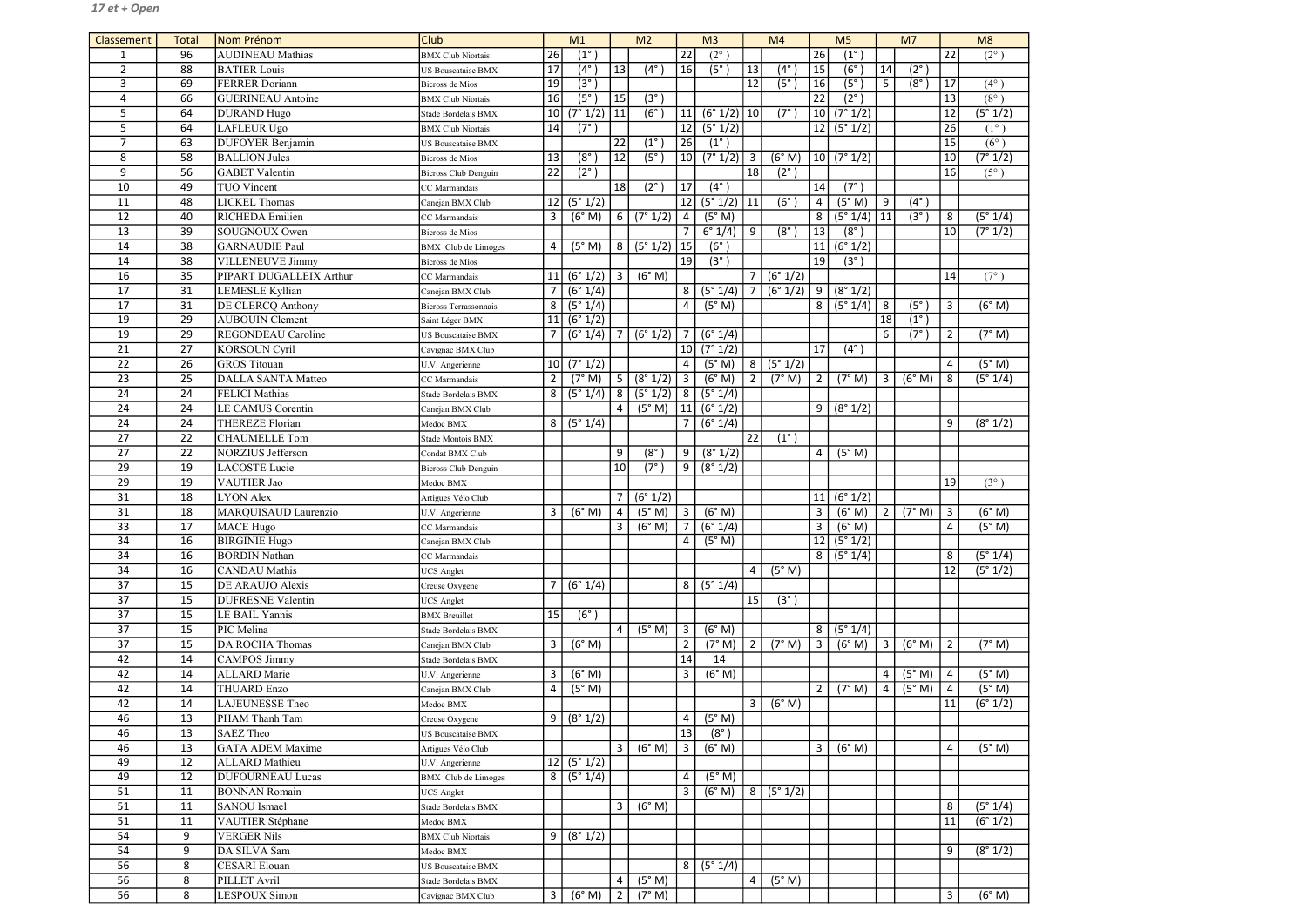| 59 | 7              | <b>BASTARD BENOIT Guillaume</b> | <b>BMX</b> Breuillet        | $\overline{7}$ | (6° 1/4) |                |          |                |        |              |        |                |        |                |             |   |     |
|----|----------------|---------------------------------|-----------------------------|----------------|----------|----------------|----------|----------------|--------|--------------|--------|----------------|--------|----------------|-------------|---|-----|
| 59 | $\overline{7}$ | <b>CHONE Mathis</b>             | Cavignac BMX Club           |                |          | 5 <sup>1</sup> | (8° 1/2) |                |        |              |        | $\overline{2}$ | (7° M) |                |             |   |     |
| 59 | $\overline{7}$ | <b>CORNIERE</b> Lea             | Saint Léger BMX             |                |          |                |          |                |        |              |        |                |        | $\overline{7}$ | $(6^\circ)$ |   |     |
| 62 | 6              | <b>AUGERE Mario</b>             | <b>Bicross Club Denguin</b> | 4              | (5° M)   |                |          |                |        | 2            | (7° M) |                |        |                |             |   |     |
| 62 | 6              | <b>GARNIER Célia</b>            | U.V. Angerienne             |                |          | 6 <sup>1</sup> | (7° 1/2) |                |        |              |        |                |        |                |             |   |     |
| 64 | 4              | <b>BIZOT COUPIER Mateo</b>      | Stade Montois BMX           |                |          |                |          |                |        |              |        | 4              | (5° M) |                |             |   |     |
| 64 | 4              | <b>BOUCHER Thomas</b>           | <b>BMX Club Niortais</b>    |                |          |                |          |                |        |              |        | 4              | (5° M) |                |             |   |     |
| 64 | 4              | <b>DANET</b> Mathis             | Cognac BMX                  | $\overline{4}$ | (5° M)   |                |          |                |        |              |        |                |        |                |             |   |     |
| 64 | 4              | <b>HONTAS Tom</b>               | <b>UCS</b> Anglet           |                |          |                |          |                |        | 4            | (5° M) |                |        |                |             |   |     |
| 64 | 4              | <b>ILIC</b> Milann              | CC Marmandais               | $\overline{2}$ | (7° M)   |                |          |                |        |              |        | 2              | (7° M) |                |             |   |     |
| 64 | 4              | <b>MARBACH Lucas</b>            | <b>BMX</b> Club de Limoges  | 4              | (5° M)   |                |          |                |        |              |        |                |        |                |             |   |     |
| 64 | 4              | PIPERAUD Simon                  | Condat BMX Club             | $\overline{4}$ | (5° M)   |                |          |                |        |              |        |                |        |                |             |   |     |
| 64 | 4              | <b>SOUDIER Matis</b>            | Cavignac BMX Club           |                |          |                |          |                |        |              |        | 4              | (5° M) |                |             |   |     |
| 72 | 3              | <b>COLBOC</b> Alexandre         | Cavignac BMX Club           |                |          |                |          |                |        |              |        | 3              | (6° M) |                |             |   |     |
| 72 | 3              | <b>VINET LATRILLE Jules</b>     | <b>UCS</b> Anglet           |                |          |                |          |                |        | 3            | (6° M) |                |        |                |             |   |     |
| 72 | 3              | <b>BORD</b> Arthur              | Medoc BMX                   |                |          |                |          |                |        |              |        |                |        |                |             | 3 | (6) |
| 75 | $\overline{2}$ | <b>CICCARELLI David</b>         | <b>US Bouscataise BMX</b>   |                |          |                |          | $2^{\circ}$    | (7° M) |              |        |                |        |                |             |   |     |
| 75 | $\overline{2}$ | <b>COURTY Enzo</b>              | Condat BMX Club             | $\overline{2}$ | (7° M)   |                |          |                |        |              |        |                |        |                |             |   |     |
| 75 | 2              | <b>DELAIGUE Luc</b>             | Cavignac BMX Club           |                |          |                |          | $\overline{2}$ | (7° M) |              |        |                |        |                |             |   |     |
| 75 | $\overline{2}$ | <b>MARION</b> Mael              | Saint Léger BMX             |                |          |                |          |                |        |              |        |                |        | $\overline{2}$ | (7° M)      |   |     |
| 79 | $\mathbf{1}$   | <b>LOMMERE</b> Giovani          | <b>BMX</b> Gujanais         |                |          |                |          |                |        |              |        |                | (8° M) |                |             |   |     |
| 79 |                | MACHADO Cécilia                 | Soues Omnisport BMX         |                |          |                |          |                |        | $\mathbf{1}$ | (8° M) |                |        |                |             |   |     |